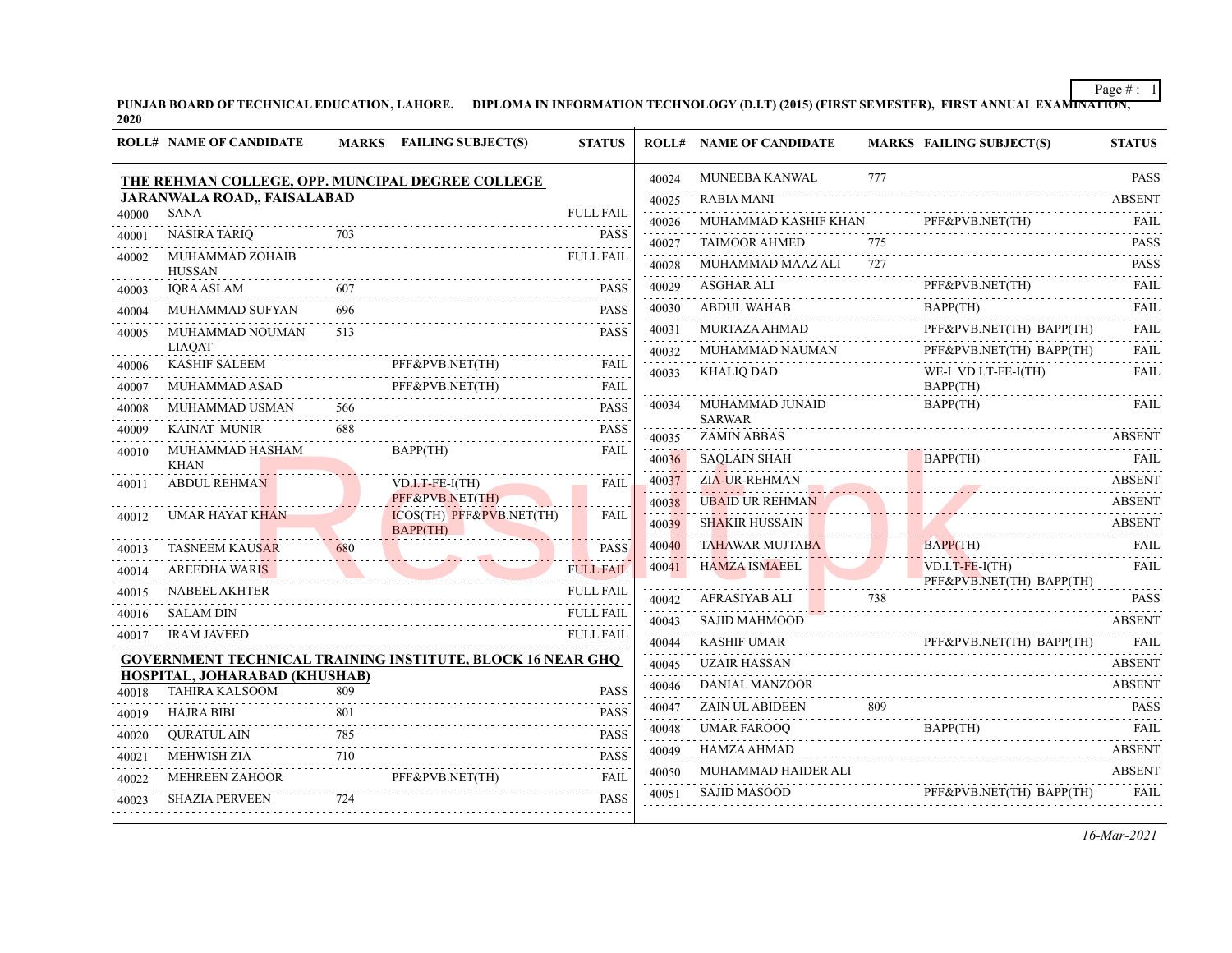PUNJAB BOARD OF TECHNICAL EDUCATION, LAHORE. DIPLOMA IN INFORMATION TECHNOLOGY (D.I.T) (2015) (FIRST SEMESTER), FIRST ANNUAL EXAMI<del>NATION,</del><br>2020

|       | <b>ROLL# NAME OF CANDIDATE</b>                                                                           |     | MARKS FAILING SUBJECT(S)                                                              | <b>STATUS</b>               |                     | <b>ROLL# NAME OF CANDIDATE</b>             | <b>MARKS FAILING SUBJECT(S)</b>                                      | <b>STATUS</b>      |
|-------|----------------------------------------------------------------------------------------------------------|-----|---------------------------------------------------------------------------------------|-----------------------------|---------------------|--------------------------------------------|----------------------------------------------------------------------|--------------------|
| 40052 | <b>MUHAMMAD IRFAN</b>                                                                                    |     | PFF&PVB.NET(TH) BAPP(TH)                                                              | <b>FAIL</b>                 | 40075               | <b>ABID HUSSAIN</b>                        |                                                                      | <b>ABSENT</b><br>. |
| 40053 | RAJA MUHAMMAD KAHSIF 741                                                                                 |     |                                                                                       | <b>PASS</b>                 | 40076               | <b>ALI SHAN</b>                            |                                                                      | <b>ABSENT</b>      |
| 40054 | ALI<br><b>SYED HASSEB RAZA</b>                                                                           |     |                                                                                       | <b>ABSENT</b>               | 40077               | MUHAMMAD IKRAM                             |                                                                      | <b>ABSENT</b>      |
| 40055 | <b>USMAN TUFAIL</b>                                                                                      |     | VD.I.T-FE-I(TH)                                                                       | <b>FAIL</b>                 | 40078               | <b>KHALID JAVED</b>                        |                                                                      | <b>ABSENT</b><br>. |
|       |                                                                                                          |     | PFF&PVB.NET(TH) BAPP(TH)                                                              |                             | 40079               | <b>SARFRAZ AHMAD</b>                       | VD.I.T-FE-I(SE) ICOS(PR, SE)                                         | FAIL               |
| 40056 | MUHAMMAD USMAN<br><b>FAROOO</b>                                                                          |     | WE-I VD.I.T-FE-I(SE) ICOS(PR,<br>SE) PFF&PVB.NET(TH, PR, SE)<br>BAPP(TH, PR, SE) DBMS | FAIL                        |                     |                                            | PFF&PVB.NET(TH, PR, SE)<br>BAPP(TH, PR, SE) DBMS<br>2010(TH, PR, SE) |                    |
|       |                                                                                                          |     | 2010(TH, PR, SE)                                                                      |                             | 40080               | <b>GULMAR JAN</b>                          |                                                                      | <b>ABSENT</b>      |
| 40057 | MUHAMMAD RIAZ                                                                                            |     |                                                                                       | <b>ABSENT</b>               | 40081               | HUSNAIN ALI                                |                                                                      | <b>ABSENT</b>      |
| 40058 | MUHAMMAD SAFDAR                                                                                          | 694 |                                                                                       | <b>PASS</b>                 | 40082               | HAMNA                                      |                                                                      | <b>ABSENT</b>      |
| 40059 | MUHAMMAD SOHAIB                                                                                          |     | BAPP(TH)                                                                              | FAII.                       | 40083               | <b>ASIF IMRAN NASEER</b>                   |                                                                      | <b>ABSENT</b>      |
| 40060 | <b>WALEED GULZAR</b>                                                                                     |     |                                                                                       | <b>ABSENT</b>               | 40084               | MMUHAMMAD ASIF ALI                         |                                                                      | <b>ABSENT</b>      |
| 40061 | <b>UMAIR IOBAL</b>                                                                                       |     |                                                                                       | <b>ABSENT</b>               | 40085               | MUHAMMAD ATIF ALI                          |                                                                      | <b>ABSENT</b>      |
| 40062 |                                                                                                          |     | MUHAMMAD TAHIR 738                                                                    | <b>PASS</b>                 | 40086               | SHARAFAT ALI                               |                                                                      | <b>ABSENT</b>      |
| 40063 | <b>SYED KASHAN RAZA</b>                                                                                  |     | PFF&PVB.NET(TH) BAPP(TH)                                                              | <b>FAIL</b>                 | 40087               | MUHAMMAD MUZAMMAL                          |                                                                      | <b>ABSENT</b>      |
| 40064 | MUHAMMAD NOUMAN                                                                                          |     |                                                                                       | <b>ABSENT</b>               | 40088               | <b>RIAZ</b><br><b>MUHAMMAD AZEEM NASIR</b> |                                                                      | <b>ABSENT</b>      |
| 40065 | MUHAMMAD SAQLAIN                                                                                         |     | PFF&PVB.NET(TH) BAPP(TH)                                                              | <b>FAIL</b><br>.            | 40089               | MUHAMMAD SHAHBAZ ALI                       |                                                                      | <b>ABSENT</b>      |
| 40066 | <b>TEHSEEN FARHAT</b><br>the contract of the contract of the contract of the contract of the contract of | 749 | <u> 1988 - John Leon, John Leon, John Leon, John Leo</u>                              | <b>PASS</b><br>$-1 - 1 - 1$ | 40090               | <b>HAFIZ AMIR SOHAIL</b>                   | ABSENT                                                               | <b>ABSENT</b>      |
| 40067 | <b>AMJAD HUSSAIN</b>                                                                                     | 654 |                                                                                       | <b>PASS</b><br>د د د د د    | 40091               | <b>MUBASHAR MAJEED</b>                     | HAFIZ AMIR SOHAIL ARSENT<br><b>The Contract of Street</b>            | <b>ABSENT</b>      |
| 40068 | MUHAMMAD MUSA                                                                                            |     | PFF&PVB.NET(TH) BAPP(TH)                                                              | <b>FAIL</b>                 | 40092               | ZANIB FATIMA                               |                                                                      | <b>ABSENT</b>      |
| 40069 | MUHAMMAD SAJJAD                                                                                          |     |                                                                                       | <b>ABSENT</b>               | 40093               | MUHAMMAD NAVEED                            |                                                                      | ABSENT             |
| 40070 | <b>AAMIR BASHIR</b>                                                                                      |     | $VD.I.T-FE-I(TH)$                                                                     | FAIL(No Chance)             |                     | MUHAMMAD RIASAT                            |                                                                      | <b>ABSENT</b>      |
|       |                                                                                                          |     | <b>CFE (CENTRE OF FINANCE EXCELLENCE), 10-B AIBAK BLACK, NEW</b>                      |                             | 40094<br>.<br>40095 | <b>USAMA MANZOOR</b>                       |                                                                      | <b>ABSENT</b>      |
|       | <b>GARDEN TOWN., LAHORE</b>                                                                              |     |                                                                                       |                             |                     |                                            |                                                                      |                    |
| 40071 | <b>SABA MUMTAZ</b>                                                                                       | 757 |                                                                                       | <b>PASS</b>                 | 40096               | NADEEM MEHMOOD<br><b>KANWAL</b>            |                                                                      | <b>ABSENT</b>      |
| 40072 | MUHAMMAD ARQUM<br><b>ZAFAR</b>                                                                           |     |                                                                                       | <b>ABSENT</b>               | 40097               | USMAN ARSHAD                               |                                                                      | <b>ABSENT</b>      |
| 40073 | <b>IRSA IMRAN</b>                                                                                        |     | VD.I.T-FE-I(SE) ICOS(PR, SE)<br>PFF&PVB.NET(PR, SE)                                   | <b>FAIL</b>                 | 40098               | MUHAMMAD HASEEB<br><b>ANJUM</b>            |                                                                      | <b>ABSENT</b>      |
|       |                                                                                                          |     | BAPP(PR, SE) DBMS 2010(PR,                                                            |                             | 40099               | <b>AHMAD YASIN</b>                         |                                                                      | <b>ABSENT</b>      |
| 40074 | ARSLAN ANJUM                                                                                             |     | $SE$ )                                                                                | <b>ABSENT</b>               | 40100               | MUHAMMAD SAGHEER                           |                                                                      | <b>ABSENT</b>      |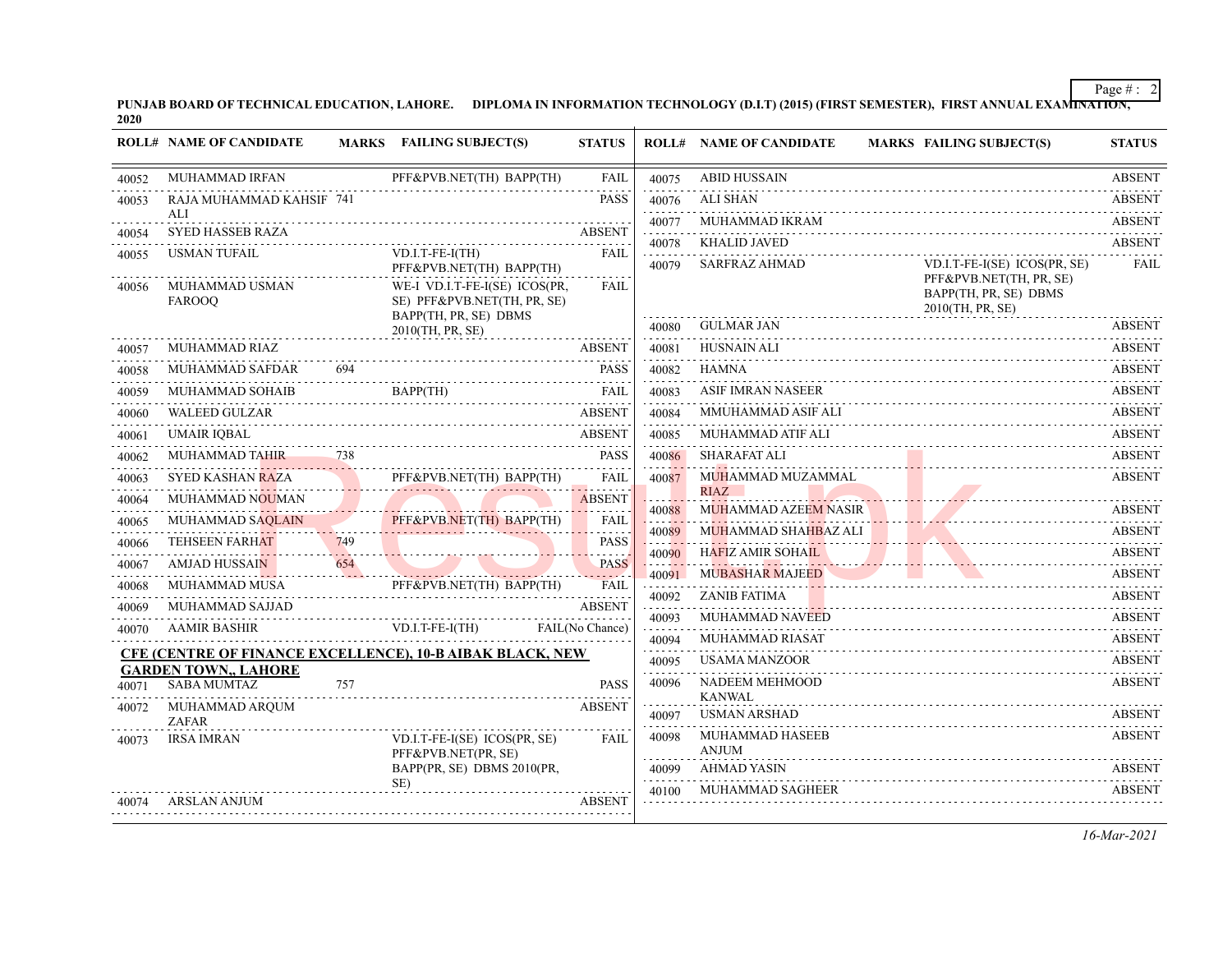PUNJAB BOARD OF TECHNICAL EDUCATION, LAHORE. DIPLOMA IN INFORMATION TECHNOLOGY (D.I.T) (2015) (FIRST SEMESTER), FIRST ANNUAL EXAMI<del>NATION,</del><br>2020

|       | <b>ROLL# NAME OF CANDIDATE</b>   | <b>MARKS</b> FAILING SUBJECT(S)                                                                                      | <b>STATUS</b> |                                   | <b>ROLL# NAME OF CANDIDATE</b>                            | <b>MARKS FAILING SUBJECT(S)</b>                                                                                        | <b>STATUS</b>      |
|-------|----------------------------------|----------------------------------------------------------------------------------------------------------------------|---------------|-----------------------------------|-----------------------------------------------------------|------------------------------------------------------------------------------------------------------------------------|--------------------|
| 40101 | ZAFAR IQBAL                      |                                                                                                                      | <b>ABSENT</b> | 40125                             | <b>REHAN MALIK</b>                                        | VD.I.T-FE-I(TH, SE) ICOS(TH,                                                                                           | FAIL               |
| 40102 | MUHAMMAD AKHLAQ AMIR             |                                                                                                                      | <b>ABSENT</b> |                                   |                                                           | PR, SE) PFF&PVB.NET(TH, PR,<br>SE) BAPP(TH, PR, SE) DBMS                                                               |                    |
| 40103 | <b>INAM UR REHMAN</b>            |                                                                                                                      | <b>ABSENT</b> |                                   |                                                           | 2010(TH, PR, SE)                                                                                                       |                    |
| 40104 | MUHAMMAD SHAHNWAZ                |                                                                                                                      | <b>ABSENT</b> | 40126                             | <b>SHAHZEB ABBAS</b>                                      |                                                                                                                        | <b>ABSENT</b>      |
| 40105 | MUHAMMAD ISTIKHAR                |                                                                                                                      | <b>ABSENT</b> | 40127                             | ALI ASGHAR                                                | VD.I.T-FE-I(TH) ICOS(TH)                                                                                               | <b>FAIL</b>        |
| 40106 | ROMELIA                          | VD.I.T-FE-I(SE) ICOS(PR, SE)                                                                                         | <b>FAIL</b>   | 40128                             | <b>WAQAS AHMAD</b>                                        | PFF&PVB.NET(TH) BAPP(TH)                                                                                               | <b>ABSENT</b>      |
|       |                                  | PFF&PVB.NET(TH, PR, SE)<br>BAPP(TH, PR, SE) DBMS                                                                     |               | 40129                             | <b>MARYAM SHARIF</b>                                      |                                                                                                                        | <b>ABSENT</b>      |
|       |                                  | 2010(PR, SE)                                                                                                         |               | 40130                             | HAFIZ MUHAMMAD ATTIQ                                      |                                                                                                                        | <b>ABSENT</b>      |
| 40107 | MUHAMMAD ATIO                    |                                                                                                                      | <b>ABSENT</b> | 40131                             | AYESHA TARIQ KHAN                                         |                                                                                                                        | <b>ABSENT</b>      |
| 40108 | <b>IHSAN ABBAS</b>               |                                                                                                                      | <b>ABSENT</b> | 40132                             | MUHAMMAD IOBAL                                            |                                                                                                                        | <b>FULL FAIL</b>   |
| 40109 | HAFIZ SAJID ALI                  |                                                                                                                      | <b>ABSENT</b> |                                   | 40133 LIAQAT ALI                                          |                                                                                                                        | <b>ABSENT</b>      |
| 40110 | <b>SOHAIB RASHEED</b>            | PFF&PVB.NET(TH) BAPP(TH)                                                                                             | <b>FAIL</b>   | 40134                             | <b>ARSHAD SAEEDI</b>                                      |                                                                                                                        | <b>ABSENT</b>      |
| 40111 | ALINA SHAHBAZ                    |                                                                                                                      | <b>ABSENT</b> | 40135                             | ADNAN MUKHTAR AHMAD                                       |                                                                                                                        | <b>ABSENT</b>      |
| 40112 | <b>NAVEED SHAHZAD</b>            |                                                                                                                      | <b>ABSENT</b> | 40136                             | MUHAMMAD ABU BAKAR                                        |                                                                                                                        | <b>ABSENT</b>      |
| 40113 | MUHAMMAD ABDULLAH<br><b>BAIG</b> |                                                                                                                      | <b>ABSENT</b> | 40137                             | <b>ADNAN ALI</b>                                          |                                                                                                                        | <b>ABSENT</b>      |
| 40114 | WAJID ALI                        |                                                                                                                      | <b>ABSENT</b> | <b>Contract Contract</b><br>40138 | the contract of the contract of the<br><b>FAISAL AZIZ</b> |                                                                                                                        | ABSENT             |
| 40115 | MUHAMMAD KASHIF ALI              |                                                                                                                      | <b>ABSENT</b> | 40139                             | MUHAMMAD IRFA <mark>N SHAHID</mark>                       | the contract of the contract of the contract of the contract of the contract of                                        | <b>ABSENT</b>      |
| 40116 | <b>ABDUS SALAM</b>               | PFF&PVB.NET(TH) BAPP(TH)                                                                                             | <b>FAIL</b>   | 40140                             | MUHAMMAD USMAN AZAD                                       |                                                                                                                        | <b>ABSENT</b>      |
| 40117 | <b>SUMBAL NAEEM</b>              | <u> 1999 - Jan James James Jan James James James James James James James James James James James James James Jam</u> | <b>ABSENT</b> |                                   | . <i>.</i><br>40141 MUBASHAR ALI                          |                                                                                                                        | <b>ABSENT</b>      |
| 40118 | AROOJ SADIA                      |                                                                                                                      | <b>ABSENT</b> | 40142                             | MUHAMMAD AMJID ALI                                        |                                                                                                                        | <b>ABSENT</b>      |
| 40119 | MUHAMMAD RAMEEZ                  |                                                                                                                      | <b>ABSENT</b> | 40143                             | <b>MUHAMMAD AAMIR</b>                                     |                                                                                                                        | <b>ABSENT</b>      |
| 40120 | <b>SAJID HUSSAIN</b>             |                                                                                                                      | <b>ABSENT</b> |                                   | <b>SOHAIL</b>                                             |                                                                                                                        |                    |
| 40121 | <b>NASEEM UR REHMAN</b>          |                                                                                                                      | <b>ABSENT</b> | 40144                             | <b>AAMIR SAJJAD</b>                                       |                                                                                                                        | <b>ABSENT</b>      |
| 40122 | <b>NASEER AHMAD</b>              |                                                                                                                      | <b>ABSENT</b> | 40145                             | <b>ABID ALI</b>                                           |                                                                                                                        | <b>ABSENT</b>      |
| 40123 | <b>MUZAMMAL MANZOOR</b>          | WE-I VD.I.T-FE-I(TH, SE)                                                                                             | <b>FAIL</b>   | 40146                             | <b>AZHAR IOBAL</b>                                        |                                                                                                                        | <b>ABSENT</b>      |
|       |                                  | ICOS(TH, PR, SE)<br>PFF&PVB.NET(TH, PR, SE)<br>BAPP(TH, PR) DBMS 2010(TH,<br>PR, SE)                                 |               | 40147                             | JUNAID ALI                                                | VD.I.T-FE-I(SE) ICOS(PR, SE)<br>PFF&PVB.NET(TH, PR, SE)<br>BAPP(TH, PR, SE) DBMS<br>2010(TH, PR, SE)                   | FAIL               |
| 40124 | <b>MUHAMMAD AMIR</b>             | VD.I.T-FE-I(TH) BAPP(TH, SE)                                                                                         | <b>FAIL</b>   | 40148                             | <b>FAHAD NAZAKAT</b>                                      |                                                                                                                        | <b>ABSENT</b><br>. |
|       |                                  |                                                                                                                      |               | 40149                             | MUBARAK ALI                                               | <u> 1986 - Paul Barbard de Barbard e Barbard e Barbard e Barbard e Barbard e Barbard e Barbard e Barbard e Barbard</u> | <b>ABSENT</b>      |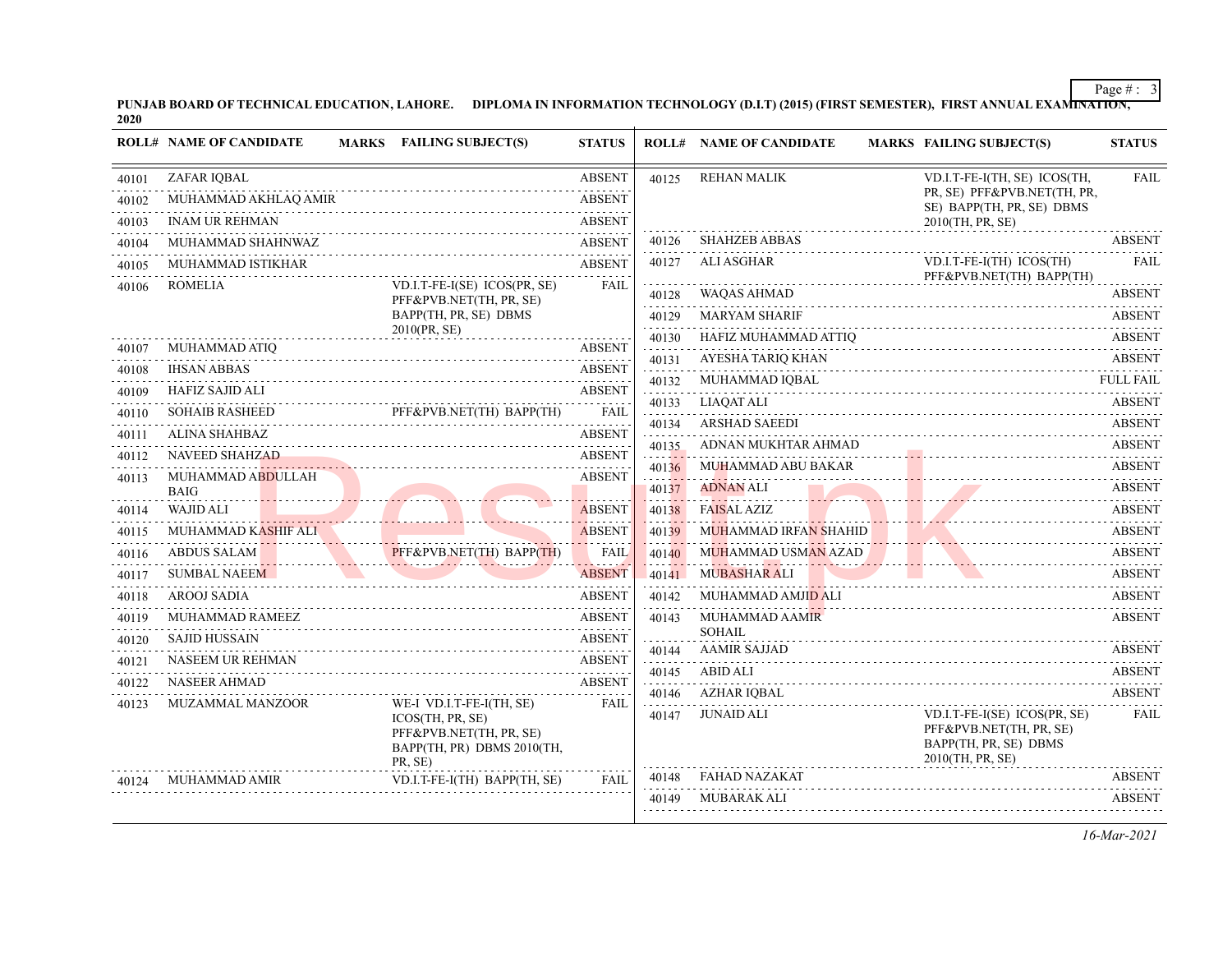PUNJAB BOARD OF TECHNICAL EDUCATION, LAHORE. DIPLOMA IN INFORMATION TECHNOLOGY (D.I.T) (2015) (FIRST SEMESTER), FIRST ANNUAL EXAMI<del>NATION,</del><br>2020

|       | <b>ROLL# NAME OF CANDIDATE</b>           |     | MARKS FAILING SUBJECT(S)                                                                         | <b>STATUS</b>                  |                     | <b>ROLL# NAME OF CANDIDATE</b>         | <b>MARKS FAILING SUBJECT(S)</b>                                                                          | <b>STATUS</b>                  |
|-------|------------------------------------------|-----|--------------------------------------------------------------------------------------------------|--------------------------------|---------------------|----------------------------------------|----------------------------------------------------------------------------------------------------------|--------------------------------|
| 40150 | <b>AWAIS ALI</b>                         |     | VD.I.T-FE-I(SE) ICOS(PR, SE)                                                                     | FAIL                           | 40173               | <b>UZMA MAQBOOL</b>                    |                                                                                                          | <b>ABSENT</b>                  |
| 40151 | <b>IMRAN ALI</b>                         |     | PFF&PVB.NET(TH, PR, SE)<br>BAPP(TH, PR, SE) DBMS<br>2010(TH, PR, SE)<br>PFF&PVB.NET(TH) BAPP(TH) | <b>FAIL</b>                    | 40174               | MUHAMMAD FAHEEM                        | VD.I.T-FE-I(SE) ICOS(TH, PR,<br>SE) PFF&PVB.NET(TH, PR, SE)<br>BAPP(TH, PR, SE) DBMS<br>2010(TH, PR, SE) | <b>FAIL</b>                    |
| 40152 | <b>SHAHAZAIB IMDAD</b>                   |     |                                                                                                  | <b>ABSENT</b>                  | 40175               | MUHAMMAD MUDASSAR                      |                                                                                                          | <b>ABSENT</b>                  |
| 40153 | <b>MUHAMMAD AWAIS</b>                    |     |                                                                                                  | <b>ABSENT</b>                  |                     | <b>BAIG</b>                            |                                                                                                          |                                |
| 40154 | <b>RIMSHA RIAZ</b>                       |     |                                                                                                  | <b>ABSENT</b>                  | 40176               | ZAHID OAYYUM                           | VD.I.T-FE-I(TH, SE) ICOS(TH,<br>PR, SE) PFF&PVB.NET(TH, PR,                                              | <b>FAIL</b>                    |
| 40155 | <b>RAMEEN MASKEEN</b>                    | 760 |                                                                                                  | <b>PASS</b>                    |                     |                                        | SE) BAPP(TH, PR, SE) DBMS<br>2010(PR, SE)                                                                |                                |
| 40156 | SYED MOHSIN IJAZ SHAH                    |     |                                                                                                  | <b>ABSENT</b>                  | 40177               | <b>MUHAMMAD SAFDAR</b>                 |                                                                                                          | <b>ABSENT</b>                  |
| 40157 | MUHAMMAD ZAHID                           |     | PFF&PVB.NET(TH) BAPP(TH)                                                                         | <b>FAIL</b>                    | .<br>40178          | <b>SABREEN JANNAN</b>                  |                                                                                                          | <b>ABSENT</b>                  |
| 40158 | <b>MUHAMAD IMRAN</b>                     |     |                                                                                                  | <b>ABSENT</b>                  | 40179               | MUHAMMAD ASAD ULLAH                    |                                                                                                          | <b>ABSENT</b>                  |
| 40159 | <b>ALI RAZA</b>                          |     |                                                                                                  | <b>ABSENT</b>                  | 40180               | <b>BAIG</b><br><b>MUZAMMIL BANGASH</b> |                                                                                                          | <b>ABSENT</b>                  |
| 40160 | MUHAMMAD AZEEM<br><b>NOMAN ARSHAD</b>    |     |                                                                                                  | <b>ABSENT</b><br><b>ABSENT</b> | 40181               | AMER SHAFEEQ KHAN                      |                                                                                                          | <b>ABSENT</b>                  |
| 40161 | <b>MASHAL FATIMA</b>                     |     |                                                                                                  | <b>ABSENT</b>                  |                     | <b>RANA</b>                            |                                                                                                          |                                |
| 40162 | <b>MUHAMMAD USMAN</b>                    |     |                                                                                                  | <b>ABSENT</b>                  | 40182               | <b>RIMSHA NAEEM</b>                    |                                                                                                          | <b>ABSENT</b>                  |
| 40163 | <b>ASIM MUNIR</b>                        |     | VD.I.T-FE-I(TH)                                                                                  | <b>FAIL</b>                    | 40183               | <b>FAISAL NADEEM</b>                   |                                                                                                          | <b>ABSENT</b>                  |
| 40164 |                                          |     | PFF&PVB.NET(TH)                                                                                  |                                | 40184               | <b>JAVED SAEED</b>                     |                                                                                                          | <b>ABSENT</b><br>.             |
| 40165 | MUHAMMAD BABAR ALI<br><u>Personality</u> |     |                                                                                                  | <b>ABSENT</b>                  | 40185               | <b>RAZIA JABIN</b>                     | VD.I.T-FE-I(TH, SE) ICOS(PR,<br>SE) PFF&PVB.NET(TH, PR, SE)                                              | <b>FAIL</b>                    |
| 40166 | <b>BINISH BASHIR</b>                     |     |                                                                                                  | <b>ABSENT</b>                  |                     |                                        | BAPP(TH, PR, SE) DBMS                                                                                    |                                |
| 40167 | TAYYEBA KHALID                           | 796 |                                                                                                  | <b>PASS</b>                    |                     |                                        | 2010(PR, SE)                                                                                             |                                |
| 40168 | <b>ARSHAD ALI</b>                        |     |                                                                                                  | <b>ABSENT</b>                  | 40186               | <b>MAHNOOR ISHAQ</b>                   |                                                                                                          | <b>ABSENT</b>                  |
| 40169 | MUHAMMAD FAISAL TAHIR                    |     |                                                                                                  | <b>ABSENT</b>                  | 40187               | <b>TOQEER NASIR</b>                    |                                                                                                          | <b>ABSENT</b>                  |
| 40170 | <b>ARSLAN AHMAD</b>                      |     | VD.I.T-FE-I(TH, SE) ICOS(TH,<br>PR, SE) PFF&PVB.NET(TH, PR,                                      | <b>FAIL</b>                    | 40188               | <b>ABDUL RAUF</b>                      |                                                                                                          | <b>ABSENT</b><br><b>ABSENT</b> |
|       |                                          |     | SE) BAPP(TH, PR, SE) DBMS                                                                        |                                | 40189<br>.<br>40190 | ASIF ADEEB<br>NADAR ALI                |                                                                                                          | <b>ABSENT</b>                  |
|       |                                          |     | 2010(TH, PR, SE)                                                                                 |                                | 40191               | MUHAMMAD SANWAL                        |                                                                                                          | <b>ABSENT</b>                  |
| 40171 | <b>SADAM HUSSAIN</b>                     |     | WE-I VD.I.T-FE-I(TH, SE)<br>ICOS(TH. SE)                                                         | <b>FAIL</b>                    |                     | <b>MEHMOOD</b>                         |                                                                                                          |                                |
|       |                                          |     | PFF&PVB.NET(TH, PR, SE)<br>BAPP(TH, PR, SE) DBMS                                                 |                                | 40192               | <b>HAFIZ USMAN</b>                     |                                                                                                          | <b>ABSENT</b>                  |
|       |                                          |     | 2010(TH, PR, SE)                                                                                 |                                | 40193<br>.          | MUHAMMAD ZULFIQAR ALI                  |                                                                                                          | <b>ABSENT</b>                  |
| 40172 | MUHAMMAD ADNAN                           |     |                                                                                                  | <b>ABSENT</b>                  | 40194               | SYED AHSAN IJAZ SHAH                   |                                                                                                          | <b>ABSENT</b>                  |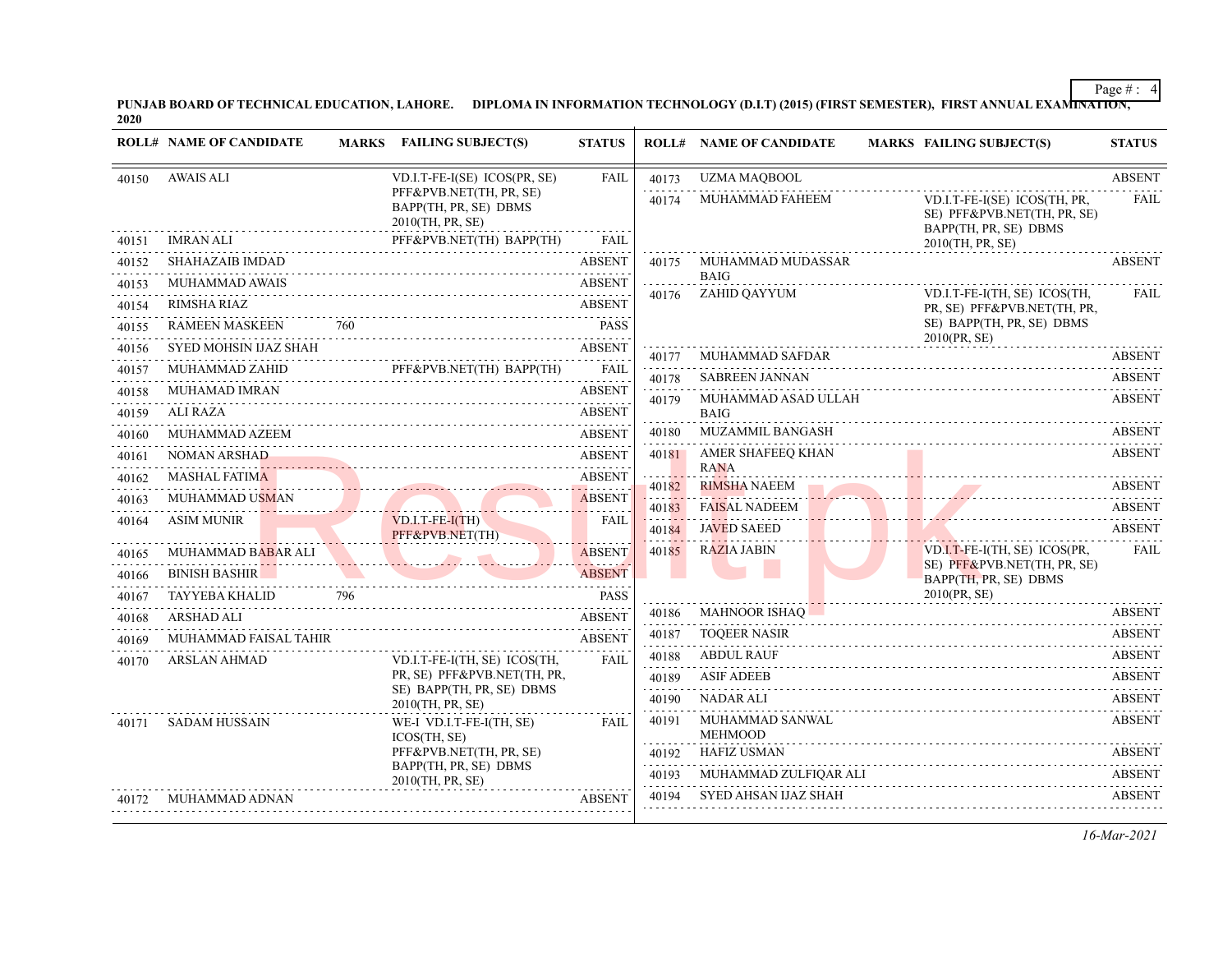PUNJAB BOARD OF TECHNICAL EDUCATION, LAHORE. DIPLOMA IN INFORMATION TECHNOLOGY (D.I.T) (2015) (FIRST SEMESTER), FIRST ANNUAL EXAMI<del>NATION,</del><br>2020

|       | <b>ROLL# NAME OF CANDIDATE</b>                                                        |      | MARKS FAILING SUBJECT(S)                                                                                                                                                                                                                                                                                                                                                                                                              | <b>STATUS</b>    |                        | <b>ROLL# NAME OF CANDIDATE</b>                                                                        |     | <b>MARKS FAILING SUBJECT(S)</b>              | <b>STATUS</b>       |
|-------|---------------------------------------------------------------------------------------|------|---------------------------------------------------------------------------------------------------------------------------------------------------------------------------------------------------------------------------------------------------------------------------------------------------------------------------------------------------------------------------------------------------------------------------------------|------------------|------------------------|-------------------------------------------------------------------------------------------------------|-----|----------------------------------------------|---------------------|
| 40195 | <b>SOHAIL AHMAD</b>                                                                   |      |                                                                                                                                                                                                                                                                                                                                                                                                                                       | <b>ABSENT</b>    | 40219                  | MUHAMMAD SUFYAN                                                                                       |     | VD.I.T-FE-I(TH)                              | <b>FAIL</b>         |
| 40196 | ALLAH DITTA SAWAL                                                                     |      |                                                                                                                                                                                                                                                                                                                                                                                                                                       | <b>ABSENT</b>    | 40220                  | MUHAMMAD KSHIF AKBAR 688                                                                              |     | PFF&PVB.NET(TH)                              | <b>PASS</b>         |
| 40197 | MUHAMMAD RIZWAN<br><b>JAVED</b>                                                       |      |                                                                                                                                                                                                                                                                                                                                                                                                                                       | <b>ABSENT</b>    | 40221                  | DANIYAL AHMED                                                                                         |     |                                              | <b>FULL FAIL</b>    |
| 40198 | <b>ISHAR SHAKEEL</b>                                                                  |      |                                                                                                                                                                                                                                                                                                                                                                                                                                       | <b>ABSENT</b>    | 40222                  | <b>ADEEL AMJAD</b>                                                                                    |     |                                              | <b>FULL FAIL</b>    |
| 40199 | ABBAS ALI                                                                             |      |                                                                                                                                                                                                                                                                                                                                                                                                                                       | <b>ABSENT</b>    | 40223                  | ASMA<br>ASMA 741 PASS                                                                                 | 741 |                                              | <b>PASS</b>         |
| 40200 | ABBAS ALI                                                                             |      | ABSENT                                                                                                                                                                                                                                                                                                                                                                                                                                |                  | .<br>40224             | MUHAMMAD FARAN                                                                                        |     |                                              | <b>FULL FAIL</b>    |
|       | IT ACADEMY, PAF BASE ABID MAJEED ROAD,, LAHORE                                        |      |                                                                                                                                                                                                                                                                                                                                                                                                                                       |                  | 40225                  | <b>UMM-E-RUBAB</b>                                                                                    |     |                                              | <b>FULL FAIL</b>    |
| 40201 | <b>SOBIA</b>                                                                          | 717  |                                                                                                                                                                                                                                                                                                                                                                                                                                       | <b>PASS</b>      | .<br>40226             | AMINA 797 PASS                                                                                        |     |                                              |                     |
| 40202 | <b>GULSHAN SHAHZADI</b>                                                               | 728  |                                                                                                                                                                                                                                                                                                                                                                                                                                       | <b>PASS</b>      | 40227                  | SAJJAD SAJID                                                                                          |     | PFF&PVB.NET(TH)                              | FAII.               |
| 40203 | <b>FAISAL FRANCIS</b>                                                                 | 697  |                                                                                                                                                                                                                                                                                                                                                                                                                                       | <b>PASS</b>      | 40228                  | <b>HAFIZ UMAIR KHAN</b>                                                                               |     | WE-I VD.I.T-FE-I(TH)<br>PFF&PVB.NET(TH)      | FAIL                |
| 40204 | <b>REZWAN</b>                                                                         |      |                                                                                                                                                                                                                                                                                                                                                                                                                                       | <b>PASS</b>      | 40229                  | RIMSHA                                                                                                |     | PFF&PVB.NET(TH)<br>PFF&PVB.NET(TH) FAIL FAIL |                     |
| 40205 | <b>FARWA WAJID</b>                                                                    | 807  |                                                                                                                                                                                                                                                                                                                                                                                                                                       | <b>PASS</b>      | 40230                  | <b>NOMAN ARSHAD</b>                                                                                   |     |                                              | <b>FULL FAIL</b>    |
| 40206 | NAYAB FAHIM                                                                           | .774 |                                                                                                                                                                                                                                                                                                                                                                                                                                       | <b>PASS</b>      | 40231                  | MUHAMMAD RIZWAN                                                                                       |     |                                              | <b>FULL FAIL</b>    |
| 40207 | MUHAMMAD HAMZA<br><b>SHAHID</b>                                                       |      |                                                                                                                                                                                                                                                                                                                                                                                                                                       | <b>FULL FAIL</b> |                        | <b>ARSHAD</b>                                                                                         |     |                                              |                     |
| 40208 | MUHAMMAD AWAIS RAZA                                                                   |      |                                                                                                                                                                                                                                                                                                                                                                                                                                       | <b>FULL FAIL</b> | 40232                  | <b>SHAHERYAR</b>                                                                                      | 785 | PASS                                         |                     |
|       | <b>OADRI</b>                                                                          |      | <u> 1998 - Samuel Germanic Barnette</u>                                                                                                                                                                                                                                                                                                                                                                                               |                  | 40233                  | MUHAMMAD TAYYAB<br>HAFIZ MUHAMMAD                                                                     | 707 | PFF&PVB.NET(TH)                              | FAIL<br><b>PASS</b> |
| 40209 | <b>UZAIR AHMED</b>                                                                    |      |                                                                                                                                                                                                                                                                                                                                                                                                                                       | <b>FULL FAIL</b> | 40234                  | <b>ZAIGHAM IMRAN</b>                                                                                  |     |                                              |                     |
| 40210 | MAJID                                                                                 |      |                                                                                                                                                                                                                                                                                                                                                                                                                                       | <b>FULL FAIL</b> | 40235<br>la a a diaran | MUHAMMAD MUJAHID<br>MUHAMMAD MUJAHID VD.I.T-FE-I(TH) FAIL                                             |     | $VD.I.T-FE-I(TH)$                            |                     |
| 40211 |                                                                                       |      | NAZEEM ANWAR 690 PASS                                                                                                                                                                                                                                                                                                                                                                                                                 | <b>PASS</b>      | 40236                  | <b>RUHMA FARRUKH</b>                                                                                  |     |                                              | <b>ABSENT</b>       |
| 40212 | <b>RIZWANA BIBI</b>                                                                   |      | BAPP(TH)<br>$\begin{minipage}{.4\linewidth} RIZWANA BIBI \hspace{1.5cm} BAP (TH) \hspace{1.5cm} FAIL \hspace{1.5cm} FAIL \hspace{1.5cm} FAIL \hspace{1.5cm} FAIL \hspace{1.5cm} FAIL \hspace{1.5cm} FAIL \hspace{1.5cm} FAIL \hspace{1.5cm} FAIL \hspace{1.5cm} FAIL \hspace{1.5cm} FAIL \hspace{1.5cm} FAIL \hspace{1.5cm} FAIL \hspace{1.5cm} FAIL \hspace{1.5cm} FAIL \hspace{1.5cm} FAIL \hspace{1.5cm} FAIL \hspace{1.5cm} FAIL$ |                  | 40237                  | <b>BASIT ALI</b><br>and the state of the                                                              | 658 | 658 PASS                                     |                     |
| 40213 | <b>MALIK HUSSNAIN</b>                                                                 |      | 695                                                                                                                                                                                                                                                                                                                                                                                                                                   | <b>PASS</b>      | 40238                  | MUHAMMAD HAMZA<br>ASLAM                                                                               |     |                                              | <b>ABSENT</b>       |
|       | PUNJAB COMPUTER COLLEGE, RAILWAY SOCIETY PLAZA 43 ALLAMA<br><b>IQBAL ROAD, LAHORE</b> |      |                                                                                                                                                                                                                                                                                                                                                                                                                                       |                  | 40239                  | ADIL                                                                                                  |     | PFF&PVB.NET(TH)                              | FAIL                |
| 40214 | <b>SHOAIB AYUB</b>                                                                    |      |                                                                                                                                                                                                                                                                                                                                                                                                                                       | <b>FULL FAIL</b> |                        | 40240 ZUHAIB AKRAM                                                                                    |     | PFF&PVB.NET(TH) DBMSFAIL(No Chance)          |                     |
| 40215 | KINZA HABIB                                                                           |      |                                                                                                                                                                                                                                                                                                                                                                                                                                       | <b>FULL FAIL</b> |                        |                                                                                                       |     | $2010$ (TH)                                  |                     |
| 40216 | <b>SAADAT RAZA</b>                                                                    |      | WE-I VD.I.T-FE-I(TH)                                                                                                                                                                                                                                                                                                                                                                                                                  | <b>FAIL</b>      |                        | 40241 HAFIZ IBTISAM ISHAQ<br>PASS                                                                     |     |                                              |                     |
|       |                                                                                       |      | ICOS(TH) PFF&PVB.NET(TH)<br>BAPP(TH)                                                                                                                                                                                                                                                                                                                                                                                                  |                  |                        | 40242 IKRAM ULLAH                                                                                     |     | 592                                          | <b>PASS</b>         |
| 40217 | MUHAMMAD ZAHID                                                                        |      | WE-I VD.I.T-FE-I(TH)                                                                                                                                                                                                                                                                                                                                                                                                                  | <b>FAIL</b>      |                        | THE BRAINS COLLEGE OF INFORMATION TECHNOLOGY & HARDWARE<br><b>ENGINEERING, 26 QUEENS ROAD, LAHORE</b> |     |                                              |                     |
|       | 40218 EMAN SHEHZADI                                                                   |      | PFF&PVB.NET(TH) BAPP(TH)                                                                                                                                                                                                                                                                                                                                                                                                              | <b>FULL FAIL</b> |                        | 40243 ZEESHAN ABDUL WAHID                                                                             |     | ICOS(TH)                                     | <b>FAIL</b>         |
|       |                                                                                       |      |                                                                                                                                                                                                                                                                                                                                                                                                                                       |                  |                        |                                                                                                       |     |                                              |                     |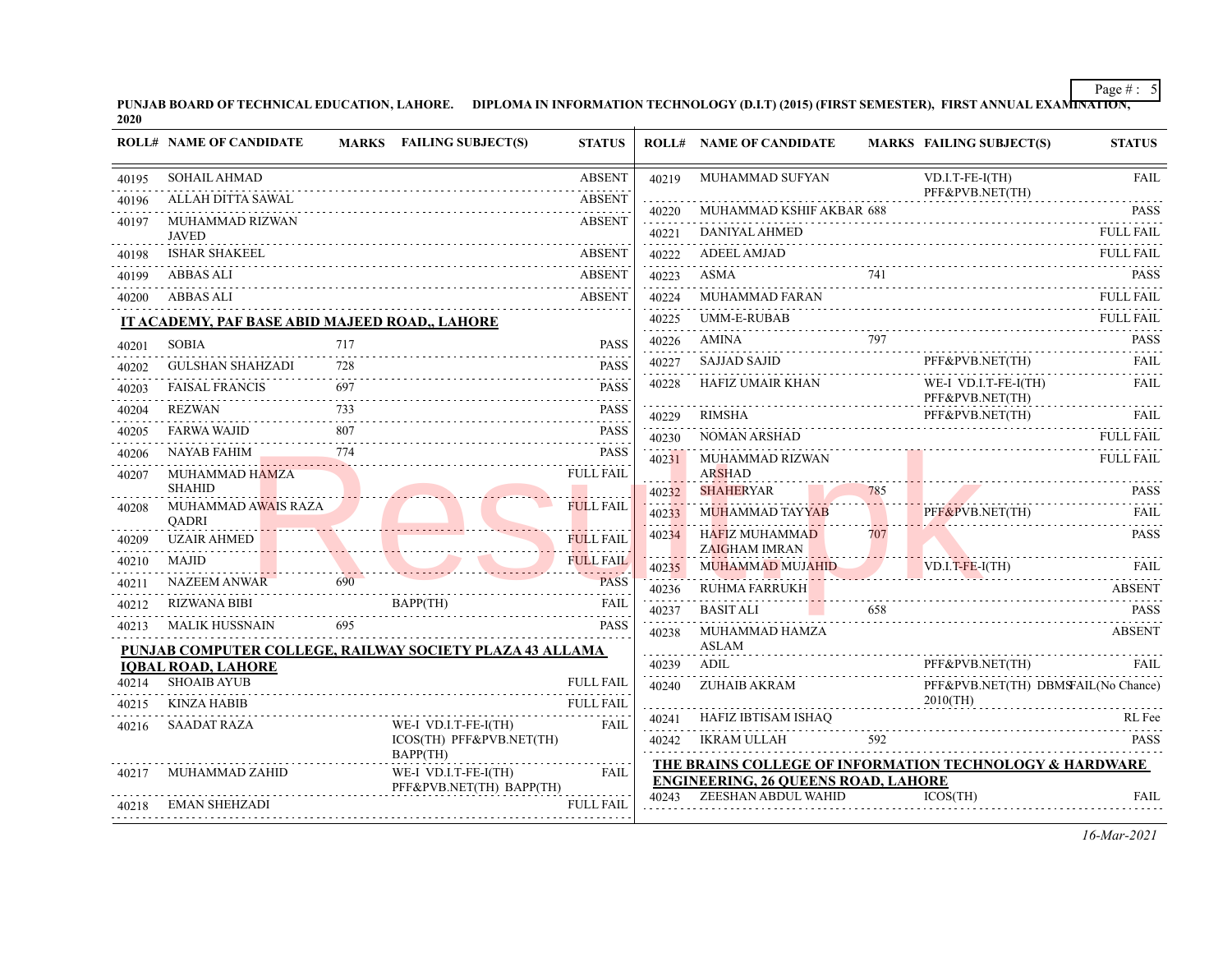PUNJAB BOARD OF TECHNICAL EDUCATION, LAHORE. DIPLOMA IN INFORMATION TECHNOLOGY (D.I.T) (2015) (FIRST SEMESTER), FIRST ANNUAL EXAMI<del>NATION,</del><br>2020

| <b>HAMID RAZA</b><br>841<br>ZAHRA AHMAD<br><b>PASS</b><br>803<br>40269<br>2.2.2.2.2.2.2<br>789<br><b>FOUZIA RASHEED</b><br><b>PASS</b><br>IORA IOBAL<br>WE-I VD.I.T-FE-I(TH)<br>40270<br>ICOS(TH, PR)<br>PFF&PVB.NET(TH)<br>MUHAMMAD MEHTAB<br><b>FAIL</b><br>PFF&PVB.NET(TH, PR)<br>.<br>ALI RAMZAN<br>ALI RAMZAN VD.I.T-FE-I(TH) ICOS(TH) FAIL<br><b>FAIL</b><br>BAPP(TH, PR) DBMS 2010(TH,<br>PR)<br>740<br><b>PASS</b><br><b>JOSHUA DAVID</b><br><b>FARHAT YASMEEN</b><br>688<br>.<br>40271<br>ARSLAN GULL 754 PASS<br>AKHIRAN GUL<br>744<br>40272<br>PFF&PVB.NET(TH)<br>SAQLAIN FAROOQ<br>PFF&PVB.NET(TH) FAIL<br>.<br>NADIA PARVEEN<br>40273<br>ABSENT<br>MUHAMMAD ABDULLAH 707<br><b>PASS</b><br>PRIME COLLEGE OF INFORMATION TECHNOLOGY, 05-SHAFI TOWN,<br>760<br><b>PASS</b><br>ABDUL SAMAD MUFID<br>SHAHBAZAPUR ROAD., RAHIM YAR KHAN<br>792<br>MUZZAMAL SHEHZAD<br><b>PASS</b><br>40274 FAISAL JAMIL<br>$VD.I.T-FE-I(TH)$<br><b>GOVERNMENT COLLEGE OF TECHNOLOGY FOR WOMEN, , LAYYAH</b><br>WAHEED AHMED<br>40275<br>724<br>MUHAMMAD ALI<br><b>BUSHRA HAMEED</b><br>WE-I VD.I.T-FE-I(TH)<br><b>FAIL</b><br>40276<br>ICOS(TH) PFF&PVB.NET(TH)<br>ABDUL MAJEED<br>40277<br>BAPP(TH) DBMS 2010(TH)<br><b>GOVERNMENT COLLEGE OF TECHNOLOGY, FAROOQ-E-AZAM ROAD</b><br><b>GOVERNMENT VOCATIONAL TRAINING INSTITUTE FOR WOMEN (ABAD),</b><br>NEAR SHAMSABAD, RAWALPINDI<br>NEAR RAILWAY CROSSING, KUNDIAN LINK ROAD, SULTAN TOWN,<br>40278 ZEESHAN FAROOQ<br>597<br>WANDHI GHUNDWALI, MIANWALI<br><b>FASIHA GUL</b><br>826<br><b>PASS</b><br><b>GOVERNMENT INSTITUTE OF INFORMATION TECHNOLOGY, KOHATI</b><br><b>BAZAR., RAWALPINDI</b><br><b>NOOR UL AIN</b><br><b>PASS</b><br>790<br>.<br>RAJA KHAYAM TAUQIR<br>659<br>40279<br>795<br><b>PASS</b><br>KOMAL IQBAL<br>795<br>.<br>40280 AHSAN RAZA<br>$WE-I$ $VD.I.T-FE-I(TH)$<br><b>UZMA NOUREEN</b><br>826<br><b>PASS</b><br>ICOS(TH, PR)<br>BAPP(TH)<br>SHAZMAH GUL<br><b>FAIL</b><br>PFF&PVB.NET(TH, PR)<br>BAPP(TH, PR, SE) DBMS<br>768<br><b>PASS</b><br><b>SEHRISH JABEEN</b><br>2010(TH, PR)<br>812<br><b>MARIA GHAFOOR</b><br><b>PASS</b><br>675<br>40281<br>FARAZ RAMZAN<br>.<br>.<br><b>KAINAT IBRAR</b><br>817<br><b>PASS</b><br>JASIM KHAN<br>WE-I VD.I.T-FE-I(TH)<br>40282<br>ICOS(TH, PR)<br>799<br><b>PASS</b><br>IRAM NIAZI<br>PFF&PVB.NET(TH, PR)<br>805<br><b>TAHIRA BIBI</b><br><b>PASS</b><br>BAPP(TH, PR) DBMS 2010(TH,<br>PR)<br><b>ATIQA ABID</b><br>765<br><b>PASS</b><br>BAPP(TH)<br>40283 RUKHSAR SHARIF<br>BAPP(TH) FAIL<br><b>PASS</b><br><b>FARIHA YASMEEN</b><br>754<br>ZAHRA ASHIQ<br>663<br>40284<br><b>SHIZA YOUSAF</b><br>854<br><b>PASS</b><br><b>AASMA KHAN</b><br>782<br><b>PASS</b> |       | <b>ROLL# NAME OF CANDIDATE</b> | MARKS FAILING SUBJECT(S) | <b>STATUS</b> | <b>ROLL# NAME OF CANDIDATE</b> | <b>MARKS FAILING SUBJECT(S)</b> | <b>STATUS</b>    |
|----------------------------------------------------------------------------------------------------------------------------------------------------------------------------------------------------------------------------------------------------------------------------------------------------------------------------------------------------------------------------------------------------------------------------------------------------------------------------------------------------------------------------------------------------------------------------------------------------------------------------------------------------------------------------------------------------------------------------------------------------------------------------------------------------------------------------------------------------------------------------------------------------------------------------------------------------------------------------------------------------------------------------------------------------------------------------------------------------------------------------------------------------------------------------------------------------------------------------------------------------------------------------------------------------------------------------------------------------------------------------------------------------------------------------------------------------------------------------------------------------------------------------------------------------------------------------------------------------------------------------------------------------------------------------------------------------------------------------------------------------------------------------------------------------------------------------------------------------------------------------------------------------------------------------------------------------------------------------------------------------------------------------------------------------------------------------------------------------------------------------------------------------------------------------------------------------------------------------------------------------------------------------------------------------------------------------------------------------------------------------------------------------------------------------------------------------------------------------------------------------------------------------------------------------------------------------------------------------------------------------------------------------------------------------------|-------|--------------------------------|--------------------------|---------------|--------------------------------|---------------------------------|------------------|
|                                                                                                                                                                                                                                                                                                                                                                                                                                                                                                                                                                                                                                                                                                                                                                                                                                                                                                                                                                                                                                                                                                                                                                                                                                                                                                                                                                                                                                                                                                                                                                                                                                                                                                                                                                                                                                                                                                                                                                                                                                                                                                                                                                                                                                                                                                                                                                                                                                                                                                                                                                                                                                                                                  | 40244 |                                |                          |               |                                |                                 | <b>PASS</b>      |
|                                                                                                                                                                                                                                                                                                                                                                                                                                                                                                                                                                                                                                                                                                                                                                                                                                                                                                                                                                                                                                                                                                                                                                                                                                                                                                                                                                                                                                                                                                                                                                                                                                                                                                                                                                                                                                                                                                                                                                                                                                                                                                                                                                                                                                                                                                                                                                                                                                                                                                                                                                                                                                                                                  | 40245 |                                |                          |               |                                |                                 | .<br>FAIL        |
|                                                                                                                                                                                                                                                                                                                                                                                                                                                                                                                                                                                                                                                                                                                                                                                                                                                                                                                                                                                                                                                                                                                                                                                                                                                                                                                                                                                                                                                                                                                                                                                                                                                                                                                                                                                                                                                                                                                                                                                                                                                                                                                                                                                                                                                                                                                                                                                                                                                                                                                                                                                                                                                                                  | 40246 |                                |                          |               |                                |                                 |                  |
|                                                                                                                                                                                                                                                                                                                                                                                                                                                                                                                                                                                                                                                                                                                                                                                                                                                                                                                                                                                                                                                                                                                                                                                                                                                                                                                                                                                                                                                                                                                                                                                                                                                                                                                                                                                                                                                                                                                                                                                                                                                                                                                                                                                                                                                                                                                                                                                                                                                                                                                                                                                                                                                                                  | 40247 |                                |                          |               |                                |                                 |                  |
|                                                                                                                                                                                                                                                                                                                                                                                                                                                                                                                                                                                                                                                                                                                                                                                                                                                                                                                                                                                                                                                                                                                                                                                                                                                                                                                                                                                                                                                                                                                                                                                                                                                                                                                                                                                                                                                                                                                                                                                                                                                                                                                                                                                                                                                                                                                                                                                                                                                                                                                                                                                                                                                                                  | 40248 |                                |                          |               |                                |                                 | <b>PASS</b>      |
|                                                                                                                                                                                                                                                                                                                                                                                                                                                                                                                                                                                                                                                                                                                                                                                                                                                                                                                                                                                                                                                                                                                                                                                                                                                                                                                                                                                                                                                                                                                                                                                                                                                                                                                                                                                                                                                                                                                                                                                                                                                                                                                                                                                                                                                                                                                                                                                                                                                                                                                                                                                                                                                                                  | 40249 |                                |                          |               |                                |                                 | <b>PASS</b>      |
|                                                                                                                                                                                                                                                                                                                                                                                                                                                                                                                                                                                                                                                                                                                                                                                                                                                                                                                                                                                                                                                                                                                                                                                                                                                                                                                                                                                                                                                                                                                                                                                                                                                                                                                                                                                                                                                                                                                                                                                                                                                                                                                                                                                                                                                                                                                                                                                                                                                                                                                                                                                                                                                                                  | 40250 |                                |                          |               |                                |                                 |                  |
|                                                                                                                                                                                                                                                                                                                                                                                                                                                                                                                                                                                                                                                                                                                                                                                                                                                                                                                                                                                                                                                                                                                                                                                                                                                                                                                                                                                                                                                                                                                                                                                                                                                                                                                                                                                                                                                                                                                                                                                                                                                                                                                                                                                                                                                                                                                                                                                                                                                                                                                                                                                                                                                                                  | 40251 |                                |                          |               |                                |                                 |                  |
|                                                                                                                                                                                                                                                                                                                                                                                                                                                                                                                                                                                                                                                                                                                                                                                                                                                                                                                                                                                                                                                                                                                                                                                                                                                                                                                                                                                                                                                                                                                                                                                                                                                                                                                                                                                                                                                                                                                                                                                                                                                                                                                                                                                                                                                                                                                                                                                                                                                                                                                                                                                                                                                                                  | 40252 |                                |                          |               |                                |                                 |                  |
|                                                                                                                                                                                                                                                                                                                                                                                                                                                                                                                                                                                                                                                                                                                                                                                                                                                                                                                                                                                                                                                                                                                                                                                                                                                                                                                                                                                                                                                                                                                                                                                                                                                                                                                                                                                                                                                                                                                                                                                                                                                                                                                                                                                                                                                                                                                                                                                                                                                                                                                                                                                                                                                                                  | 40253 |                                |                          |               |                                |                                 | FAII.            |
|                                                                                                                                                                                                                                                                                                                                                                                                                                                                                                                                                                                                                                                                                                                                                                                                                                                                                                                                                                                                                                                                                                                                                                                                                                                                                                                                                                                                                                                                                                                                                                                                                                                                                                                                                                                                                                                                                                                                                                                                                                                                                                                                                                                                                                                                                                                                                                                                                                                                                                                                                                                                                                                                                  |       |                                |                          |               |                                |                                 | <b>FULL FAIL</b> |
|                                                                                                                                                                                                                                                                                                                                                                                                                                                                                                                                                                                                                                                                                                                                                                                                                                                                                                                                                                                                                                                                                                                                                                                                                                                                                                                                                                                                                                                                                                                                                                                                                                                                                                                                                                                                                                                                                                                                                                                                                                                                                                                                                                                                                                                                                                                                                                                                                                                                                                                                                                                                                                                                                  | 40254 |                                |                          |               |                                |                                 | <b>PASS</b>      |
|                                                                                                                                                                                                                                                                                                                                                                                                                                                                                                                                                                                                                                                                                                                                                                                                                                                                                                                                                                                                                                                                                                                                                                                                                                                                                                                                                                                                                                                                                                                                                                                                                                                                                                                                                                                                                                                                                                                                                                                                                                                                                                                                                                                                                                                                                                                                                                                                                                                                                                                                                                                                                                                                                  |       |                                |                          |               |                                |                                 | <b>ABSENT</b>    |
|                                                                                                                                                                                                                                                                                                                                                                                                                                                                                                                                                                                                                                                                                                                                                                                                                                                                                                                                                                                                                                                                                                                                                                                                                                                                                                                                                                                                                                                                                                                                                                                                                                                                                                                                                                                                                                                                                                                                                                                                                                                                                                                                                                                                                                                                                                                                                                                                                                                                                                                                                                                                                                                                                  |       |                                |                          |               |                                |                                 |                  |
|                                                                                                                                                                                                                                                                                                                                                                                                                                                                                                                                                                                                                                                                                                                                                                                                                                                                                                                                                                                                                                                                                                                                                                                                                                                                                                                                                                                                                                                                                                                                                                                                                                                                                                                                                                                                                                                                                                                                                                                                                                                                                                                                                                                                                                                                                                                                                                                                                                                                                                                                                                                                                                                                                  |       |                                |                          |               |                                |                                 |                  |
|                                                                                                                                                                                                                                                                                                                                                                                                                                                                                                                                                                                                                                                                                                                                                                                                                                                                                                                                                                                                                                                                                                                                                                                                                                                                                                                                                                                                                                                                                                                                                                                                                                                                                                                                                                                                                                                                                                                                                                                                                                                                                                                                                                                                                                                                                                                                                                                                                                                                                                                                                                                                                                                                                  |       |                                |                          |               |                                |                                 | <b>PASS</b>      |
|                                                                                                                                                                                                                                                                                                                                                                                                                                                                                                                                                                                                                                                                                                                                                                                                                                                                                                                                                                                                                                                                                                                                                                                                                                                                                                                                                                                                                                                                                                                                                                                                                                                                                                                                                                                                                                                                                                                                                                                                                                                                                                                                                                                                                                                                                                                                                                                                                                                                                                                                                                                                                                                                                  | 40255 |                                |                          |               |                                |                                 |                  |
|                                                                                                                                                                                                                                                                                                                                                                                                                                                                                                                                                                                                                                                                                                                                                                                                                                                                                                                                                                                                                                                                                                                                                                                                                                                                                                                                                                                                                                                                                                                                                                                                                                                                                                                                                                                                                                                                                                                                                                                                                                                                                                                                                                                                                                                                                                                                                                                                                                                                                                                                                                                                                                                                                  | 40256 |                                |                          |               |                                |                                 | <b>PASS</b>      |
|                                                                                                                                                                                                                                                                                                                                                                                                                                                                                                                                                                                                                                                                                                                                                                                                                                                                                                                                                                                                                                                                                                                                                                                                                                                                                                                                                                                                                                                                                                                                                                                                                                                                                                                                                                                                                                                                                                                                                                                                                                                                                                                                                                                                                                                                                                                                                                                                                                                                                                                                                                                                                                                                                  | 40257 |                                |                          |               |                                |                                 | FAIL             |
|                                                                                                                                                                                                                                                                                                                                                                                                                                                                                                                                                                                                                                                                                                                                                                                                                                                                                                                                                                                                                                                                                                                                                                                                                                                                                                                                                                                                                                                                                                                                                                                                                                                                                                                                                                                                                                                                                                                                                                                                                                                                                                                                                                                                                                                                                                                                                                                                                                                                                                                                                                                                                                                                                  | 40258 |                                |                          |               |                                |                                 |                  |
|                                                                                                                                                                                                                                                                                                                                                                                                                                                                                                                                                                                                                                                                                                                                                                                                                                                                                                                                                                                                                                                                                                                                                                                                                                                                                                                                                                                                                                                                                                                                                                                                                                                                                                                                                                                                                                                                                                                                                                                                                                                                                                                                                                                                                                                                                                                                                                                                                                                                                                                                                                                                                                                                                  | 40259 |                                |                          |               |                                |                                 |                  |
|                                                                                                                                                                                                                                                                                                                                                                                                                                                                                                                                                                                                                                                                                                                                                                                                                                                                                                                                                                                                                                                                                                                                                                                                                                                                                                                                                                                                                                                                                                                                                                                                                                                                                                                                                                                                                                                                                                                                                                                                                                                                                                                                                                                                                                                                                                                                                                                                                                                                                                                                                                                                                                                                                  | 40260 |                                |                          |               |                                |                                 |                  |
|                                                                                                                                                                                                                                                                                                                                                                                                                                                                                                                                                                                                                                                                                                                                                                                                                                                                                                                                                                                                                                                                                                                                                                                                                                                                                                                                                                                                                                                                                                                                                                                                                                                                                                                                                                                                                                                                                                                                                                                                                                                                                                                                                                                                                                                                                                                                                                                                                                                                                                                                                                                                                                                                                  | 40261 |                                |                          |               |                                |                                 | <b>PASS</b>      |
|                                                                                                                                                                                                                                                                                                                                                                                                                                                                                                                                                                                                                                                                                                                                                                                                                                                                                                                                                                                                                                                                                                                                                                                                                                                                                                                                                                                                                                                                                                                                                                                                                                                                                                                                                                                                                                                                                                                                                                                                                                                                                                                                                                                                                                                                                                                                                                                                                                                                                                                                                                                                                                                                                  | 40262 |                                |                          |               |                                |                                 | <b>FAIL</b>      |
|                                                                                                                                                                                                                                                                                                                                                                                                                                                                                                                                                                                                                                                                                                                                                                                                                                                                                                                                                                                                                                                                                                                                                                                                                                                                                                                                                                                                                                                                                                                                                                                                                                                                                                                                                                                                                                                                                                                                                                                                                                                                                                                                                                                                                                                                                                                                                                                                                                                                                                                                                                                                                                                                                  | 40263 |                                |                          |               |                                |                                 |                  |
|                                                                                                                                                                                                                                                                                                                                                                                                                                                                                                                                                                                                                                                                                                                                                                                                                                                                                                                                                                                                                                                                                                                                                                                                                                                                                                                                                                                                                                                                                                                                                                                                                                                                                                                                                                                                                                                                                                                                                                                                                                                                                                                                                                                                                                                                                                                                                                                                                                                                                                                                                                                                                                                                                  | 40264 |                                |                          |               |                                |                                 |                  |
|                                                                                                                                                                                                                                                                                                                                                                                                                                                                                                                                                                                                                                                                                                                                                                                                                                                                                                                                                                                                                                                                                                                                                                                                                                                                                                                                                                                                                                                                                                                                                                                                                                                                                                                                                                                                                                                                                                                                                                                                                                                                                                                                                                                                                                                                                                                                                                                                                                                                                                                                                                                                                                                                                  | 40265 |                                |                          |               |                                |                                 | FAII.            |
|                                                                                                                                                                                                                                                                                                                                                                                                                                                                                                                                                                                                                                                                                                                                                                                                                                                                                                                                                                                                                                                                                                                                                                                                                                                                                                                                                                                                                                                                                                                                                                                                                                                                                                                                                                                                                                                                                                                                                                                                                                                                                                                                                                                                                                                                                                                                                                                                                                                                                                                                                                                                                                                                                  | 40266 |                                |                          |               |                                |                                 | <b>PASS</b>      |
|                                                                                                                                                                                                                                                                                                                                                                                                                                                                                                                                                                                                                                                                                                                                                                                                                                                                                                                                                                                                                                                                                                                                                                                                                                                                                                                                                                                                                                                                                                                                                                                                                                                                                                                                                                                                                                                                                                                                                                                                                                                                                                                                                                                                                                                                                                                                                                                                                                                                                                                                                                                                                                                                                  | 40267 |                                |                          |               |                                |                                 |                  |
|                                                                                                                                                                                                                                                                                                                                                                                                                                                                                                                                                                                                                                                                                                                                                                                                                                                                                                                                                                                                                                                                                                                                                                                                                                                                                                                                                                                                                                                                                                                                                                                                                                                                                                                                                                                                                                                                                                                                                                                                                                                                                                                                                                                                                                                                                                                                                                                                                                                                                                                                                                                                                                                                                  | 40268 |                                |                          |               |                                |                                 |                  |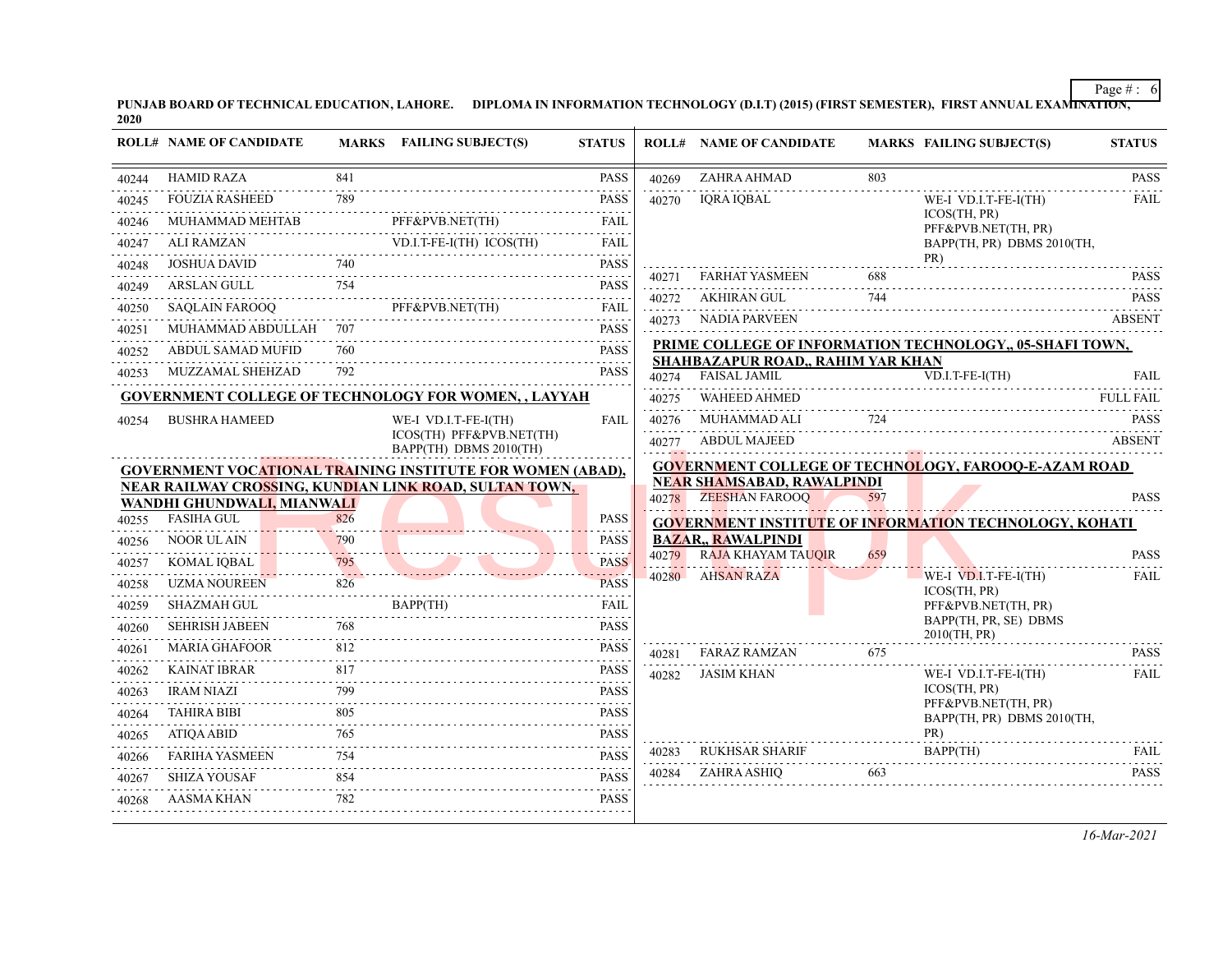PUNJAB BOARD OF TECHNICAL EDUCATION, LAHORE. DIPLOMA IN INFORMATION TECHNOLOGY (D.I.T) (2015) (FIRST SEMESTER), FIRST ANNUAL EXAMI<del>NATION,</del><br>2020

|       | <b>ROLL# NAME OF CANDIDATE</b>          |                       | MARKS FAILING SUBJECT(S)                                                                                 | <b>STATUS</b>                                                                                                                                                       |            | <b>ROLL# NAME OF CANDIDATE</b> |     | <b>MARKS FAILING SUBJECT(S)</b>                                                                          | <b>STATUS</b>              |
|-------|-----------------------------------------|-----------------------|----------------------------------------------------------------------------------------------------------|---------------------------------------------------------------------------------------------------------------------------------------------------------------------|------------|--------------------------------|-----|----------------------------------------------------------------------------------------------------------|----------------------------|
| 40285 | <b>MAHNOOR FATIMA</b>                   |                       | WE-I VD.I.T-FE-I(TH)<br>ICOS(TH, PR)<br>PFF&PVB.NET(TH, PR)<br>BAPP(TH, PR) DBMS 2010(TH,<br>PR)         | <b>FAIL</b>                                                                                                                                                         | 40304      | NAZIM BABAR                    |     | WE-I VD.I.T-FE-I(TH)<br>ICOS(TH, PR)<br>PFF&PVB.NET(TH, PR, SE)<br>BAPP(TH, PR, SE) DBMS<br>2010(TH, PR) | <b>FAIL</b>                |
| 40286 | MOHAMMAD BILAL MAJID 719                |                       |                                                                                                          | <b>PASS</b>                                                                                                                                                         | 40305      | MUHAMMAD SAAD                  | 703 |                                                                                                          | <b>PASS</b>                |
| 40287 | <b>AREEJ SHAFIO</b>                     | 724                   |                                                                                                          | <b>PASS</b>                                                                                                                                                         | 40306      | <b>HASEEB JUNAID</b>           |     | WE-I VD.I.T-FE-I(TH)                                                                                     | <b>FAIL</b>                |
| 40288 | <b>SARROSH ATIO</b>                     |                       |                                                                                                          | <b>FAIL</b>                                                                                                                                                         |            |                                |     | ICOS(TH, PR)<br>PFF&PVB.NET(TH, PR, SE)                                                                  |                            |
| 40289 | MUHAMMAD FAIZAN KHAN 680                |                       |                                                                                                          | <b>PASS</b>                                                                                                                                                         |            |                                |     | BAPP(TH, PR, SE) DBMS                                                                                    |                            |
| 40290 | <b>HABIB ULLAH</b>                      | 687                   |                                                                                                          | <b>PASS</b><br>2 2 2 2 2                                                                                                                                            |            |                                |     | 2010(TH, PR)                                                                                             | FAII.                      |
| 40291 | <b>BILAL ZAFRAN</b>                     | 639                   |                                                                                                          | <b>PASS</b>                                                                                                                                                         | 40307      | SYED DANYAL ARSHAD             |     | $VD.I.T-FE-I(TH)$                                                                                        |                            |
| 40292 | <b>FARIHA AFTAB</b>                     | 695                   |                                                                                                          | <b>PASS</b>                                                                                                                                                         | 40308      | <b>WAQAR HASSAN</b>            |     | WE-I ICOS(TH, PR)<br>PFF&PVB.NET(TH, PR, SE)                                                             | FAIL                       |
| 40293 | KHAIS REHMAN                            | 819                   |                                                                                                          | <b>PASS</b>                                                                                                                                                         |            |                                |     | BAPP(TH, PR, SE) DBMS                                                                                    |                            |
| 40294 | SIBGHATULLAH MUJADDIDI                  |                       | WE-I VD.I.T-FE-I(TH)<br>ICOS(TH, PR)                                                                     | <b>FAIL</b>                                                                                                                                                         | 40309      | ASAD KHAN                      | 682 | 2010(TH, PR)                                                                                             | <b>PASS</b>                |
|       |                                         |                       | PFF&PVB.NET(TH, PR, SE)                                                                                  |                                                                                                                                                                     | 40310      | SABA NAZ                       |     | WE-I                                                                                                     | 2.2.2.2.2.1<br><b>FAIL</b> |
|       |                                         |                       | BAPP(TH, PR, SE) DBMS<br>2010(TH, PR)                                                                    |                                                                                                                                                                     | .          | 40311 ZAMEER AHMED             |     | WE-I VD.I.T-FE-I(TH)                                                                                     | <b>FAIL</b>                |
| 40295 | ARSLAN AJMAL                            |                       | WE-I VD.I.T-FE- $I(TH)$<br>ICOS(TH, PR)<br>PFF&PVB.NET(TH, PR, SE)<br>BAPP(TH, PR) DBMS 2010(TH,         | FAIL                                                                                                                                                                |            |                                |     | ICOS(TH, PR)<br>PFF&PVB.NET(TH, PR, SE)<br>BAPP(TH, PR, SE) DBMS<br>$2010$ (TH, PR)                      |                            |
|       |                                         |                       | PR)                                                                                                      |                                                                                                                                                                     |            | 40312 SYED RAUF                | 651 |                                                                                                          | <b>PASS</b>                |
| 40296 | NABEEL ISHFAQ                           |                       | WE-I VD.I.T-FE-I(TH)<br>ICOS(TH, PR)<br>PFF&PVB.NET(TH, PR, SE)<br>BAPP(TH, PR, SE) DBMS<br>2010(TH, PR) | <b>FAIL</b>                                                                                                                                                         | 40313      | MUHAMMAD ZUBAIR                |     | WE-I VD.I.T-FE-I(TH)<br>ICOS(TH, PR)<br>PFF&PVB.NET(TH, PR)<br>BAPP(TH, PR, SE) DBMS<br>2010(TH, PR)     | FAIL                       |
| 40297 | ALINA ANWAAR                            | 740                   |                                                                                                          | <b>PASS</b>                                                                                                                                                         | 40314      | SAMEER ALI                     | 654 |                                                                                                          | <b>PASS</b><br>.           |
| 40298 | <b>AHMED ALI</b>                        | 716<br>and a state of | .                                                                                                        | <b>PASS</b>                                                                                                                                                         | 40315<br>. | <b>AZEEM HAIDER</b>            | 655 |                                                                                                          | <b>PASS</b>                |
| 40299 | <b>MUHAMMAD BILAL</b>                   | 656                   |                                                                                                          | <b>PASS</b>                                                                                                                                                         | 40316      | JAHANGIR HASSAN                | 720 |                                                                                                          | <b>PASS</b>                |
| 40300 | <b>LIAOUAT</b><br><b>IBRAHIM NOZEEF</b> | 620                   |                                                                                                          | <b>PASS</b>                                                                                                                                                         | 40317<br>. | <b>SANA ULLAH</b>              | 649 |                                                                                                          | <b>PASS</b>                |
| 40301 | <b>TAIMOOR ALTAF</b>                    | 620                   |                                                                                                          | $\frac{1}{2} \left( \frac{1}{2} \right) \left( \frac{1}{2} \right) \left( \frac{1}{2} \right) \left( \frac{1}{2} \right) \left( \frac{1}{2} \right)$<br><b>PASS</b> | 40318      | <b>USMAN ALI</b>               |     |                                                                                                          | <b>ABSENT</b>              |
| 40302 | MUHAMMAD HAMZA                          | 663                   |                                                                                                          | <b>PASS</b>                                                                                                                                                         | 40319      | AFTAB HASSAN                   | 636 |                                                                                                          | <b>PASS</b>                |
|       | <b>MAYMOON</b>                          |                       |                                                                                                          |                                                                                                                                                                     | 40320      | <b>TAIMOOR KHAN</b>            | 693 |                                                                                                          | <b>PASS</b>                |
| 40303 | ABDUL REHMAN CHEEMA 557                 |                       |                                                                                                          | <b>PASS</b>                                                                                                                                                         |            |                                |     |                                                                                                          |                            |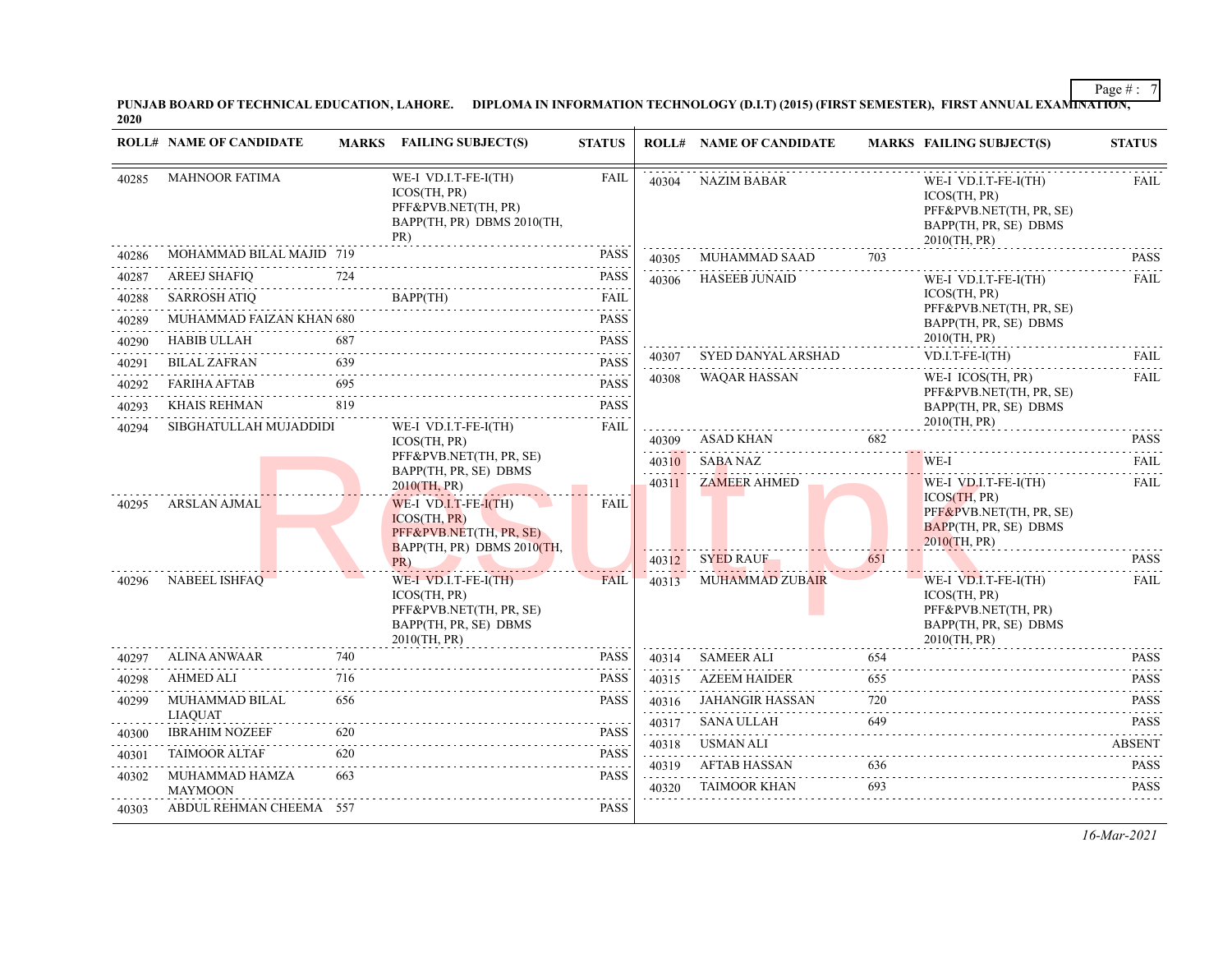PUNJAB BOARD OF TECHNICAL EDUCATION, LAHORE. DIPLOMA IN INFORMATION TECHNOLOGY (D.I.T) (2015) (FIRST SEMESTER), FIRST ANNUAL EXAMI<del>NATION,</del><br>2020

|       | <b>ROLL# NAME OF CANDIDATE</b>                                                                       |     | MARKS FAILING SUBJECT(S)           | <b>STATUS</b>             |       | <b>ROLL# NAME OF CANDIDATE</b> |     | <b>MARKS FAILING SUBJECT(S)</b>                   | <b>STATUS</b>                                     |
|-------|------------------------------------------------------------------------------------------------------|-----|------------------------------------|---------------------------|-------|--------------------------------|-----|---------------------------------------------------|---------------------------------------------------|
|       | NATIONAL INSTITUTE OF COMPUTER SCIENCES, BILAL PLAZA HAIDER                                          |     |                                    |                           | 40344 | <b>SANA JAVAID</b>             | .   |                                                   | <b>PASS</b>                                       |
|       | <b>SADAR, RAWALPINDI</b><br><b>SYED MUHAMMAD</b>                                                     |     |                                    |                           | 40345 | <b>FAMIA TAHIR</b>             | 830 |                                                   | .<br><b>PASS</b>                                  |
| 40321 | ABDULLAH BUKHARI                                                                                     | 652 |                                    | <b>PASS</b>               | 40346 | MUHAMMAD ADNAN                 | 794 |                                                   | <b>PASS</b>                                       |
| 40322 | YASRAB ABBAS                                                                                         | 768 |                                    | <b>PASS</b>               | 40347 | <b>MUHAMMAD UMER</b>           |     | WE-I VD.I.T-FE-I(TH)                              | <b>FAIL</b>                                       |
| 40323 | <b>MUHAMMAD FAHAD</b>                                                                                | 776 |                                    | <b>PASS</b>               |       | <b>FAROOO</b>                  |     | ICOS(TH, PR)<br>PFF&PVB.NET(TH, PR)               |                                                   |
| 40324 | MUHAMMAD WASEEM                                                                                      | 630 |                                    | <b>PASS</b>               |       |                                |     | BAPP(TH, PR) DBMS 2010(TH,                        |                                                   |
| 40325 | MUHAMMAD MATEEN                                                                                      | 620 |                                    | PASS                      |       |                                |     | PR)                                               |                                                   |
| 40326 | <b>MAZHAR HUSSAIN SHAMSI 708</b>                                                                     |     |                                    | <b>PASS</b>               | 40348 | MUHAMMAD HAMMAD                |     | PFF&PVB.NET(TH)                                   | FAIL                                              |
| 40327 | MUQADDAS ZULFIQAR                                                                                    |     |                                    | <b>FULL FAIL</b>          | 40349 | <b>SALMAN KHAN</b>             |     | WE-I VD.I.T-FE-I(TH)<br>ICOS(TH, PR)              | FAIL                                              |
| 40328 | SYED AMJAD ALI SHAH                                                                                  |     |                                    | <b>FULL FAIL</b>          |       |                                |     | PFF&PVB.NET(TH, PR)                               |                                                   |
| 40329 | MUZAMMIL AHMAD KHAN 749                                                                              |     |                                    | <b>PASS</b>               |       |                                |     | BAPP(TH, PR) DBMS 2010(TH,<br>PR)                 |                                                   |
| 40330 | YASIR YOUSAF                                                                                         |     |                                    | <b>FULL FAIL</b>          | 40350 | SYED WALEED HUSSAIN            |     | ICOS(TH) PFF&PVB.NET(TH)                          | FAII.                                             |
| 40331 | MUHAMMAD BILAL                                                                                       |     |                                    | <b>FULL FAIL</b>          | 40351 | <b>ABEER OASIM</b>             |     | WE-I VD.I.T-FE-I(TH)                              | <b>FAIL</b>                                       |
| 40332 | MUHAMMAD ABUBAKKAR                                                                                   |     |                                    | FULL FAIL                 |       |                                |     | ICOS(TH, PR)                                      |                                                   |
|       | <b>KHAN</b>                                                                                          |     |                                    |                           |       |                                |     | PFF&PVB.NET(TH, PR)<br>BAPP(TH, PR) DBMS 2010(TH, |                                                   |
| 40333 | <b>QAMAR HANIF</b>                                                                                   |     |                                    | <b>PASS</b>               |       |                                |     | PR)                                               |                                                   |
| 40334 | <b>SAMI ULLAH MEHMOOD</b>                                                                            |     |                                    | <b>FULL FAIL</b>          | 40352 | <b>SHARJEEL AZHAR</b>          |     | $WE-I$ VD.I.T-FE-I(TH)<br>ICOS(TH, PR)            | FAIL                                              |
| 40335 | MUHAMMAD JIBRAN ALI 665                                                                              |     |                                    | <b>PASS</b>               |       |                                |     | PFF&PVB.NET(TH, PR)                               |                                                   |
| 40336 | HAMMAD RABBANI                                                                                       | 591 |                                    | <b>PASS</b><br>2.2.2.2.2. |       |                                |     | BAPP(TH, PR) DBMS 2010(TH,<br>PR)                 |                                                   |
| 40337 | MUHAMMAD ARFAH MALIK 610                                                                             |     |                                    | <b>PASS</b>               | 40353 | <b>HIRA LARAIB</b>             | 767 |                                                   | <b>PASS</b>                                       |
| 40338 | MUHAMMAD AHSAN                                                                                       |     |                                    | <b>ABSENT</b>             | 40354 | <b>SIDRA MUNEER</b>            |     | PFF&PVB.NET(TH)                                   | $\sim$ $\sim$ $\sim$ $\sim$ $\sim$<br><b>FAIL</b> |
|       | PAK EMIRATES POLYTECHNIC INSTITUTE & TRADE TEST CENTRE,                                              |     |                                    |                           | 40355 | <b>IORA CHANZAIB</b>           | 866 |                                                   | <b>PASS</b>                                       |
|       | EMIRATES BUILDING I.J.P/PIR WADAHI ROAD, NEAR KOHISTAN BUS<br>STAND PIRWADAHI MORE, RAWALPINDI CANTT |     |                                    |                           | 40356 | TAUQEER NAWAZ KHAN             |     | PFF&PVB.NET(TH)                                   | <b>FAIL</b>                                       |
| 40339 | <b>WASEEM AKRAM</b>                                                                                  |     |                                    | <b>ABSENT</b>             | 40357 | MUHAMMAD ASIM                  | 772 |                                                   | .<br><b>PASS</b>                                  |
| 40340 | NISAR UL HAQ                                                                                         | 619 |                                    | <b>PASS</b>               | 40358 | MUHAMMAD KASHIF                | 763 |                                                   | <b>PASS</b>                                       |
| 40341 | USMAN NAZAR                                                                                          |     | PFF&PVB.NET(TH) DBMS               | <b>FAIL</b>               | 40359 | MUHAMMAD SUFYAN                |     | WE-I VD.I.T-FE-I(TH)                              | .<br><b>FAIL</b>                                  |
|       |                                                                                                      |     | $2010$ (TH)                        |                           |       |                                |     | ICOS(TH, PR)                                      |                                                   |
| 40342 | <b>NOUREEN</b>                                                                                       | 714 |                                    | <b>PASS</b>               |       |                                |     | PFF&PVB.NET(TH, PR)<br>BAPP(TH, PR) DBMS 2010(TH, |                                                   |
|       | <b>CYBERONICS COMPUTER INSTITUTE, ALBEHBOOD PLAZA, WAH CANTT</b>                                     |     |                                    |                           |       |                                |     | PR)                                               |                                                   |
| 40343 | <b>SIBGHA SHEHZADI</b>                                                                               |     | VD.I.T-FE-I(TH)<br>PFF&PVB.NET(TH) | FAIL                      | 40360 | HAMZA SHAKEEL                  |     | PFF&PVB.NET(TH)                                   | FAIL                                              |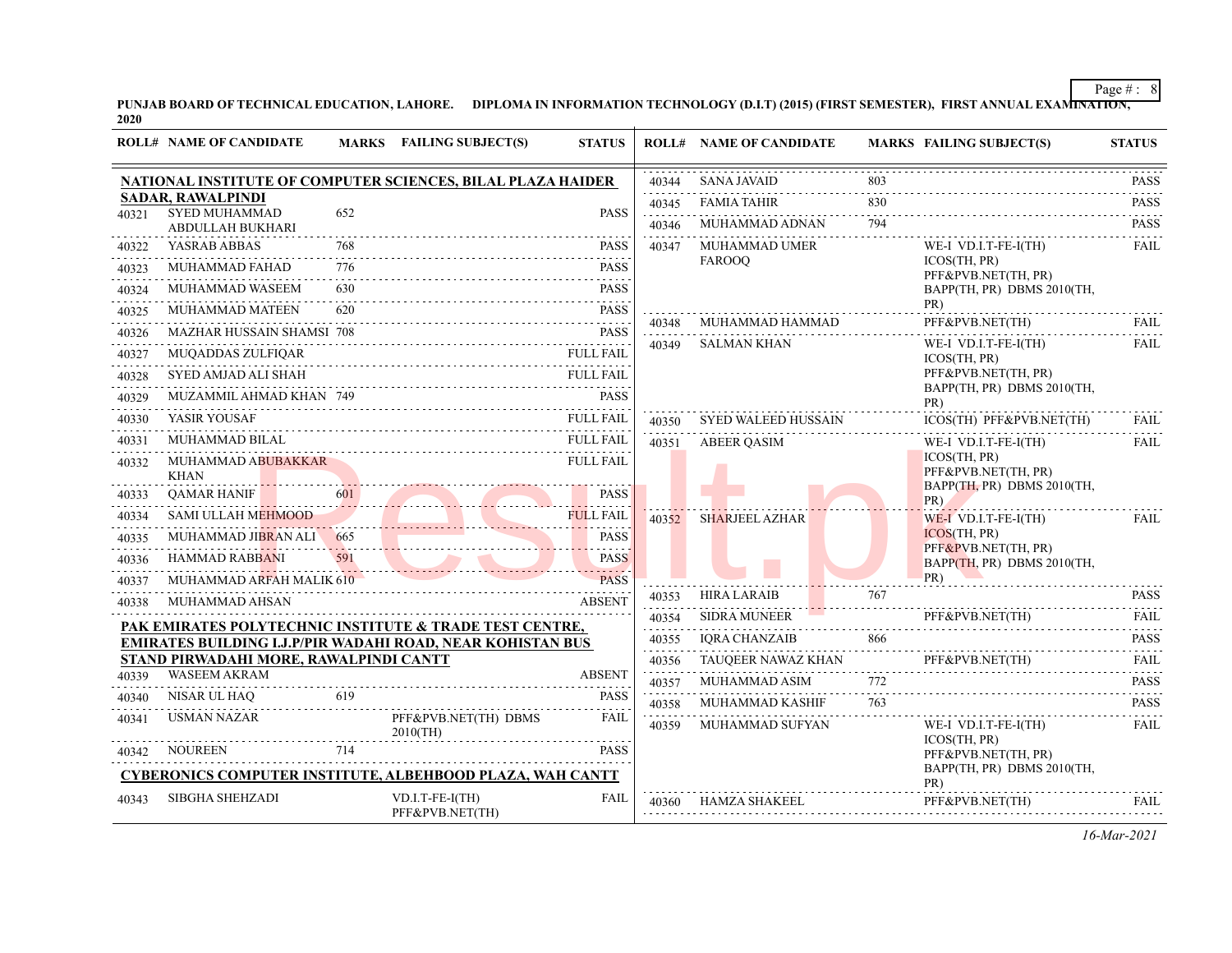PUNJAB BOARD OF TECHNICAL EDUCATION, LAHORE. DIPLOMA IN INFORMATION TECHNOLOGY (D.I.T) (2015) (FIRST SEMESTER), FIRST ANNUAL EXAMI<del>NATION,</del><br>2020

|       | <b>ROLL# NAME OF CANDIDATE</b> |     | MARKS FAILING SUBJECT(S)                                          | <b>STATUS</b>    |            | <b>ROLL# NAME OF CANDIDATE</b>                             |     | <b>MARKS FAILING SUBJECT(S)</b>                                                                                                                                                                                                      | <b>STATUS</b>         |
|-------|--------------------------------|-----|-------------------------------------------------------------------|------------------|------------|------------------------------------------------------------|-----|--------------------------------------------------------------------------------------------------------------------------------------------------------------------------------------------------------------------------------------|-----------------------|
| 40361 | MUHAMMAD TOUSEEF               | 831 |                                                                   | <b>PASS</b>      | 40381      | <b>SAIF-UR-REHMAN</b>                                      |     |                                                                                                                                                                                                                                      | <b>FULL FAIL</b>      |
| 40362 | ATTA-UL-MUNHIM<br>.            | 772 |                                                                   | <b>PASS</b>      | 40382      | <b>BABAR REHMAN</b>                                        |     |                                                                                                                                                                                                                                      | <b>FULL FAIL</b>      |
| 40363 | <b>MARIAM TALIB</b>            |     | WE-I VD.I.T-FE-I(TH)                                              | <b>FAIL</b>      | 40383      | MAAZ BASHIR QASIM                                          | 819 |                                                                                                                                                                                                                                      | <b>PASS</b>           |
|       |                                |     | ICOS(TH, PR)<br>PFF&PVB.NET(TH, PR)<br>BAPP(TH, PR) DBMS 2010(TH, |                  | 40384      | SYED ISMAIL HUSSAIN<br><b>SHAH</b>                         |     | PFF&PVB.NET(TH)                                                                                                                                                                                                                      | FAIL                  |
|       |                                |     | PR)                                                               |                  | 40385      | <b>SIDRA BIBI</b>                                          |     |                                                                                                                                                                                                                                      | <b>FULL FAIL</b>      |
| 40364 | MAIRA NISAR                    | 784 |                                                                   | <b>PASS</b>      | 40386<br>. | SADDIQA REHMAN 821 PASS                                    |     |                                                                                                                                                                                                                                      |                       |
| 40365 | <b>UFFAQ SHAREEF</b>           |     | PFF&PVB.NET(TH)                                                   | <b>FAIL</b>      | 40387      | KASHIF ALI                                                 |     |                                                                                                                                                                                                                                      | FAIL                  |
| 40366 | <b>LAIBA SHEIKH</b>            |     | WE-I VD.I.T-FE-I(TH)<br>ICOS(TH, PR)                              | FAIL             | 40388<br>. | TOUSEEF AHMED                                              |     |                                                                                                                                                                                                                                      | <b>FULL FAIL</b>      |
|       |                                |     | PFF&PVB.NET(TH, PR)                                               |                  |            | <b>SAQIB KHAN</b><br>40389 SAQIB KHAN PFF&PVB.NET(TH) FAIL |     | PFF&PVB.NET(TH)                                                                                                                                                                                                                      |                       |
|       |                                |     | BAPP(TH, PR) DBMS 2010(TH,                                        |                  | 40390<br>. | MUJTABA JILANI                                             |     |                                                                                                                                                                                                                                      | FULL FAIL             |
| 40367 | ANMOL JALIL                    | 823 | PR)                                                               | <b>PASS</b>      | 40391      | QUDSIA BANO 817 PASS                                       |     |                                                                                                                                                                                                                                      |                       |
| 40368 | <b>RAHEELA TALIB</b>           | 845 |                                                                   | <b>PASS</b>      | 40392<br>. | <b>ARMAN KHAN</b><br>ARMAN KHAN FULL FAIL                  |     |                                                                                                                                                                                                                                      |                       |
| 40369 | SAMRA IQBAL                    | 880 |                                                                   | <b>PASS</b>      | 40393      | ARSHAN KHALIL PFF&PVB.NET(TH) FAIL                         |     |                                                                                                                                                                                                                                      |                       |
| 40370 | SYEDA ZUKHRAF FATIMA           |     | PFF&PVB.NET(TH)                                                   | <b>FAIL</b>      | 40394      | MUHAMMAD SHAH ZEB                                          |     |                                                                                                                                                                                                                                      | <b>FULL FAIL</b>      |
| 40371 | MUHAMMAD NAWAZ                 |     | WE-I VD.I.T-FE-I(TH)                                              | <b>FAIL</b>      | 40395      | <b>AROOJ FATIMA</b>                                        |     | <u> 1988 - Johann Barbara, margaret e propinsi populari e propinsi populari e propinsi populari e propinsi populari e propinsi populari e propinsi populari e propinsi populari e propinsi populari e propinsi populari e propin</u> | <b>FULL FAIL</b><br>. |
|       |                                |     | ICOS(TH, PR)                                                      |                  | 40396      | <b>SEHRISH JAVED</b>                                       |     |                                                                                                                                                                                                                                      | <b>FULL FAIL</b>      |
|       |                                |     | PFF&PVB.NET(TH, PR)<br>BAPP(TH, PR) DBMS 2010(TH,                 |                  | 40397      | <b>SHABNAM MANZOOR</b>                                     |     | COOR FULL FAIL                                                                                                                                                                                                                       | <b>FULL FAIL</b>      |
|       |                                |     | PR)                                                               |                  | 40398      | <b>MUHAMMAD NOUMAN</b>                                     |     |                                                                                                                                                                                                                                      | <b>FULL FAIL</b>      |
| 40372 | <b>MUHAMMAD MATEEN</b>         |     | PFF&PVB.NET(TH)                                                   | <b>FAIL</b>      | 40399      | <b>IQRA BIBI</b>                                           |     |                                                                                                                                                                                                                                      | FULL FAIL             |
| 40373 | SUMIYA                         | 795 |                                                                   | <b>PASS</b>      | 40400      | DAWAR BIN SHABIR                                           |     |                                                                                                                                                                                                                                      | <b>FULL FAIL</b>      |
| 40374 | <b>ATIF ALI</b>                |     | WE-I VD.I.T-FE-I(TH)                                              | <b>FAIL</b>      | 40401      |                                                            |     |                                                                                                                                                                                                                                      |                       |
| 40375 | <b>ILYAS KHAN</b>              |     | PFF&PVB.NET(TH)<br>PFF&PVB.NET(TH)                                | <b>FAIL</b>      | 40402<br>. | MUZAMMIL KHAN                                              | 790 |                                                                                                                                                                                                                                      | <b>PASS</b>           |
| 40376 |                                |     |                                                                   |                  | 40403<br>. | <b>LAIBA RIAZ</b>                                          |     |                                                                                                                                                                                                                                      |                       |
| 40377 | NABEEL AHMAD                   | 676 | BADI UR REHMAN PFF&PVB.NET(TH) FAIL                               | <b>PASS</b>      | 40404      | TALHA ZAFAR MUGHAL                                         |     |                                                                                                                                                                                                                                      | <b>FULL FAIL</b>      |
|       |                                |     |                                                                   |                  | 40405      | AHMAD YOUSAF                                               |     | <b>DBMS 2010(PR)</b>                                                                                                                                                                                                                 | FAIL                  |
|       | <b>RUKH, WAH CANTT</b>         |     | DIGITEC COMPUTER TRAINING CENTER, B-69, NEAR POST OFFICE LALA     |                  | 40406<br>. | MUHAMMAD JUNAID SAQIB PFF&PVB.NET(TH) FAIL                 |     | PFF&PVB.NET(TH)                                                                                                                                                                                                                      |                       |
| 40378 | <b>ASIM ALI</b>                |     |                                                                   | <b>FULL FAIL</b> | 40407      | MADIHA SHAH                                                | 746 |                                                                                                                                                                                                                                      | <b>PASS</b><br>.      |
| 40379 | MUHAMMAD SHAHBAZ ALI           |     | WE-I ICOS(TH)                                                     | <b>FAIL</b>      | 40408      | NAQEEB KHAN                                                | 766 |                                                                                                                                                                                                                                      | <b>PASS</b>           |
|       |                                |     | PFF&PVB.NET(TH)                                                   |                  | 40409      | SYED IBRAR HUSSAIN SHAH                                    |     | PFF&PVB.NET(TH)                                                                                                                                                                                                                      | <b>FAIL</b>           |
| 40380 | MUHAMMAD IDREES                |     |                                                                   | <b>FULL FAIL</b> |            |                                                            |     |                                                                                                                                                                                                                                      |                       |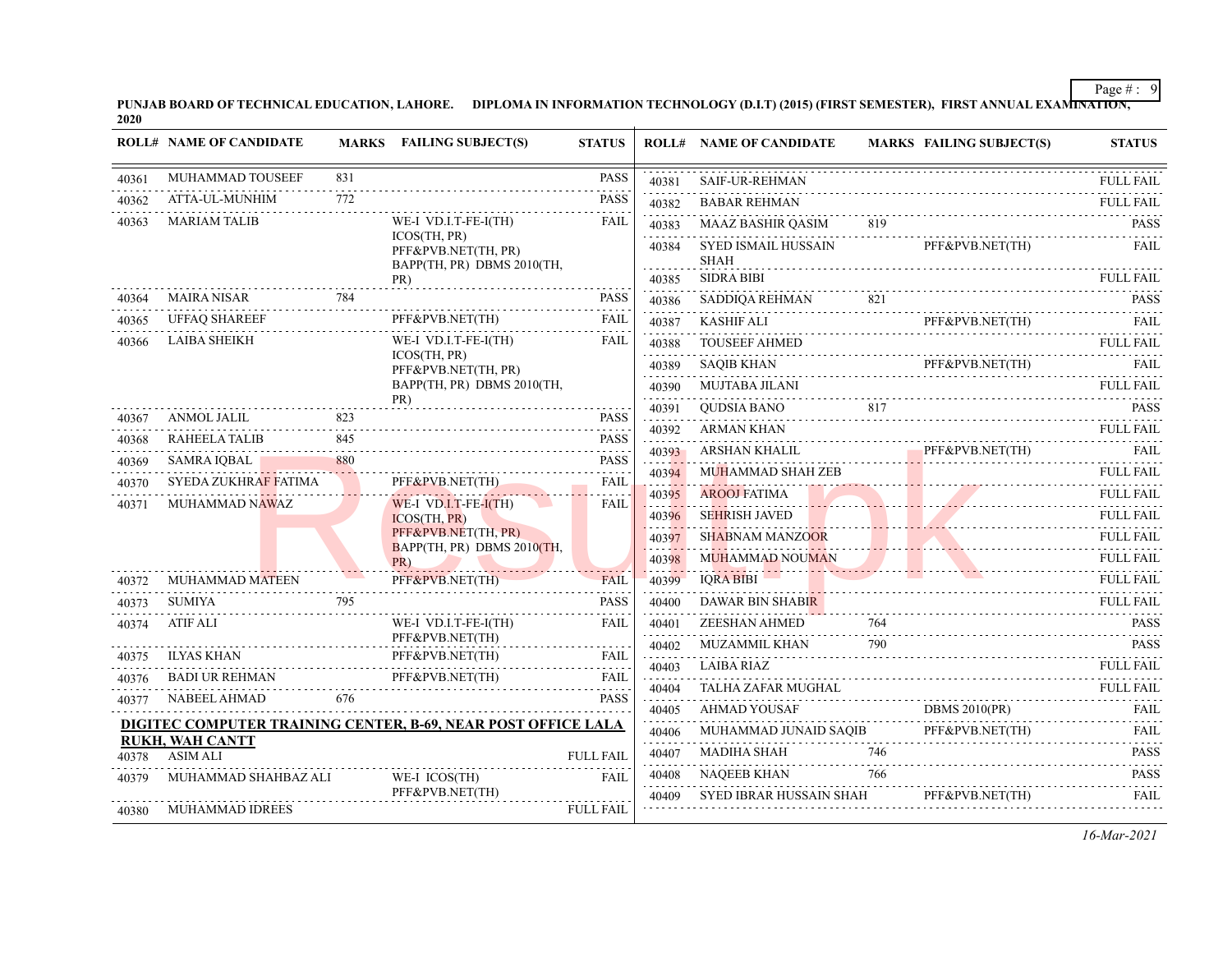PUNJAB BOARD OF TECHNICAL EDUCATION, LAHORE. DIPLOMA IN INFORMATION TECHNOLOGY (D.I.T) (2015) (FIRST SEMESTER), FIRST ANNUAL EXAMI<del>NATION,</del><br>2020

|                | <b>ROLL# NAME OF CANDIDATE</b>               |     | <b>MARKS</b> FAILING SUBJECT(S)                                            | <b>STATUS</b>                      |            | <b>ROLL# NAME OF CANDIDATE</b>                | <b>MARKS FAILING SUBJECT(S)</b>                                            | <b>STATUS</b>    |
|----------------|----------------------------------------------|-----|----------------------------------------------------------------------------|------------------------------------|------------|-----------------------------------------------|----------------------------------------------------------------------------|------------------|
| 40410<br>40411 | ADAM KHAN<br>MUHAMMAD AKMAL<br><b>ASHRAF</b> |     | PFF&PVB.NET(TH)<br>WE-I VD.I.T-FE-I(TH)<br>PFF&PVB.NET(TH) BAPP(TH)        | FAIL(No Chance)<br>FAIL(No Chance) | 40431      | <b>WAQAR AHMED</b>                            | WE-I VD.I.T-FE-I(TH)<br>ICOS(TH) PFF&PVB.NET(TH)<br>BAPP(TH) DBMS 2010(TH) | <b>FAIL</b>      |
|                |                                              |     | <b>DBMS 2010(TH)</b>                                                       |                                    | 40432      | MUHAMMAD UMAR                                 | PFF&PVB.NET(TH)                                                            | <b>FAIL</b>      |
| 40412          | MUHAMMAD ZARYAB                              |     |                                                                            | <b>ABSENT</b>                      | 40433      | OSAMA WAHEED                                  | PFF&PVB.NET(TH)                                                            | FAIL             |
|                | THE MALL, WAH CANTT                          |     | POF WELFARE COMPUTER CENTER, IST FLOOR ALBAHBOOD PALZA                     |                                    | 40434      | <u>.</u><br>MUNAWARA-TUL-AIN<br><b>KAYANI</b> | PFF&PVB.NET(TH)                                                            | <b>FAIL</b>      |
| 40413          | MUHAMMAD AHMED<br><b>SAEED</b>               |     | PFF&PVB.NET(TH)                                                            | FAIL                               | 40435      | MUHAMMAD HARIS BIN<br>RIAZ                    | PFF&PVB.NET(TH)                                                            | <b>FAIL</b>      |
| 40414          | <b>SYED ALI RAZA</b>                         |     | PFF&PVB.NET(TH) BAPP(TH)                                                   | FAIL                               | 40436      | <b>IBRAR HUSSAIN</b>                          | WE-I VD.I.T-FE-I(TH)                                                       | <b>FAIL</b>      |
| 40415          | QURAT UL AIN                                 |     | PFF&PVB.NET(TH)                                                            | <b>FAIL</b>                        |            |                                               | ICOS(TH) PFF&PVB.NET(TH)<br>BAPP(TH) DBMS 2010(TH)                         |                  |
| 40416          | <b>OAISER JAVED</b>                          |     | WE-I PFF&PVB.NET(TH)                                                       | <b>FAIL</b>                        | 40437      | MUHAMMAD AHSAN IOBAL                          | WE-I VD.I.T-FE-I(TH)                                                       | <b>FAIL</b>      |
| 40417          | MUHAMMAD ZEESHAN<br><b>SHAFIQ</b>            |     | ICOS(TH) PFF&PVB.NET(TH)<br>BAPP(TH) DBMS 2010(TH)                         | <b>FAIL</b>                        |            |                                               | ICOS(TH) PFF&PVB.NET(TH)<br>BAPP(TH) DBMS 2010(TH)                         |                  |
| 40418          | MUHAMMAD HAMZA                               |     | WE-I VD.I.T-FE-I(TH)<br>ICOS(TH) PFF&PVB.NET(TH)<br>BAPP(TH) DBMS 2010(TH) | FAIL                               | 40438      | HINA JAVED                                    | WE-I VD.I.T-FE-I(TH)<br>ICOS(TH) PFF&PVB.NET(TH)<br>BAPP(TH) DBMS 2010(TH) | FAIL             |
| 40419          | <b>RIMSHA NAZIR</b>                          | 828 |                                                                            | <b>PASS</b>                        | 40439      | <b>TABISH ZAHID</b>                           | WE-I VD.I.T-FE-I(TH)                                                       | FAIL             |
| 40420          | <b>HAFSA DAWOOD</b>                          |     | WE-I VD.I.T-FE- $I(TH)$                                                    | <b>FAIL</b>                        |            |                                               | ICOS(TH) PFF&PVB.NET(TH)<br>$BAPP(TH)$ DBMS 2010(TH)                       |                  |
|                |                                              |     | ICOS(TH) PFF&PVB.NET(TH)<br>BAPP(TH) DBMS 2010(TH)                         |                                    | 40440      | ABDULLAH                                      | PFF&PVB.NET(TH)                                                            | <b>FAIL</b>      |
| 40421          | <b>HASSAN SOHAIL</b>                         |     | PFF&PVB.NET(TH)                                                            | <b>FAIL</b>                        | 40441      | OSAMA BIN IBRAHIM                             | PFF&PVB.NET(TH)                                                            | <b>FAIL</b>      |
| 40422          | <b>ELSA BIBI</b>                             | 808 |                                                                            | <b>PASS</b>                        | 40442      | MUHAMMAD HAMMAD                               | PFF&PVB.NET(TH) DBMS<br>$2010$ (TH)                                        | FAIL             |
| 40423          | FAIZA                                        |     | PFF&PVB.NET(TH)                                                            | FAIL                               | 40443      | SHEIKH MUHAMMAD                               | PFF&PVB.NET(TH)                                                            | .<br>FAIL        |
| 40424          | IHSAN ULLAH                                  |     | $VD.I.T-FE-I(TH) ICOS(TH)$                                                 | FAIL                               |            | <b>HAIDER</b>                                 |                                                                            |                  |
| 40425          | <b>DANISH HAMEED</b>                         |     | PFF&PVB.NET(TH) BAPP(TH)<br>PFF&PVB.NET(TH)                                | <b>FAIL</b>                        | 40444      | RIMSHA ALI                                    | PFF&PVB.NET(TH)                                                            | FAIL.            |
| 40426          | FAISAL SHEHZAD                               |     | $VD.I.T-FE-I(TH)$                                                          | FAIL                               | 40445      | HAFIZA AMINA BATOOL                           | PFF&PVB.NET(TH)                                                            | FAIL             |
|                |                                              |     | PFF&PVB.NET(TH) BAPP(TH)                                                   |                                    | 40446      | MUHAMMAD SAJID AMEEN                          | WE-I VD.I.T-FE-I(TH)<br>ICOS(TH) PFF&PVB.NET(TH)                           | FAIL             |
| 40427          | MUHAMMAD NOUMAN                              |     | PFF&PVB.NET(TH)                                                            | FAIL                               |            |                                               | BAPP(TH) DBMS 2010(TH)                                                     |                  |
| 40428          | MUDASSIR NAEEM                               |     | WE-I VD.I.T-FE-I(TH)<br>ICOS(TH) PFF&PVB.NET(TH)<br>BAPP(TH) DBMS 2010(TH) | FAIL                               | 40447      | MAHEEN KHAN                                   | WE-I VD.I.T-FE-I(TH)<br>ICOS(TH) PFF&PVB.NET(TH)<br>BAPP(TH) DBMS 2010(TH) | FAIL             |
| 40429          | ABDUL RAUF                                   |     | PFF&PVB.NET(TH)                                                            | FAIL                               | 40448<br>. | AMMARA KAINAT<br>791                          |                                                                            | <b>PASS</b><br>. |
| 40430          | JUNAID IMTIAZ                                | 823 |                                                                            | <b>PASS</b>                        | 40449      | MAUSAB BIN MAQSOOD                            | PFF&PVB.NET(TH)<br><u>.</u> .                                              | FAII.            |
|                |                                              |     |                                                                            |                                    | 40450      | MUHAMMAD USMAN                                | PFF&PVB.NET(TH)                                                            | FAIL             |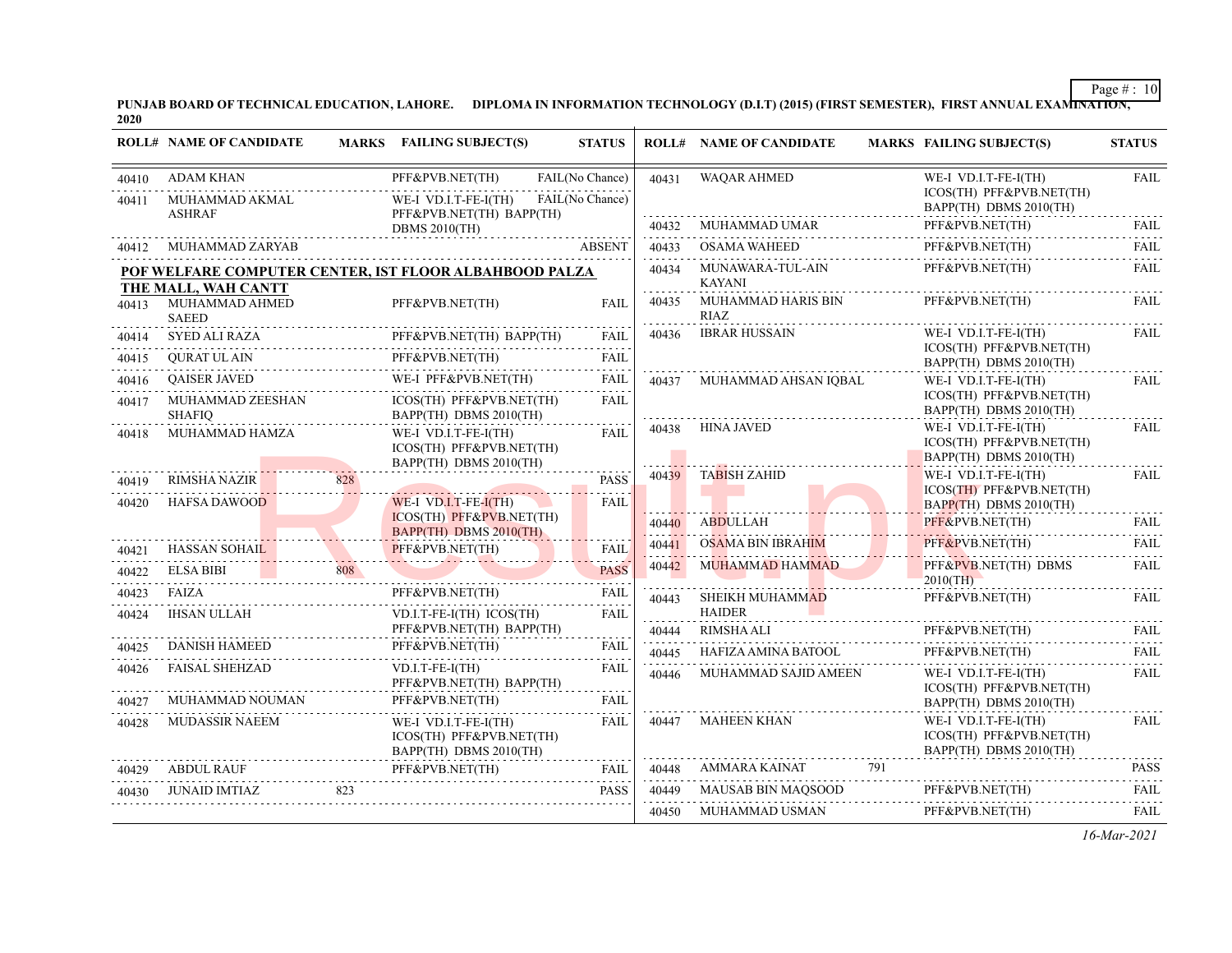PUNJAB BOARD OF TECHNICAL EDUCATION, LAHORE. DIPLOMA IN INFORMATION TECHNOLOGY (D.I.T) (2015) (FIRST SEMESTER), FIRST ANNUAL EXAMI<del>NATION,</del><br>2020

|       | <b>ROLL# NAME OF CANDIDATE</b>                            |     | <b>MARKS</b> FAILING SUBJECT(S)                                               | <b>STATUS</b> |       | <b>ROLL# NAME OF CANDIDATE</b>         |     | <b>MARKS FAILING SUBJECT(S)</b>                                                | <b>STATUS</b>                                                                                                                                                            |
|-------|-----------------------------------------------------------|-----|-------------------------------------------------------------------------------|---------------|-------|----------------------------------------|-----|--------------------------------------------------------------------------------|--------------------------------------------------------------------------------------------------------------------------------------------------------------------------|
| 40451 | SAIFULLAH                                                 |     | WE-I VD.I.T-FE-I(TH)<br>ICOS(TH) PFF&PVB.NET(TH)<br>BAPP(TH) DBMS 2010(TH)    | <b>FAIL</b>   | 40469 | <b>SUNDUS</b>                          |     | WE-I VD.I.T-FE-I(TH)<br>ICOS(TH) PFF&PVB.NET(TH)<br>BAPP(TH) DBMS 2010(TH)     | <b>FAIL</b>                                                                                                                                                              |
| 40452 | ANEELA YAQOOB                                             | 791 |                                                                               | <b>PASS</b>   | 40470 | ASAD MEHMOOD                           |     | WE-I VD.I.T-FE-I(TH)                                                           | <b>FAIL</b>                                                                                                                                                              |
| 40453 | MAHAM IQBAL                                               |     | PFF&PVB.NET(TH)                                                               | <b>FAIL</b>   |       |                                        |     | ICOS(TH) PFF&PVB.NET(TH)<br>BAPP(TH) DBMS 2010(TH)                             |                                                                                                                                                                          |
| 40454 | MUHAMMAD ZEESHAN                                          |     | WE-I PFF&PVB.NET(TH)                                                          | FAIL          |       | 40471 ADEEL IRSHAD                     |     | PFF&PVB.NET(TH)                                                                | <b>FAIL</b><br>.                                                                                                                                                         |
| 40455 | <b>SALEEM</b><br><b>SYED HAIDER ABBAS</b><br><b>KAZMI</b> |     | BAPP(TH)<br>WE-I VD.I.T-FE-I(TH)<br>ICOS(TH) PFF&PVB.NET(TH)                  | FAIL          |       | 40472 MUHAMMAD AITAZAZ<br><b>IOBAL</b> |     | WE-I VD.I.T-FE-I(TH)<br>ICOS(TH) PFF&PVB.NET(TH)<br>BAPP(TH) DBMS 2010(TH)     | FAIL                                                                                                                                                                     |
| 40456 |                                                           |     | BAPP(TH) DBMS 2010(TH)                                                        | <b>PASS</b>   | 40473 | SANIA AZHAR                            |     | WE-I VD.I.T-FE-I(TH)                                                           | <b>FAIL</b>                                                                                                                                                              |
| 40457 | FARZAND BEGUM 818<br>SANIA SHAKEEL                        | 857 |                                                                               | <b>PASS</b>   |       |                                        |     | ICOS(TH) PFF&PVB.NET(TH)<br>BAPP(TH) DBMS 2010(TH)                             |                                                                                                                                                                          |
| 40458 | <b>FAIZAN JAFFAR</b>                                      |     | WE-I VD.I.T-FE-I(TH)<br>ICOS(TH) PFF&PVB.NET(TH)<br>BAPP(TH) DBMS 2010(TH)    | <b>FAIL</b>   | 40474 | NOSHEEZA AZHAR                         |     | WE-I VD.I.T-FE-I(TH)<br>ICOS(TH) PFF&PVB.NET(TH)<br>BAPP(TH) DBMS 2010(TH)     | <b>FAIL</b>                                                                                                                                                              |
| 40459 | SIDRA BIBI                                                |     | WE-I VD.I.T-FE-I(TH)                                                          | <b>FAIL</b>   | 40475 | <b>SAAD JAMIL</b>                      | 761 |                                                                                | <b>PASS</b>                                                                                                                                                              |
|       |                                                           |     | ICOS(TH) PFF&PVB.NET(TH)                                                      |               | 40476 | MOAZZAM NAWAZ                          | 855 |                                                                                | $\frac{1}{2} \left( \frac{1}{2} \right) \left( \frac{1}{2} \right) \left( \frac{1}{2} \right) \left( \frac{1}{2} \right) \left( \frac{1}{2} \right)$<br><b>PASS</b><br>. |
|       | ARSALAN ALI SHAH                                          |     | BAPP(TH) DBMS 2010(TH)<br>WE-I VD.I.T-FE-I(TH)                                | FAIL          | 40477 | NAVEED AHMED                           | 767 |                                                                                | <b>PASS</b>                                                                                                                                                              |
| 40460 |                                                           |     | ICOS(TH) PFF&PVB.NET(TH)                                                      |               | 40478 | <b>HASSAM ALI</b>                      |     | PFF&PVB.NET(TH)<br>PFF&PVB.NET(TH)                                             | <b>FAIL</b><br>.                                                                                                                                                         |
|       |                                                           |     | BAPP(TH) DBMS 2010(TH)                                                        |               | 40479 | RADIA AHSAN                            | 868 |                                                                                | <b>PASS</b>                                                                                                                                                              |
| 40461 | HUSNAIN AZHAR                                             |     | WE-I VD.I.T-FE-I $(TH)$<br>ICOS(TH) PFF&PVB.NET(TH)<br>BAPP(TH) DBMS 2010(TH) | <b>FAIL</b>   | 40480 | MAIRA QAYYUM                           |     | $VD.I.T-FE-I(TH) ICOS(TH)$<br>PFF&PVB.NET(TH) BAPP(TH)<br><b>DBMS 2010(TH)</b> | FAIL                                                                                                                                                                     |
| 40462 | <b>HUSNAIN ASIM</b>                                       | 799 |                                                                               | <b>PASS</b>   | 40481 | MUHAMMAD USM <mark>AN</mark>           | 768 |                                                                                | <b>PASS</b>                                                                                                                                                              |
| 40463 | <b>IQRA MUNIR</b>                                         |     | VD.I.T-FE-I(TH)                                                               | <b>FAIL</b>   | 40482 | REHAN SHAHID                           |     | WE-I PFF&PVB.NET(TH)                                                           | FAIL                                                                                                                                                                     |
| 40464 | <b>SHIMZA ASIF</b>                                        |     | WE-I VD.I.T-FE-I(TH)                                                          | <b>FAIL</b>   | 40483 | MARYAM BEGUM                           | 794 |                                                                                | .<br><b>PASS</b>                                                                                                                                                         |
|       |                                                           |     | ICOS(TH) PFF&PVB.NET(TH)<br>BAPP(TH) DBMS 2010(TH)                            |               | 40484 | RIMSHA IQBAL                           |     | WE-I VD.I.T-FE-I(TH)                                                           | <b>FAIL</b>                                                                                                                                                              |
| 40465 | SYED ALI HAMZA                                            |     | WE-I VD.I.T-FE-I(TH)<br>ICOS(TH) PFF&PVB.NET(TH)                              | <b>FAIL</b>   |       |                                        |     | ICOS(TH) PFF&PVB.NET(TH)<br>BAPP(TH) DBMS 2010(TH)                             |                                                                                                                                                                          |
|       |                                                           |     | BAPP(TH) DBMS 2010(TH)                                                        |               | 40485 | MUHAMMAD BILAL                         |     | PFF&PVB.NET(TH)                                                                | FAII.<br>.                                                                                                                                                               |
| 40466 | AYESHA BIBI<br>ESHA BIBI 762                              | 762 |                                                                               | <b>PASS</b>   | 40486 | RAMEEL AHMAD                           |     | WE-I VD.I.T-FE-I(TH)                                                           | FAIL                                                                                                                                                                     |
| 40467 | AREEJ BASAL                                               | 750 |                                                                               | <b>PASS</b>   |       |                                        |     | ICOS(TH) PFF&PVB.NET(TH)<br>BAPP(TH) DBMS 2010(TH)                             |                                                                                                                                                                          |
| 40468 | SANA IOBAL                                                |     | WE-I VD.I.T-FE-I(TH)<br>ICOS(TH) PFF&PVB.NET(TH)<br>BAPP(TH) DBMS 2010(TH)    | <b>FAIL</b>   | 40487 | WAOAR BIN TANVEER                      |     | WE-I VD.I.T-FE-I(TH)<br>ICOS(TH) PFF&PVB.NET(TH)<br>BAPP(TH) DBMS 2010(TH)     | <b>FAIL</b>                                                                                                                                                              |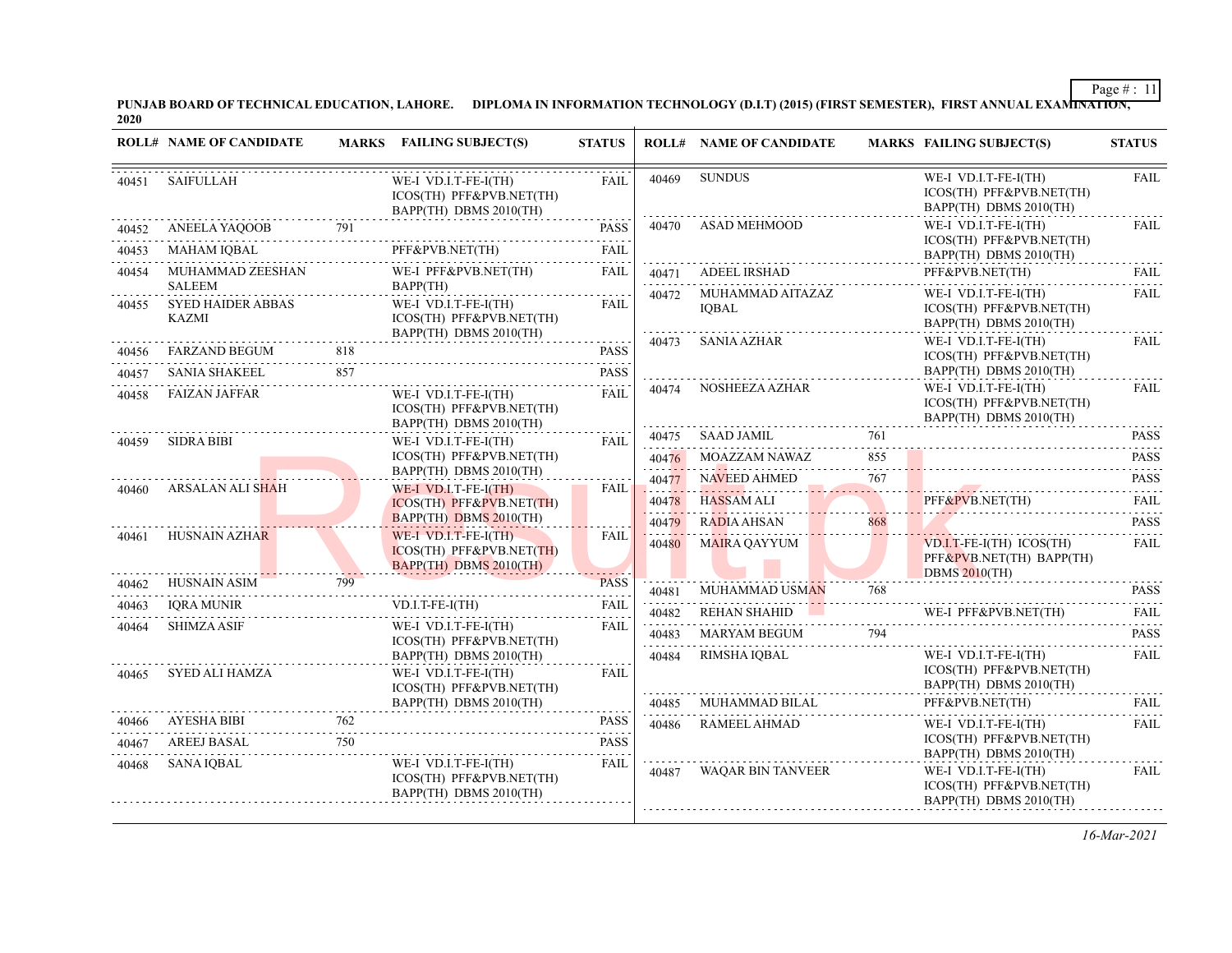PUNJAB BOARD OF TECHNICAL EDUCATION, LAHORE. DIPLOMA IN INFORMATION TECHNOLOGY (D.I.T) (2015) (FIRST SEMESTER), FIRST ANNUAL EXAMI<del>NATION,</del><br>2020

| 860<br><b>PASS</b><br><b>RAFIA ZAHID</b><br>40488<br><b>NASIRA ZAHID</b><br>878<br><b>PASS</b><br>40489<br>$\omega_{\rm c} = \omega_{\rm c} = \omega_{\rm c}$<br><b>WAQAS AHMAD</b><br>PFF&PVB.NET(TH)<br>FAIL<br>40490<br><b>SAIF ULLAH</b><br>WE-I VD.I.T-FE-I(TH)<br>FAIL<br>40491<br>ICOS(TH) PFF&PVB.NET(TH)<br>BAPP(TH) DBMS 2010(TH)<br><b>TAHA GHAFFAR</b><br>PFF&PVB.NET(TH)<br>FAIL<br>40492<br>$\mathcal{L}^{\mathcal{A}}\left( \mathcal{L}^{\mathcal{A}}\right) =\mathcal{L}^{\mathcal{A}}\left( \mathcal{L}^{\mathcal{A}}\right)$<br>804<br><b>PASS</b><br>KINZA RANI<br>40493<br>802<br><b>SANIA BIBI</b><br><b>PASS</b><br>40494<br>WE-I VD.I.T-FE-I(TH)<br>ASNHARA GILL<br>FAIL<br>40495<br>ICOS(TH) PFF&PVB.NET(TH)<br>BAPP(TH) DBMS 2010(TH)<br>WE-I VD.I.T-FE-I(TH)<br>USAMA REHMAN<br>FAIL<br>40496<br>ICOS(TH) PFF&PVB.NET(TH)<br>BAPP(TH) DBMS 2010(TH)<br>WE-I VD.I.T-FE-I(TH)<br>SHAHBAZ<br>FAIL<br>40497<br>ICOS(TH) PFF&PVB.NET(TH)<br>BAPP(TH) DBMS 2010(TH)<br>WE-I PFF&PVB.NET(TH)<br>FAIL<br>MUHAMMAD ALI MURTAZA<br>40498<br>PFF&PVB.NET(TH)<br>MUHAMMAD WALEED<br>FAIL<br>40499<br><b>ANWAR</b><br>PFF&PVB.NET(TH)<br><b>CHAUDARY USMAN ASIF</b><br>FAIL<br>40500<br>PFF&PVB.NET(TH)<br>MUHAMMAD HANIF KHAN<br><b>FAIL</b><br>40501<br><b>SANIA BIBI</b><br>PFF&PVB.NET(TH)<br>FAIL(No Chance)<br>40502<br><b>AWAIS SHABBIR</b><br>PFF&PVB.NET(TH) BAPP(TH)<br>FAIL<br>40503<br><b>DBMS 2010(TH)</b> | <b>ROLL# NAME OF CANDIDATE</b> | <b>MARKS</b> FAILING SUBJECT(S) | <b>STATUS</b> | <b>ROLL# NAME OF CANDIDATE</b> | <b>MARKS FAILING SUBJECT(S)</b> | <b>STATUS</b> |
|--------------------------------------------------------------------------------------------------------------------------------------------------------------------------------------------------------------------------------------------------------------------------------------------------------------------------------------------------------------------------------------------------------------------------------------------------------------------------------------------------------------------------------------------------------------------------------------------------------------------------------------------------------------------------------------------------------------------------------------------------------------------------------------------------------------------------------------------------------------------------------------------------------------------------------------------------------------------------------------------------------------------------------------------------------------------------------------------------------------------------------------------------------------------------------------------------------------------------------------------------------------------------------------------------------------------------------------------------------------------------------------------------------------------------------------|--------------------------------|---------------------------------|---------------|--------------------------------|---------------------------------|---------------|
|                                                                                                                                                                                                                                                                                                                                                                                                                                                                                                                                                                                                                                                                                                                                                                                                                                                                                                                                                                                                                                                                                                                                                                                                                                                                                                                                                                                                                                      |                                |                                 |               |                                |                                 |               |
|                                                                                                                                                                                                                                                                                                                                                                                                                                                                                                                                                                                                                                                                                                                                                                                                                                                                                                                                                                                                                                                                                                                                                                                                                                                                                                                                                                                                                                      |                                |                                 |               |                                |                                 |               |
|                                                                                                                                                                                                                                                                                                                                                                                                                                                                                                                                                                                                                                                                                                                                                                                                                                                                                                                                                                                                                                                                                                                                                                                                                                                                                                                                                                                                                                      |                                |                                 |               |                                |                                 |               |
|                                                                                                                                                                                                                                                                                                                                                                                                                                                                                                                                                                                                                                                                                                                                                                                                                                                                                                                                                                                                                                                                                                                                                                                                                                                                                                                                                                                                                                      |                                |                                 |               |                                |                                 |               |
|                                                                                                                                                                                                                                                                                                                                                                                                                                                                                                                                                                                                                                                                                                                                                                                                                                                                                                                                                                                                                                                                                                                                                                                                                                                                                                                                                                                                                                      |                                |                                 |               |                                |                                 |               |
|                                                                                                                                                                                                                                                                                                                                                                                                                                                                                                                                                                                                                                                                                                                                                                                                                                                                                                                                                                                                                                                                                                                                                                                                                                                                                                                                                                                                                                      |                                |                                 |               |                                |                                 |               |
|                                                                                                                                                                                                                                                                                                                                                                                                                                                                                                                                                                                                                                                                                                                                                                                                                                                                                                                                                                                                                                                                                                                                                                                                                                                                                                                                                                                                                                      |                                |                                 |               |                                |                                 |               |
|                                                                                                                                                                                                                                                                                                                                                                                                                                                                                                                                                                                                                                                                                                                                                                                                                                                                                                                                                                                                                                                                                                                                                                                                                                                                                                                                                                                                                                      |                                |                                 |               |                                |                                 |               |
|                                                                                                                                                                                                                                                                                                                                                                                                                                                                                                                                                                                                                                                                                                                                                                                                                                                                                                                                                                                                                                                                                                                                                                                                                                                                                                                                                                                                                                      |                                |                                 |               |                                |                                 |               |
|                                                                                                                                                                                                                                                                                                                                                                                                                                                                                                                                                                                                                                                                                                                                                                                                                                                                                                                                                                                                                                                                                                                                                                                                                                                                                                                                                                                                                                      |                                |                                 |               |                                |                                 |               |
|                                                                                                                                                                                                                                                                                                                                                                                                                                                                                                                                                                                                                                                                                                                                                                                                                                                                                                                                                                                                                                                                                                                                                                                                                                                                                                                                                                                                                                      |                                |                                 |               |                                |                                 |               |
|                                                                                                                                                                                                                                                                                                                                                                                                                                                                                                                                                                                                                                                                                                                                                                                                                                                                                                                                                                                                                                                                                                                                                                                                                                                                                                                                                                                                                                      |                                |                                 |               |                                |                                 |               |
|                                                                                                                                                                                                                                                                                                                                                                                                                                                                                                                                                                                                                                                                                                                                                                                                                                                                                                                                                                                                                                                                                                                                                                                                                                                                                                                                                                                                                                      |                                |                                 |               |                                |                                 |               |
|                                                                                                                                                                                                                                                                                                                                                                                                                                                                                                                                                                                                                                                                                                                                                                                                                                                                                                                                                                                                                                                                                                                                                                                                                                                                                                                                                                                                                                      |                                |                                 |               |                                |                                 |               |
|                                                                                                                                                                                                                                                                                                                                                                                                                                                                                                                                                                                                                                                                                                                                                                                                                                                                                                                                                                                                                                                                                                                                                                                                                                                                                                                                                                                                                                      |                                |                                 |               |                                |                                 |               |
|                                                                                                                                                                                                                                                                                                                                                                                                                                                                                                                                                                                                                                                                                                                                                                                                                                                                                                                                                                                                                                                                                                                                                                                                                                                                                                                                                                                                                                      |                                |                                 |               |                                |                                 |               |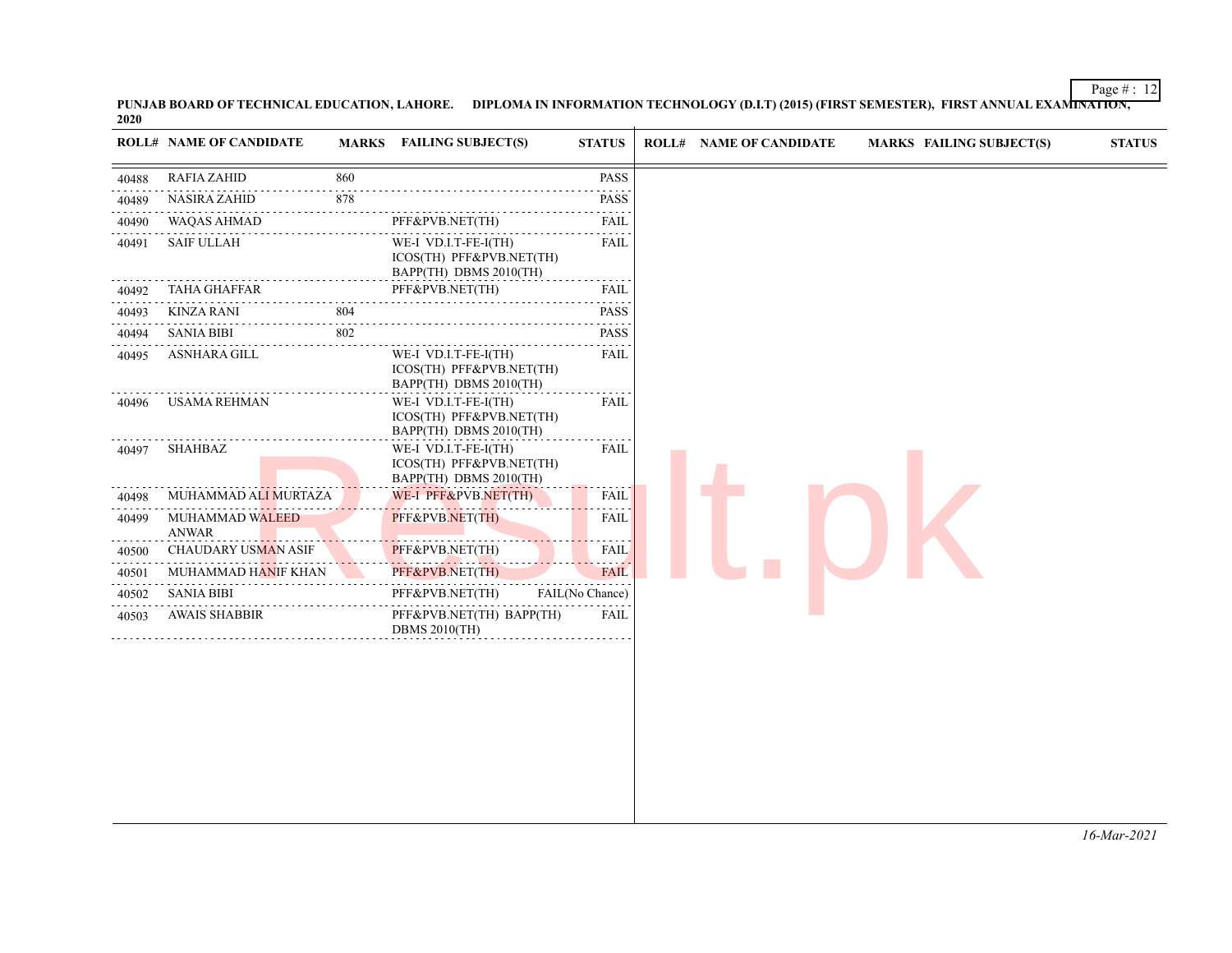PUNJAB BOARD OF TECHNICAL EDUCATION, LAHORE. DIPLOMA IN INFORMATION TECHNOLOGY (D.I.T) (2015) (SECOND SEMESTER), FIRST ANNUAL EXA<del>MINATION,</del><br>2020

|                | <b>ROLL# NAME OF CANDIDATE</b>                                                         |                    | <b>MARKS</b> FAILING SUBJECT(S)              | <b>STATUS</b>              |            | <b>ROLL# NAME OF CANDIDATE</b>                                               |                    | <b>MARKS FAILING SUBJECT(S)</b>                                    | <b>STATUS</b>            |
|----------------|----------------------------------------------------------------------------------------|--------------------|----------------------------------------------|----------------------------|------------|------------------------------------------------------------------------------|--------------------|--------------------------------------------------------------------|--------------------------|
|                | THE REHMAN COLLEGE, OPP. MUNCIPAL DEGREE COLLEGE<br><b>JARANWALA ROAD,, FAISALABAD</b> |                    |                                              |                            | 40529      | KHAWAJA MUHAMMAD<br><b>UMAIR YOUSAF</b>                                      |                    | VD.I.T-FE-II(TH) GD&A(TH)<br>WEBDEV.(TH)                           | <b>FAIL</b>              |
| 40504          | AYESHA JIYA                                                                            |                    | ICNET(TH) WEBDEV.(TH)                        | FAII.                      | 40530      | AQEEL AKMAL                                                                  |                    | GD&A(TH) WEBDEV.(TH)                                               | <b>FAIL</b>              |
| 40505          | ATIKA SEHAR                                                                            |                    | KA SEHAR $774 + 725 = 1499$                  | <b>PASS</b>                | 40531      | HAFIZ MUHAMMAD USMAN GD&A(TH) WEBDEV.(TH)                                    |                    |                                                                    | <b>FAIL</b>              |
| 40506          | MUHAMMAD USMAN GD&A(TH) WEBDEV.(TH)                                                    |                    |                                              | and a state<br><b>FAIL</b> | 40532      | <b>ZEESHAN HAIDER</b>                                                        |                    |                                                                    | <b>ABSENT</b>            |
| 40507          |                                                                                        |                    |                                              |                            | 40533      | <b>ABDULLAH SHAH</b>                                                         |                    | WE-II GD&A(TH, PR, SE)                                             | FAIL                     |
| 40508          | SUMAIRA KANWAL GD&A(TH) WEBDEV(TH) FAIL ALI RAZA 658 + 567 = 1225 PASS                 |                    |                                              |                            |            |                                                                              |                    | SA&D(TH, PR, SE) WEBDEV.<br>(TH, PR, SE)                           |                          |
| 40509          | <b>MUHAMMAD UMAIR</b>                                                                  |                    | WEBDEV.(TH)                                  | FAIL                       | 40534      | ARBAB AZIZ                                                                   |                    |                                                                    |                          |
| 40510          | AHMAD                                                                                  |                    |                                              |                            | 40535      | ABU-BAKAR-SHAMIL $797 + 712 = 1509$                                          |                    |                                                                    | <b>PASS</b><br>.         |
| 40511          | FULL FAIL<br>AMROZA 704 + 612 = 1316 PASS<br>AMROZA 704 + 612 = 1316                   |                    |                                              |                            | 40536      | MUHAMMAD ZEESHAN<br><b>ZAFAR</b>                                             |                    |                                                                    | <b>ABSENT</b>            |
| 40512          | AREEJ $720 + 647 = 1367$ PASS                                                          | $720 + 647 = 1367$ |                                              | <b>PASS</b>                | 40537      | NADEEM IQBAL                                                                 |                    | GD&A(TH) WEBDEV.(TH)                                               | FAIL                     |
| 40513          | UZAIR AHMAD                                                                            |                    | GD&A(TH) WEBDEV.(TH)                         | FAIL                       | 40538      | MUHAMMAD FAISAL                                                              |                    | GD&A(TH) WEBDEV.(TH)                                               | FAIL                     |
|                | <b>GOVERNMENT TECHNICAL TRAINING INSTITUTE, BLOCK 16 NEAR GHQ</b>                      |                    |                                              |                            | 40539      | MUHAMMAD ALI                                                                 |                    | VD.I.T-FE-II(TH) GD&A(TH)                                          | FAIL                     |
|                | HOSPITAL, JOHARABAD (KHUSHAB)                                                          |                    |                                              | <b>ABSENT</b>              | 40540      | MUHAMMAD ASAD                                                                | $756 + 691 = 1447$ | WEBDEV.(TH)<br>.                                                   | <b>PASS</b>              |
| 40514<br>40515 | NOOR JAHAN                                                                             | GD&A(TH)           |                                              | <b>FAIL</b>                |            | <b>MAOSOOD</b>                                                               |                    | <u> 1988 - Januar Jacobson, Amerikaansk polit</u> ik               |                          |
| 40516          | MUNAWAR KHATOON<br><b>ASMA BIBI</b>                                                    | GD&A(TH)           |                                              | .<br><b>FAIL</b>           | 40541      | <b>MUHAMMAD</b>                                                              | $777 + 634 = 1411$ |                                                                    | <b>PASS</b>              |
| 40517          |                                                                                        |                    | $GD&A(TH)$ WEBDEV.(TH)                       | .<br><b>FAIL</b>           | 40542      | ANWAR-UL-HAQ<br>MUHAMMAD SIKANDER                                            |                    | $VD.I.T$ -FE-II(TH) $GD&A(TH)$                                     | <b>FAIL</b>              |
| 40518          | ANWAR KHATOON                                                                          |                    |                                              | <u>.</u><br><b>FAIL</b>    |            | <b>HAYAT</b>                                                                 |                    | WEBDEV.(TH)                                                        |                          |
| 40519          | SAJIDA IQBAL GD&A(TH)<br>MEMOONA BATOOL GD&A(TH)                                       | GD&A(TH)           |                                              | لأعاماها<br><b>FAIL</b>    | 40543      | <b>MUHAMMAD</b>                                                              |                    | $VD.I.T-FE-II(TH)$ $GD&A(TH)$<br>WEBDEV.(TH)                       | <b>FAIL</b>              |
| 40520          |                                                                                        |                    |                                              | .                          | 40544      | SHUAIB-UR-REHMAN SHAH<br><b>MUHAMMAD ARBAB</b>                               |                    |                                                                    |                          |
| 40521          | ADEEBA RANI $811 + 729 = 1540$ PASS<br>TEHSEEN FARHAT $749 + 692 = 1441$ PASS          |                    |                                              |                            |            | <b>SHAHID</b>                                                                |                    |                                                                    |                          |
| 40522          | <b>SAAD TARIO</b>                                                                      |                    | ND TARIQ WEBDEV. (TH) FAIL                   |                            | 40545      | $\begin{array}{cccc}\n\text{MUHAMMAD ALI} \\ \text{MUHAMMAD} \\ \end{array}$ |                    | GD&A(TH) WEBDEV.(TH)                                               | <b>FAIL</b>              |
| 40523          | MUHAMMAD ZUBAIR $799 + 679 = 1478$                                                     |                    |                                              | <b>PASS</b>                | 40546      | SAQIB MUNIR                                                                  |                    | GD&A(TH)                                                           | <b>FAIL</b>              |
| 40524          | MUHAMMAD NISAR                                                                         |                    | $VD.I.T-FE-II(TH)$ $GD&A(TH)$<br>WEBDEV.(TH) | .<br><b>FAIL</b>           | 40547      | <b>AMJAD HUSSAIN</b>                                                         |                    | VD.I.T-FE-II(TH) GD&A(TH)<br>WEBDEV.(TH)                           | FAIL                     |
| 40525          | HUMAIRA KIRAN G                                                                        |                    | GD&A(TH) WEBDEV.(TH)                         | FAIL                       | 40548<br>. | MUHAMMAD MUSA                                                                |                    | Fail In First Semester + $626$                                     | <b>RL FIRST SEMESTER</b> |
| 40526          |                                                                                        |                    |                                              | .                          | 40549      | MUHAMMAD NOMAN<br><b>HASSAN</b>                                              |                    |                                                                    | <b>ABSENT</b>            |
| 40527          | TALHA UAZ GD&A(TH) WEBDEV.(TH) FAIL ASAD MEHMOOD GD&A(TH) WEBDEV.(TH) FAIL             |                    |                                              |                            | 40550      | <b>HAMID SULTAN</b>                                                          |                    | $\begin{array}{lll}\n\text{WEBDEV(TH)} & \text{FAM} \n\end{array}$ |                          |
| 40528          | <b>SHAHRYAR SHARIF</b>                                                                 | $768 + 673 = 1441$ |                                              | <b>PASS</b>                | 40551      | NASEEM ABBAS                                                                 |                    | VD.I.T-FE-II(TH) GD&A(TH)<br>WEBDEV.(TH)                           | FAIL                     |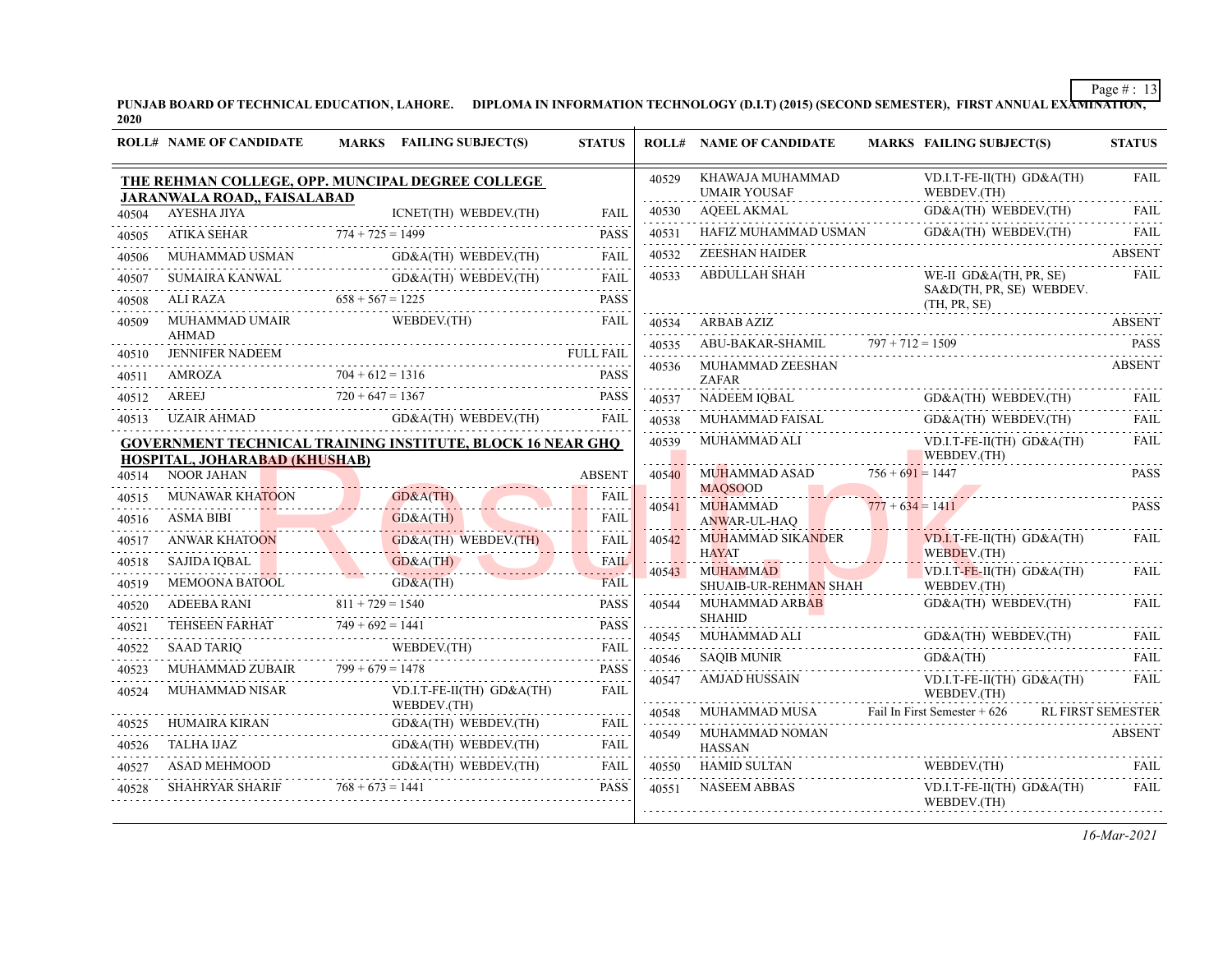PUNJAB BOARD OF TECHNICAL EDUCATION, LAHORE. DIPLOMA IN INFORMATION TECHNOLOGY (D.I.T) (2015) (SECOND SEMESTER), FIRST ANNUAL EXA<del>MINATION,</del><br>2020

|       | <b>ROLL# NAME OF CANDIDATE</b>                                   |                                                            | MARKS FAILING SUBJECT(S)                              | <b>STATUS</b> |                | <b>ROLL# NAME OF CANDIDATE</b>                 | <b>MARKS FAILING SUBJECT(S)</b>                                | <b>STATUS</b>    |
|-------|------------------------------------------------------------------|------------------------------------------------------------|-------------------------------------------------------|---------------|----------------|------------------------------------------------|----------------------------------------------------------------|------------------|
| 40552 | <b>WILADAT HUSSAIN</b>                                           |                                                            | VD.I.T-FE-II(TH) GD&A(TH)<br>WEBDEV.(TH)              | <b>FAIL</b>   | 40572          | MUHAMMAD ARYAAN<br><b>KHAN</b>                 | $763 + 744 = 1507$                                             | <b>PASS</b><br>. |
| 40553 | <b>MANZAR ABBAS</b>                                              |                                                            |                                                       | <b>ABSENT</b> | 40573          | HAMZA SHAMIM                                   | $720 + 634 = 1354$                                             | <b>PASS</b>      |
| 40554 | <b>DANIAL SHAUKAT</b>                                            |                                                            |                                                       | <b>ABSENT</b> | 40574          | OSAMA BIN JAVED                                | WEBDEV.(TH)                                                    | FAII.<br>1.11111 |
| 40555 | MUHAMMAD IHSAN                                                   |                                                            | HAMMAD IHSAN GD&A(TH) FAIL(No Chance)                 |               | 40575          | WAKIL MUHAMMAD                                 | GD&A(TH) WEBDEV.(TH)                                           | FAII.<br>.       |
| 40556 | <b>SYED UMAIR ABBAS</b>                                          |                                                            | WEBDEV.(TH)                                           | <b>FAIL</b>   | 40576          | MAAZ BIN IJAZ $767 + 728 = 1495$               |                                                                | <b>PASS</b>      |
| 40557 | MUHAMMAD ASAD BILAL                                              |                                                            | WEBDEV.(TH)                                           | <b>FAIL</b>   | 40577          | AYESHA NADEEM AHMAD $810 + 773 = 1583$         |                                                                | <b>PASS</b>      |
| 40558 | <b>SALEEM SHEHZAD</b>                                            |                                                            | VD.I.T-FE-II(TH) GD&A(TH)<br>WEBDEV.(TH)              | FAIL          | 40578          | MUHAMMAD USMAN<br><b>SHAHID</b>                |                                                                | <b>FULL FAIL</b> |
| 40559 | <b>NORAIZ</b>                                                    |                                                            | WEBDEV.(TH)<br>WEBDEV.(TH) FAIL                       | FAIL          | 40579<br>.     | <b>GULNAZ</b>                                  | $787 + 725 = 1512$                                             | <b>PASS</b>      |
| 40560 | MUHAMMAD HAMMAD $716 + 653 = 1369$                               |                                                            |                                                       | PASS          | 40580          |                                                | $731 + 666 = 1397$                                             |                  |
| 40561 | <b>ALI HAIDER</b>                                                |                                                            |                                                       | <b>ABSENT</b> | 40581          | FATIMA GULZAR                                  | WEBDEV.(TH)                                                    | FAIL             |
| 40562 |                                                                  |                                                            |                                                       |               | 40582          | MUHAMMAD ZAHID                                 | $647 + 670 = 1317$                                             | <b>PASS</b>      |
| 40563 | <b>AAMIR BASHIR</b>                                              |                                                            | R BASHIR GD&A(TH) WEBDEV(TH) FAIL                     | <b>FAIL</b>   |                |                                                | PUNJAB COMPUTER COLLEGE, RAILWAY SOCIETY PLAZA 43 ALLAMA       |                  |
| 40564 | ALI ABBAS WEBDEV. (TH)<br><b>ALI ABBAS</b>                       |                                                            |                                                       | <b>FAIL</b>   |                | <b>IOBAL ROAD, LAHORE</b><br><b>SHAHERYAR</b>  | $785 + 776 = 1561$                                             | <b>PASS</b>      |
|       | <b>CFE (CENTRE OF FINANCE EXCELLENCE), 10-B AIBAK BLACK, NEW</b> |                                                            |                                                       |               | 40583<br>40584 | <b>AISHA JAVED</b>                             |                                                                | <b>FULL FAIL</b> |
| 40565 | <b>GARDEN TOWN,, LAHORE</b><br>ALI SHAR                          | $VD.I.T-FE-II(SE) GO&A(PR, SE)$<br>ICNET(PR, SE) PROJECT   |                                                       | FAIL          | 40585          | ARSHIAN BIN AKRAM                              | $718 + 638 = 1356$                                             | .<br><b>PASS</b> |
|       |                                                                  |                                                            |                                                       | 40586         | SAIRA BATOOL   | WEBDEV.(TH)                                    | .<br><b>FAIL</b>                                               |                  |
|       |                                                                  | SA&D(PR, SE) WEBDEV.(PR,<br>SE)                            |                                                       |               | 40587          |                                                |                                                                | <b>PASS</b>      |
| 40566 | <b>ZESHAN HAIDER</b>                                             | $VD.I.T-FE-II(SE)$ $GD&A(PR, SE)$<br>ICNET(PR, SE) PROJECT |                                                       | <b>FAIL</b>   | 40588          |                                                | HAMNA $749 + 725 = 1474$                                       | <b>FAIL</b>      |
|       |                                                                  |                                                            |                                                       |               | 40589          | MUHAMMAD USMAN                                 | ASHFAQ ALI SHEIKH GD&A(TH) WEBDEV.(TH)<br>GD&A(TH) WEBDEV.(TH) | <b>FAIL</b>      |
|       |                                                                  |                                                            | SA&D(PR, SE) WEBDEV.(PR,<br>SE)                       |               | 40590          | NASEEM IOBAL                                   | $760 + 675 = 1435$ PASS                                        |                  |
| 40567 | JAMES GILL                                                       |                                                            |                                                       | <b>ABSENT</b> | 40591          | MUHAMMAD AFAQ                                  |                                                                | <b>FULL FAIL</b> |
| 40568 | <b>ABDUL REHMAN</b>                                              |                                                            |                                                       | <b>ABSENT</b> | 40592          | AD AFAQ<br>-------------------------           |                                                                |                  |
| 40569 | MUHAMMAD HASSAN                                                  |                                                            | VD.I.T-FE-II(SE) GD&A(TH, PR,                         | <b>FAIL</b>   | .<br>40593     | KIRAN SHAHZADI                                 | WEBDEV.(TH)                                                    | <b>FAIL</b>      |
|       | <b>ASLAM</b>                                                     |                                                            | SE) ICNET(PR, SE) PROJECT<br>SA&D(PR, SE) WEBDEV.(TH, |               | 40594          | HAFIZ MUHAMMAD                                 | SA&D(TH) WEBDEV.(TH)                                           | <b>FAIL</b>      |
|       |                                                                  |                                                            | PR. SE)                                               |               | 40595          | ZAIGHAM IMRAN<br>AHSAN LIAQAT 822 + 712 = 1534 |                                                                | <b>PASS</b>      |
|       | IT ACADEMY, PAF BASE ABID MAJEED ROAD,, LAHORE                   |                                                            |                                                       | <b>FAIL</b>   | 40596          | MUHAMMAD MUJAHID                               | GD&A(TH) WEBDEV.(TH)                                           | <b>FAIL</b>      |
| 40570 | <b>MALIK HUSSNAIN</b>                                            |                                                            | WEBDEV.(TH)                                           |               | 40597          | MUHAMMAD YASEEN                                | VD.I.T-FE-II(TH) GD&A(TH)                                      | .<br><b>FAIL</b> |
| 40571 | ATRUBA BATOOL<br>.                                               | $759 + 667 = 1426$                                         |                                                       | <b>PASS</b>   |                |                                                | WEBDEV.(TH)                                                    |                  |
|       |                                                                  |                                                            |                                                       |               |                |                                                |                                                                |                  |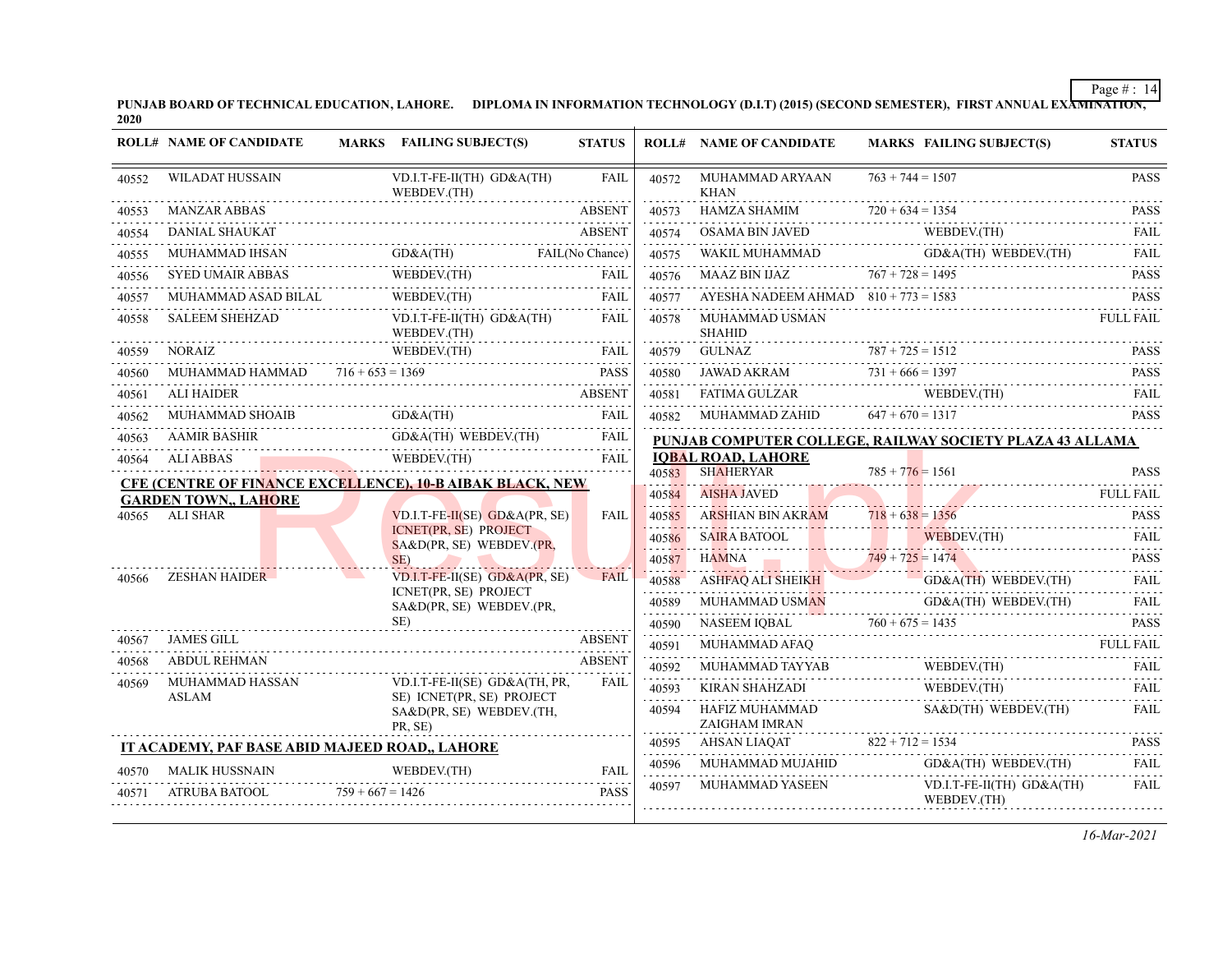PUNJAB BOARD OF TECHNICAL EDUCATION, LAHORE. DIPLOMA IN INFORMATION TECHNOLOGY (D.I.T) (2015) (SECOND SEMESTER), FIRST ANNUAL EXA<del>MINATION,</del><br>2020

|       | <b>ROLL# NAME OF CANDIDATE</b>                                    | MARKS FAILING SUBJECT(S)                                                                                                                                                                                                                                                                                                                                                                                                                                                                                                                             | <b>STATUS</b>            |            | <b>ROLL# NAME OF CANDIDATE</b>             | <b>MARKS FAILING SUBJECT(S)</b>                         | <b>STATUS</b>              |
|-------|-------------------------------------------------------------------|------------------------------------------------------------------------------------------------------------------------------------------------------------------------------------------------------------------------------------------------------------------------------------------------------------------------------------------------------------------------------------------------------------------------------------------------------------------------------------------------------------------------------------------------------|--------------------------|------------|--------------------------------------------|---------------------------------------------------------|----------------------------|
| 40598 | <b>IORA ARIF</b>                                                  | $778 + 652 = 1430$                                                                                                                                                                                                                                                                                                                                                                                                                                                                                                                                   | <b>PASS</b>              |            |                                            | THE BRAINS COLLEGE OF INFORMATION TECHNOLOGY & HARDWARE |                            |
| 40599 | AHTASHAM IQBAL                                                    | $738 + 687 = 1425$                                                                                                                                                                                                                                                                                                                                                                                                                                                                                                                                   | <b>PASS</b>              |            | <b>ENGINEERING, 26 QUEENS ROAD, LAHORE</b> |                                                         |                            |
| 40600 | <b>RENI NAZEER</b>                                                | $790 + 777 = 1567$                                                                                                                                                                                                                                                                                                                                                                                                                                                                                                                                   | <b>PASS</b>              | 40624      | MUHAMMAD ABUBAKAR $800 + 752 = 1552$       |                                                         | <b>PASS</b>                |
| 40601 | RUHMA FARRUKH                                                     | $\begin{minipage}{0.5\textwidth} \begin{minipage}{0.9\textwidth} \centering \begin{minipage}{0.9\textwidth} \centering \end{minipage} \begin{minipage}{0.9\textwidth} \centering \begin{minipage}{0.9\textwidth} \centering \end{minipage} \begin{minipage}{0.9\textwidth} \centering \end{minipage} \begin{minipage}{0.9\textwidth} \centering \end{minipage} \begin{minipage}{0.9\textwidth} \centering \end{minipage} \begin{minipage}{0.9\textwidth} \centering \end{minipage} \begin{minipage}{0.9\textwidth} \centering \begin{minipage}{0.9\$ | .<br><b>FULL FAIL</b>    | 40625      | <b>JUNAID IQBAL MIR</b>                    | GD&A(TH) WEBDEV.(TH)                                    | <b>FAIL</b><br>.           |
| 40602 | <b>TAHIR FAZEEL</b>                                               | IIR FAZEEL $790 + 696 = 1486$ PASS                                                                                                                                                                                                                                                                                                                                                                                                                                                                                                                   | <b>PASS</b>              | 40626      | <b>BILAL AHMED</b>                         | $817 + 762 = 1579$                                      | <b>PASS</b>                |
| 40603 | KHADIJA KHALIL<br>)IJA KHALIL<br>-------------------------------- | GD&A(TH) WEBDEV.(TH)                                                                                                                                                                                                                                                                                                                                                                                                                                                                                                                                 | <b>FAIL</b>              | 40627      | HAFIZ MUHAMMAD ANEES                       | GD&A(TH) WEBDEV.(TH)                                    | <b>FAIL</b>                |
| 40604 | <b>BASIT ALI</b>                                                  | GD&A(TH) WEBDEV.(TH)                                                                                                                                                                                                                                                                                                                                                                                                                                                                                                                                 | <b>FAIL</b>              | 40628      | <b>KAMRAN SADIQ</b>                        | VD.I.T-FE-II(TH) GD&A(TH)<br>WEBDEV.(TH)                | FAIL                       |
| 40605 | <b>SHAHZAIB AHMAD</b>                                             | AIB AHMAD WEBDEV(TH)                                                                                                                                                                                                                                                                                                                                                                                                                                                                                                                                 | FAIL                     | 40629      |                                            | ELISHAH YOUSAF $779 + 733 = 1512$                       | PASS                       |
| 40606 |                                                                   | WEBDEV.(TH)<br>MUHAMMAD RAHEEM WEBDEV.(TH) FAIL                                                                                                                                                                                                                                                                                                                                                                                                                                                                                                      |                          | 40630      | MUHAMMAD TALHA                             | WEBDEV.(TH)                                             | in dia ara-<br><b>FAIL</b> |
| 40607 | <b>SAQIB ALI</b>                                                  |                                                                                                                                                                                                                                                                                                                                                                                                                                                                                                                                                      | <b>FULL FAIL</b>         | 40631      | <b>TALHA KHAN</b>                          | WEBDEV.(TH)                                             | <b>FAIL</b>                |
| 40608 | <b>ABDUL HASEEB</b>                                               | $\overline{673 + 624} = 1297$ PASS                                                                                                                                                                                                                                                                                                                                                                                                                                                                                                                   |                          | 40632      | HAFIZ HAMZA WAHEED<br><u>.</u>             | GD&A(TH) WEBDEV.(TH)                                    | <b>FAIL</b>                |
| 40609 | MAHAD MAQBOOL                                                     | OOL WEBDEV.(TH)                                                                                                                                                                                                                                                                                                                                                                                                                                                                                                                                      | FAIL                     | 40633      | <b>USAMA BASHIR</b>                        | $VD.I.T-FE-II(TH) GD&A(TH)$                             | <b>FAIL</b>                |
| 40610 | USMAN ULLAH                                                       |                                                                                                                                                                                                                                                                                                                                                                                                                                                                                                                                                      | <b>FULL FAIL</b>         |            |                                            | WEBDEV.(TH)                                             |                            |
| 40611 | <b>SAEED SAQLAIN</b>                                              |                                                                                                                                                                                                                                                                                                                                                                                                                                                                                                                                                      | <b>FULL FAIL</b>         |            | 40634 JOSHUA DAVID                         | WEBDEV.(TH)                                             | FAIL                       |
| 40612 | <b>NAVEED HASNAIN</b>                                             | $767 + 660 = 1427$                                                                                                                                                                                                                                                                                                                                                                                                                                                                                                                                   | <b>PASS</b><br>.         | 40635      | MUHAMMAD DAIM NAVEED                       | GD&A(TH) WEBDEV.(TH)                                    | FAIL                       |
| 40613 | MUHAMMAD SHAHZAIB                                                 | MAD SHAHZAIB GD&A(TH)                                                                                                                                                                                                                                                                                                                                                                                                                                                                                                                                | <b>FAIL</b><br>.         | 40636      | ARSLAN GULL                                | $GD&A(TH)$ WEBDEV.(TH)                                  | <b>FAIL</b>                |
| 40614 | GHULAM MURTAZA $762 + 728 = 1490$                                 |                                                                                                                                                                                                                                                                                                                                                                                                                                                                                                                                                      | <b>PASS</b><br>a a a a a | 40637      | <b>TAHIR FAROOQ</b>                        | WEBDEV.(TH)                                             | <b>FAIL</b><br>.           |
| 40615 | <b>GULZAR FATIMA</b>                                              | $793 + 721 = 1514$                                                                                                                                                                                                                                                                                                                                                                                                                                                                                                                                   | <b>PASS</b>              | 40638      | S AQLAIN FAROOQ                            | $GD&A(TH)$ WEBDEV.(TH)                                  | <b>FAIL</b>                |
| 40616 | <b>IRTIZA NAEEM</b>                                               | GD&A(TH) WEBDEV.(TH)                                                                                                                                                                                                                                                                                                                                                                                                                                                                                                                                 | FAIL                     | 40639      | <b>JUNAID ALI</b>                          | WEBDEV.(TH)                                             | FAIL                       |
| 40617 | IKRAM ULLAH                                                       | GD&A(TH) WEBDEV.(TH)<br>TH GD&A(TH) WEBDEV.(TH)                                                                                                                                                                                                                                                                                                                                                                                                                                                                                                      | <b>FAIL</b>              | 40640      | <b>ALI HASNAIN</b>                         | WEBDEV.(TH)                                             | FAIL<br>.                  |
| 40618 | HAFIZ IBTISAM ISHAQ                                               |                                                                                                                                                                                                                                                                                                                                                                                                                                                                                                                                                      | <b>FULL FAIL</b>         | 40641      | MUHAMMAD ABDULLAH                          | WEBDEV.(TH)                                             | <b>FAIL</b>                |
| 40619 | MUHAMMAD AKRAM                                                    | GD&A(TH) ICNET(TH)                                                                                                                                                                                                                                                                                                                                                                                                                                                                                                                                   | <b>FAIL</b>              | 40642      | FAISAL                                     | WEBDEV.(TH)                                             | FAII.                      |
|       | <b>ABBASI</b>                                                     | SA&D(TH) WEBDEV.(TH)                                                                                                                                                                                                                                                                                                                                                                                                                                                                                                                                 |                          | 40643      | MUHAMMAD ZAMAN<br><b>JAHANGIR</b>          | GD&A(TH) WEBDEV.(TH)                                    | <b>FAIL</b>                |
| 40620 | ADNAN HASSAN                                                      | GD&A(TH)<br>AN GD&A(TH) FAIL(No Chance)                                                                                                                                                                                                                                                                                                                                                                                                                                                                                                              | FAIL(No Chance)          | 40644      | MUHAMMAD MUAAZ                             | WEBDEV.(TH)                                             | <b>FAIL</b>                |
| 40621 | AAISHA ZIKAR                                                      |                                                                                                                                                                                                                                                                                                                                                                                                                                                                                                                                                      | <b>ABSENT</b>            |            | <b>NADEEM</b>                              |                                                         |                            |
|       |                                                                   | SOCIETY COLLEGE OF COMPUTER SCIENCES,, 5-JAHANGIR ROAD, GUNJ                                                                                                                                                                                                                                                                                                                                                                                                                                                                                         |                          | 40645<br>. | AYESHA AMEEN                               | $786 + 748 = 1534$                                      | <b>PASS</b>                |
| 40622 | <b>MUGHALPURA, LAHORE</b><br><b>AQSA YASEEN</b>                   | $839 + 782 = 1621$                                                                                                                                                                                                                                                                                                                                                                                                                                                                                                                                   | <b>PASS</b>              | 40646      | ABDUL SAMAD MUFID                          | AD MUFID WEBDEV.(TH) FAIL<br>$WEBDEV(TH)$               |                            |
|       | MOMNA ZULFIQAR                                                    | VD.I.T-FE-II(TH) WEBDEV.                                                                                                                                                                                                                                                                                                                                                                                                                                                                                                                             | <b>FAIL</b>              | 40647      | ABDUL REHMAN FAHEEM                        |                                                         | ABSENT                     |
| 40623 |                                                                   | (TH)                                                                                                                                                                                                                                                                                                                                                                                                                                                                                                                                                 |                          | 40648      | GHULAM GHOUSH<br><b>SUBBHANI</b>           | $807 + 784 = 1591$                                      | <b>PASS</b>                |
|       |                                                                   |                                                                                                                                                                                                                                                                                                                                                                                                                                                                                                                                                      |                          | 40649      | MUZZAMAL SHEHZAD                           | WEBDEV.(TH)                                             | FAIL.                      |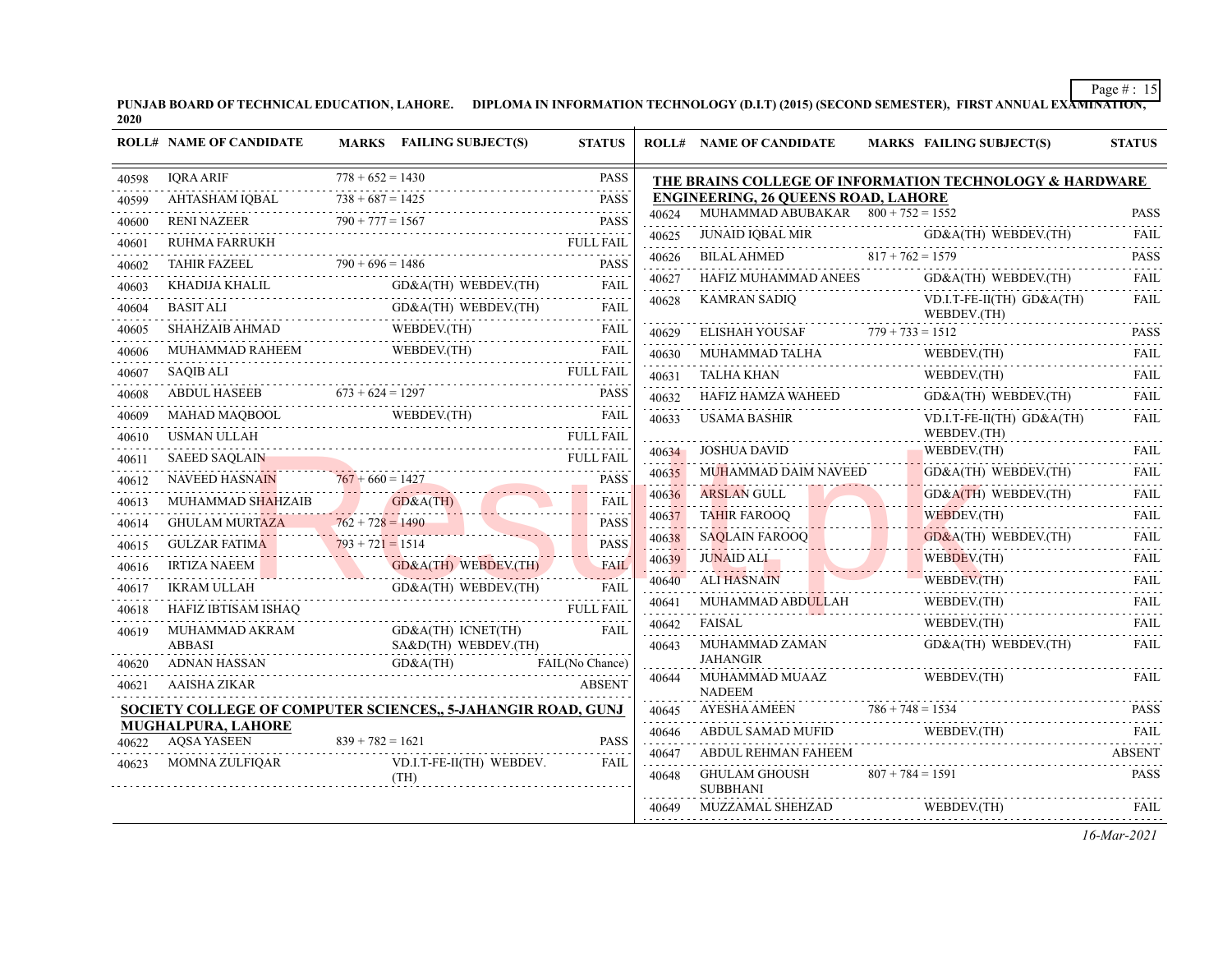PUNJAB BOARD OF TECHNICAL EDUCATION, LAHORE. DIPLOMA IN INFORMATION TECHNOLOGY (D.I.T) (2015) (SECOND SEMESTER), FIRST ANNUAL EXA<del>MINATION,</del><br>2020

|       | <b>ROLL# NAME OF CANDIDATE</b>                                            |                    | MARKS FAILING SUBJECT(S)                                                                                                                                                                                                                                                                                                                                                                                                                             | <b>STATUS</b>               |                             | <b>ROLL# NAME OF CANDIDATE</b>            |                    | <b>MARKS FAILING SUBJECT(S)</b>                                                | <b>STATUS</b>               |
|-------|---------------------------------------------------------------------------|--------------------|------------------------------------------------------------------------------------------------------------------------------------------------------------------------------------------------------------------------------------------------------------------------------------------------------------------------------------------------------------------------------------------------------------------------------------------------------|-----------------------------|-----------------------------|-------------------------------------------|--------------------|--------------------------------------------------------------------------------|-----------------------------|
|       |                                                                           |                    | <b>GOVERNMENT COLLEGE OF TECHNOLOGY FOR WOMEN,, LAYYAH</b>                                                                                                                                                                                                                                                                                                                                                                                           |                             | 40670                       | AMEER HAMZA KIYANI                        |                    | WEBDEV.(TH)                                                                    | <b>FAIL</b><br>.            |
| 40650 | SANIA KANWAL                                                              | $836 + 786 = 1622$ |                                                                                                                                                                                                                                                                                                                                                                                                                                                      | <b>PASS</b>                 | 40671                       | MAIRA AOEEL                               | $791 + 727 = 1518$ |                                                                                | <b>PASS</b><br><u>.</u>     |
| 40651 | <b>ASIMA IRSHAD</b>                                                       | $822 + 791 = 1613$ |                                                                                                                                                                                                                                                                                                                                                                                                                                                      | <b>PASS</b>                 | 40672                       | <b>KISHWAR ARIF</b>                       |                    | WEBDEV.(TH)                                                                    | <b>FAIL</b>                 |
| 40652 |                                                                           |                    | $GD&A(TH)$ WEBDEV.(TH)                                                                                                                                                                                                                                                                                                                                                                                                                               | FAII.                       | 40673                       | <b>ZAREENA BIBI</b>                       |                    | GD&A(TH) WEBDEV.(TH)                                                           | FAIL<br>.                   |
| 40653 |                                                                           |                    | GD&A(TH) WEBDEV.(TH)<br>TANZEELA RAMZAN GD&A(TH) WEBDEV.(TH)                                                                                                                                                                                                                                                                                                                                                                                         | <b>FAIL</b>                 | 40674                       | <b>IORA PERVAIZ</b>                       |                    | GD&A(TH) WEBDEV.(TH)                                                           | FAIL<br>do do do            |
| 40654 |                                                                           |                    |                                                                                                                                                                                                                                                                                                                                                                                                                                                      |                             | 40675                       | ZOWAIBA IRFAN                             | $707 + 654 = 1361$ |                                                                                | <b>PASS</b><br>$-1 - 1 - 1$ |
| 40655 |                                                                           |                    | $\begin{tabular}{lllllllll} \multicolumn{2}{l} \textbf{RIDA ABBAS} & \multicolumn{2}{l} \textbf{WEDBEV.(TH)} & \multicolumn{2}{l} \textbf{FAIL} \\ \multicolumn{2}{l} \textbf{NABEELA SHAKIR} & \multicolumn{2}{l} \textbf{794} + \textbf{764} = 1558 & \multicolumn{2}{l} \textbf{PASS} \\ \multicolumn{2}{l} \textbf{NABEELA SHAKIR} & \multicolumn{2}{l} \textbf{794} + \textbf{764} = 1558 & \multicolumn{2}{l} \textbf{PASS} \\ \multicolumn{2$ |                             | 40676                       | <b>BENISH KALEEM</b>                      |                    | GD&A(TH) WEBDEV.(TH)                                                           | FAIL<br>.                   |
| 40656 | <b>BEENISH MALIK</b><br>NISH MALIK<br>----------------------------------- |                    | WEBDEV.(TH)<br>WEBDEV(TH)                                                                                                                                                                                                                                                                                                                                                                                                                            | <b>FAIL</b>                 | 40677                       | SABAHAT SHAKOOR                           | $815 + 783 = 1598$ |                                                                                | <b>PASS</b><br>.            |
| 40657 | MAHEEN MASOOR                                                             |                    | WEBDEV.(TH)<br>MAHEEN MASOOR WEBDEV.(TH)                                                                                                                                                                                                                                                                                                                                                                                                             | الداعات عامل<br><b>FAIL</b> | 40678                       | KAINAT SHAHZADI                           |                    | WE-II VD.I.T-FE-II(TH)                                                         | <b>FAIL</b>                 |
| 40658 |                                                                           |                    | WEBDEV.(TH)<br>$\begin{array}{cccc}\n\textbf{WEBDEV.} \text{(TH)}\n\end{array}$                                                                                                                                                                                                                                                                                                                                                                      | <b>FAIL</b>                 |                             |                                           |                    | GD&A(TH, PR) ICNET(TH, PR)<br>PROJECT SA&D(TH, PR)                             |                             |
| 40659 | REHANA RASOOL $798 + 775 = 1573$                                          |                    | $798 + 775 = 1573$                                                                                                                                                                                                                                                                                                                                                                                                                                   | .<br><b>PASS</b>            |                             |                                           |                    | WEBDEV.(TH, PR, SE)                                                            |                             |
| 40660 | SANNIA MARIYM                                                             | $785 + 795 = 1580$ |                                                                                                                                                                                                                                                                                                                                                                                                                                                      | .<br><b>PASS</b>            | 40679                       | ABDUL SABOOR ABBASI $725 + 675 = 1400$    |                    |                                                                                | <b>PASS</b><br>.            |
| 40661 | AROOBA SAJJAD                                                             | $782 + 773 = 1555$ |                                                                                                                                                                                                                                                                                                                                                                                                                                                      | <b>PASS</b>                 | 40680                       | MUHAMMAD KHALID TAJ                       |                    | WEBDEV.(TH)                                                                    | <b>FAIL</b>                 |
|       |                                                                           |                    | <b>GOVERNMENT VOCATIONAL TRAINING INSTITUTE FOR WOMEN (ABAD),</b>                                                                                                                                                                                                                                                                                                                                                                                    |                             |                             | <b>ADNAN BASHIR</b><br>40681 ADNAN BASHIR |                    | SA&D(TH) WEBDEV.(TH)                                                           | <b>FAIL</b><br>.            |
|       |                                                                           |                    | NEAR RAILWAY CROSSING, KUNDIAN LINK ROAD, SULTAN TOWN,                                                                                                                                                                                                                                                                                                                                                                                               |                             | 40682                       | HASSAN PASHA                              |                    | WEBDEV.(TH)                                                                    | FAIL<br>.                   |
|       | WANDHI GHUNDWALI, MIANWALI                                                |                    |                                                                                                                                                                                                                                                                                                                                                                                                                                                      |                             | 40683                       | <b>SHAHZAIB KHAN</b>                      |                    | $GD&A(TH)$ WEBDEV.(TH)                                                         | <b>FAIL</b>                 |
| 40662 | <b>NADIA PARVEEN</b>                                                      |                    | WE-II VD.I.T-FE-II(TH)<br>GD&A(TH, PR) ICNET(TH, PR)                                                                                                                                                                                                                                                                                                                                                                                                 | <b>FAIL</b>                 | 40684                       | <b>RAAZ GULL</b>                          | $773 + 749 = 1522$ |                                                                                | <b>PASS</b><br>.            |
|       |                                                                           |                    | PROJECT SA&D(TH, PR)<br>WEBDEV.(TH, PR)                                                                                                                                                                                                                                                                                                                                                                                                              |                             | 40685                       | HAFIZ SAAD ASIF                           |                    | $WE-II VD.I.T-FE-II(TH)$<br>GD&A(TH, PR) ICNET(TH, PR)<br>PROJECT SA&D(TH, PR) | <b>FAIL</b>                 |
|       |                                                                           |                    | PRIME COLLEGE OF INFORMATION TECHNOLOGY,, 05-SHAFI TOWN,                                                                                                                                                                                                                                                                                                                                                                                             |                             |                             |                                           |                    | WEBDEV.(TH, PR, SE)                                                            |                             |
| 40663 | SHAHBAZAPUR ROAD., RAHIM YAR KHAN<br>MUHAMMAD ALI                         |                    | WEBDEV.(TH)                                                                                                                                                                                                                                                                                                                                                                                                                                          | <b>FAIL</b>                 | 40686                       | ZEESHAN FAROOO                            |                    | WE-II GD&A(TH) WEBDEV.<br>(TH)                                                 | <b>FAIL</b>                 |
| 40664 | <b>SAIMA CHUDHARY</b>                                                     |                    | WEBDEV.(TH)                                                                                                                                                                                                                                                                                                                                                                                                                                          | <b>FAIL</b>                 | 40687                       | MUHAMMAD FAISAL                           | $715 + 673 = 1388$ |                                                                                | <b>PASS</b>                 |
| 40665 | <b>NAVEED AHMED</b>                                                       |                    | $VD.I.T-FE-II(TH)$ $GD&A(TH)$<br>WEBDEV.(TH)                                                                                                                                                                                                                                                                                                                                                                                                         | FAIL                        | 40688                       | <b>SALEEM</b><br>NOUMAN TAHIR             | $759 + 697 = 1456$ |                                                                                | <b>PASS</b>                 |
| 40666 | <b>ABDUL MAJEED</b>                                                       |                    |                                                                                                                                                                                                                                                                                                                                                                                                                                                      | <b>FULL FAIL</b>            | and a state of the<br>40689 | MUHAMMAD AWAIS ABBASI                     |                    | WEBDEV.(TH)                                                                    | FAIL                        |
| 40667 | YASEEN BAIG                                                               |                    | VD.I.T-FE-II(TH) GD&A(TH)<br>WEBDEV.(TH)                                                                                                                                                                                                                                                                                                                                                                                                             | <b>FAIL</b>                 | 40690                       | <b>MOHSIN AKHTAR</b>                      |                    | $GD&A(PR)$ $SA&D(TH, PR)$<br>WEBDEV.(TH)                                       | <b>FAIL</b>                 |
| 40668 | NADIR SHAH                                                                |                    | GD&A(TH) WEBDEV.(TH)                                                                                                                                                                                                                                                                                                                                                                                                                                 | FAIL                        |                             |                                           |                    | <b>GOVERNMENT INSTITUTE OF INFORMATION TECHNOLOGY, KOHATI</b>                  |                             |
|       |                                                                           |                    | <b>GOVERNMENT COLLEGE OF TECHNOLOGY, FAROOO-E-AZAM ROAD</b>                                                                                                                                                                                                                                                                                                                                                                                          |                             |                             | <b>BAZAR,, RAWALPINDI</b>                 |                    |                                                                                |                             |
| 40669 | <b>NEAR SHAMSABAD, RAWALPINDI</b><br>MUZAMMIL RASHEED                     |                    | GD&A(TH) WEBDEV.(TH)                                                                                                                                                                                                                                                                                                                                                                                                                                 | FAIL                        |                             |                                           |                    |                                                                                |                             |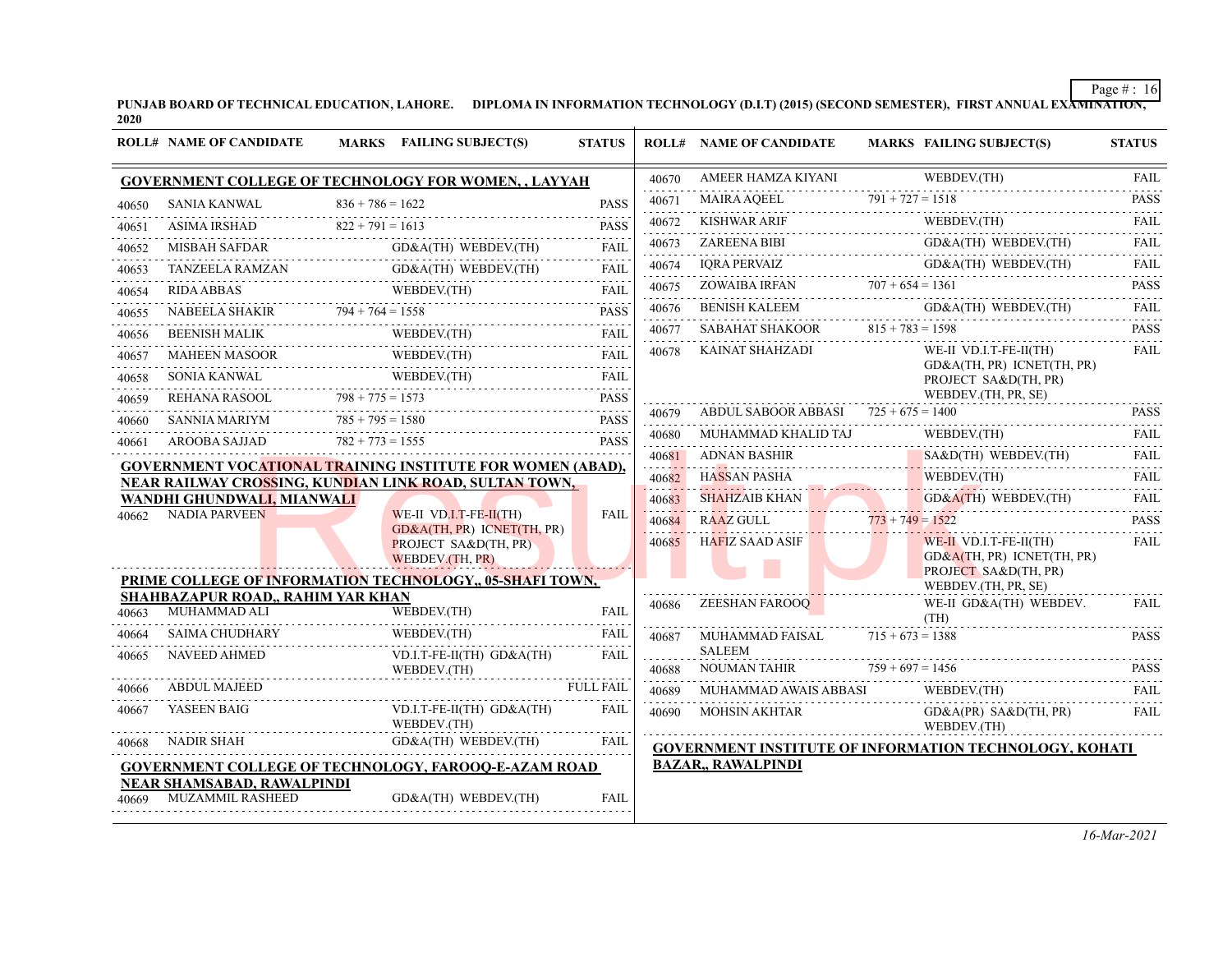PUNJAB BOARD OF TECHNICAL EDUCATION, LAHORE. DIPLOMA IN INFORMATION TECHNOLOGY (D.I.T) (2015) (SECOND SEMESTER), FIRST ANNUAL EXA<del>MINATION,</del><br>2020

|       | <b>ROLL# NAME OF CANDIDATE</b> | MARKS FAILING SUBJECT(S)                                                                        | <b>STATUS</b> |            | <b>ROLL# NAME OF CANDIDATE</b>               |                    | <b>MARKS FAILING SUBJECT(S)</b>                                                                 | <b>STATUS</b>                 |
|-------|--------------------------------|-------------------------------------------------------------------------------------------------|---------------|------------|----------------------------------------------|--------------------|-------------------------------------------------------------------------------------------------|-------------------------------|
| 40691 | MUHAMMAD AWAIS KHAN            | WE-II VD.I.T-FE-II(TH)<br>GD&A(TH, PR) ICNET(TH, PR)<br>PROJECT SA&D(TH, PR)<br>WEBDEV.(TH, PR) | <b>FAIL</b>   | 40710      | ZEESHAN AHMAD                                |                    | WE-II VD.I.T-FE-II(TH)<br>GD&A(TH, PR) ICNET(TH, PR)<br>PROJECT SA&D(TH, PR)<br>WEBDEV.(TH, PR) | <b>FAIL</b>                   |
| 40692 | JUNAID IQBAL                   | WEBDEV.(TH)<br>WEBDEV.(TH) FAIL                                                                 | FAIL          |            | 40711 ABDUL AHAD HUSSAIN                     |                    | WE-II VD.I.T-FE-II(TH)                                                                          | <b>FAIL</b>                   |
| 40693 | HASSAN MUKHTAR RAJPUT          | WEBDEV.(TH)                                                                                     | FAIL          |            |                                              |                    | GD&A(TH, PR) ICNET(TH, PR)<br>PROJECT SA&D(TH, PR)                                              |                               |
| 40694 | MUHAMMAD SIKANDAR              | WE-II VD.I.T-FE-II(TH)                                                                          | <b>FAIL</b>   |            |                                              |                    | WEBDEV.(TH, PR)                                                                                 |                               |
|       | <b>TARIO</b>                   | GD&A(TH, PR) ICNET(TH, PR)<br>PROJECT SA&D(TH, PR)                                              |               |            | 40712 SYED SHEHRYAR IMRAN $833 + 776 = 1609$ |                    |                                                                                                 | <b>PASS</b>                   |
|       |                                | WEBDEV.(TH, PR)                                                                                 |               |            | 40713 FARASAT IMTIAZ                         |                    | SA&D(TH) WEBDEV.(TH)                                                                            | FAIL                          |
| 40695 | HASNAIN ALI                    | WEBDEV.(TH)                                                                                     | FAIL          | 40714      | <b>SOBIA</b>                                 |                    | WE-II VD.I.T-FE-II(TH)                                                                          | <b>FAIL</b>                   |
| 40696 | ABDUL JALIL                    | WE-II VD.I.T-FE-II(TH)<br>GD&A(TH, PR) ICNET(TH, PR)<br>PROJECT SA&D(TH, PR)                    | FAII.         |            |                                              |                    | GD&A(TH, PR) ICNET(TH, PR)<br>PROJECT SA&D(TH, PR)<br>WEBDEV.(TH, PR)                           |                               |
|       |                                | WEBDEV.(TH, PR)                                                                                 |               |            | 40715 SHIZA                                  |                    | GD&A(TH) WEBDEV.(TH)                                                                            | FAIL                          |
| 40697 | HAMZA IKHLAQ                   | $GD&A(TH)$ $SA&D(TH)$                                                                           | FAIL          |            | 40716 SHAHZAIB BHATTI $752 + 695 = 1447$     |                    |                                                                                                 | <b>PASS</b><br>2.2.2.2.2.1    |
|       | MUHAMMAD UMAIR                 | WEBDEV.(TH)<br>SA&D(TH) WEBDEV.(TH)                                                             | FAIL          |            |                                              |                    | 40717 JAMSHAID HAIDER ABBAS WEBDEV. (TH) FAIL                                                   |                               |
| 40698 | <b>MUZAFFAR</b>                |                                                                                                 |               | 40718      | MUHAMMAD NABEEL                              | $745 + 670 = 1415$ | REEL 745 + 670 = 1415 PASS                                                                      | <b>PASS</b>                   |
| 40699 | <b>HAMZA TASLEEM</b>           | $748 + 669 = 1417$<br>$748 + 669 = 1417$                                                        | <b>PASS</b>   | 40719      | <b>SHAHERYAR QASEER</b>                      | $764 + 702 = 1466$ | $764 + 702 = 1466$                                                                              | <b>PASS</b><br>.              |
| 40700 | UMAIR KHAN                     | SA&D(TH) WEBDEV.(TH)                                                                            | FAIL          | 40720      | <b>SHAHZAIB MUMTAZ</b>                       | $712 + 640 = 1352$ | SHAHZAIB MUMTAZ $712 + 640 = 1352$ PASS                                                         | <b>PASS</b>                   |
| 40701 | MUHAMMAD SAQIB                 | WEBDEV.(TH)                                                                                     | <b>FAIL</b>   |            | 40721 ZEESHAN AHMED                          |                    | WEBDEV.(TH)                                                                                     | FAII.<br>$\omega$ is a single |
| 40702 | ALI RAZA                       | VD.I.T-FE-II(TH) WEBDEV.                                                                        | <b>FAIL</b>   | 40722      | MOMINA SHAKOOR $770 + 683 = 1453$            |                    |                                                                                                 | <b>PASS</b>                   |
| 40703 | JAHANGIR HASSAN                | (TH)<br>WEBDEV.(TH)                                                                             | <b>FAIL</b>   | 40723      | <b>MUHAMMAD AHMED</b>                        |                    | $VD.I.T-FE-II(TH) GD&A(TH)$<br>$SAB$ (TH) WEBDEV.(TH)                                           | FAIL                          |
| 40704 | SHAHAB MUHAMMAD                | SA&D(TH) WEBDEV.(TH)                                                                            | FAIL          | 40724      | <b>SYED MOHSIN RAZA</b>                      | $756 + 698 = 1454$ |                                                                                                 | <b>PASS</b>                   |
| 40705 | <b>KHAN</b><br>UMAIR JELANI    | WEBDEV.(TH)                                                                                     | FAIL          | 40725      | SYED ASIM RAZA KAZMI                         |                    | GD&A(TH) ICNET(TH)<br>$SAB$ (TH) WEBDEV.(TH)                                                    | <b>FAIL</b>                   |
| 40706 | FARID ULLAH                    | $GD&A(TH)$ $SA&D(TH)$                                                                           | FAIL          | 40726      | SYED AHSAN RAZA KAZMI $774 + 708 = 1482$     |                    |                                                                                                 | <b>PASS</b>                   |
|       | $744 + 662 = 1406$             | WEBDEV.(TH)<br>.                                                                                |               | 40727      | MUHAMMAD HAMMAD ALI $738 + 666 = 1404$       |                    |                                                                                                 | <b>PASS</b>                   |
| 40707 | ZEESHAN                        |                                                                                                 | <b>PASS</b>   | 40728<br>. | IHTISHAM KHAN $715 + 669 = 1384$             |                    |                                                                                                 | .<br><b>PASS</b><br>.         |
| 40708 | SANA ULLAH                     | VD.I.T-FE-II(TH) GD&A(TH.<br>PR) PROJECT SA&D(TH)                                               | <b>FAIL</b>   | 40729      | HAMZA JAVED HASHMI                           |                    | WEBDEV.(TH)                                                                                     | <b>FAIL</b>                   |
|       | SHAHANA IDREES                 | WEBDEV.(TH, PR)<br>.<br>WEBDEV.(TH)                                                             | <b>FAIL</b>   | .<br>40730 | <b>SHERAZ SHABBIR</b>                        |                    | GD&A(TH) SA&D(TH)<br>WEBDEV.(TH)                                                                | <b>FAIL</b>                   |
|       |                                |                                                                                                 |               |            |                                              |                    | 40731 AKHMAD NAWAZ SA&D(TH) WEBDEV.(TH) FAIL                                                    |                               |
|       |                                |                                                                                                 |               | 40732      | MUHAMMAD FEROZ KHAN                          |                    |                                                                                                 | <b>ABSENT</b>                 |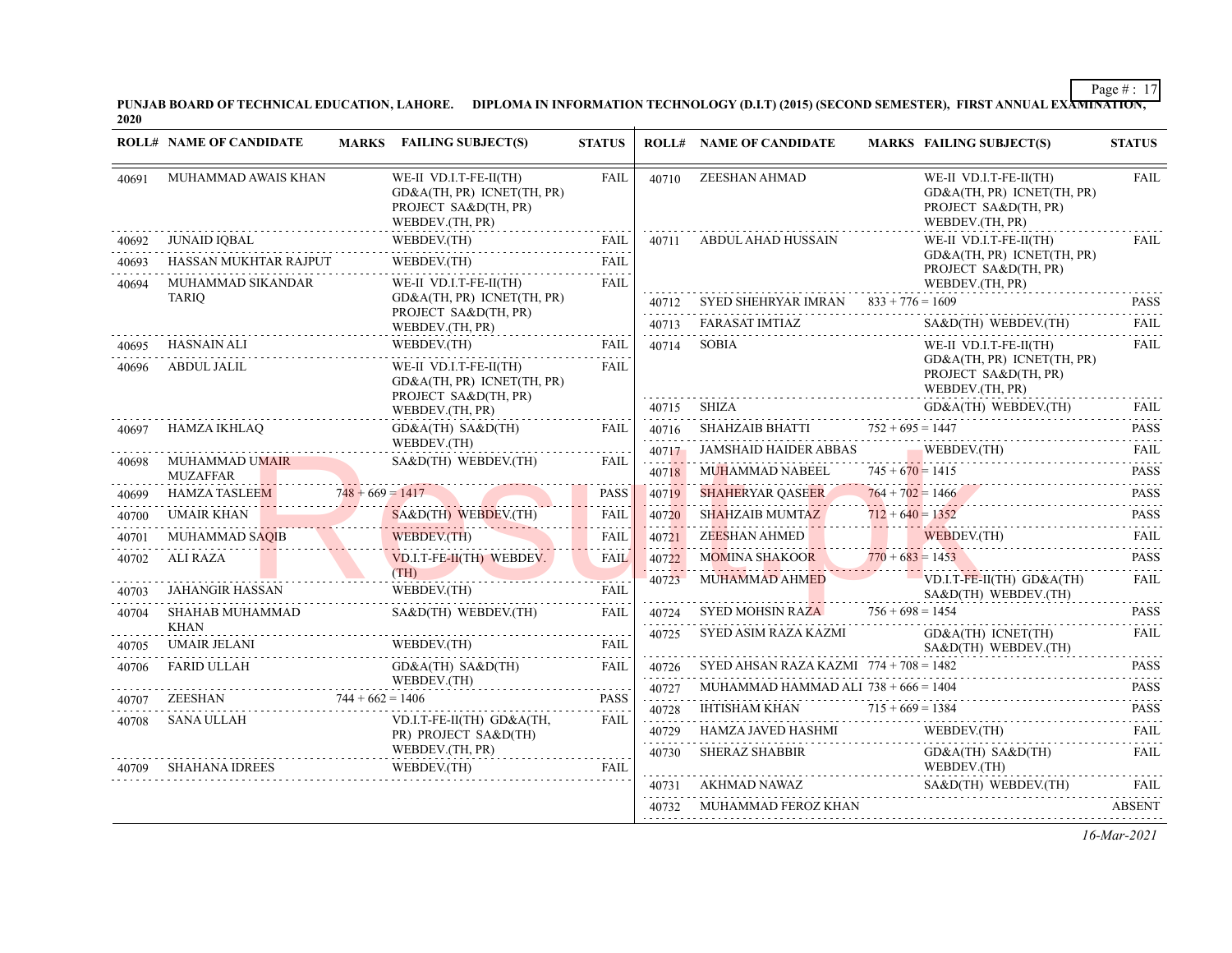PUNJAB BOARD OF TECHNICAL EDUCATION, LAHORE. DIPLOMA IN INFORMATION TECHNOLOGY (D.I.T) (2015) (SECOND SEMESTER), FIRST ANNUAL EXA<del>MINATION,</del><br>2020

|       | <b>ROLL# NAME OF CANDIDATE</b>                                                          |                                          | <b>MARKS</b> FAILING SUBJECT(S)                                                                                 | <b>STATUS</b>              |            | <b>ROLL# NAME OF CANDIDATE</b>          |                    | <b>MARKS FAILING SUBJECT(S)</b>                                             | <b>STATUS</b> |
|-------|-----------------------------------------------------------------------------------------|------------------------------------------|-----------------------------------------------------------------------------------------------------------------|----------------------------|------------|-----------------------------------------|--------------------|-----------------------------------------------------------------------------|---------------|
| 40733 | <b>KHIZAR UL ISLAM</b>                                                                  |                                          |                                                                                                                 | <b>ABSENT</b>              |            |                                         |                    |                                                                             |               |
| 40734 | MUHAMMAD TAYYAB                                                                         |                                          |                                                                                                                 | <b>ABSENT</b>              |            |                                         |                    | 40755 AIMAN ASLAM 849 + 783 = 1632<br>$\frac{40755}{795 + 732} = 1527$ PASS |               |
|       | <b>SHAHBAZ</b>                                                                          |                                          |                                                                                                                 | <b>ABSENT</b>              | 40757      |                                         |                    | SHARJEEL ALI GD&A(TH) FAIL                                                  |               |
| 40735 | MAAZ ULLAH                                                                              |                                          |                                                                                                                 |                            | 40758      | $745 + 666 = 1411$<br><b>ZAIN ALI</b>   |                    |                                                                             | <b>PASS</b>   |
|       | NATIONAL INSTITUTE OF COMPUTER SCIENCES, BILAL PLAZA HAIDER<br><b>SADAR, RAWALPINDI</b> |                                          |                                                                                                                 |                            | 40759      | AITZAZ ZUBAIR AKBAR $783 + 654 = 1437$  |                    |                                                                             | <b>PASS</b>   |
| 40736 | MUHAMMAD EHTISHAM $740 + 732 = 1472$<br><b>IRSHAD</b>                                   |                                          |                                                                                                                 | <b>PASS</b>                | 40760      | ILYAS KHAN                              |                    | GD&A(TH) ICNET(TH)<br>$SAB$ (TH)                                            | <b>FAIL</b>   |
| 40737 | MUHAMMAD AFTAB                                                                          |                                          | WEBDEV.(TH)                                                                                                     | <b>FAIL</b>                | 40761      | MEHRAN GULZAR                           | $765 + 682 = 1447$ |                                                                             | <b>PASS</b>   |
|       | <b>AHMAD</b>                                                                            |                                          |                                                                                                                 |                            | 40762      | MUHAMMAD SALMAN $734 + 582 = 1316$      |                    |                                                                             | <b>PASS</b>   |
| 40738 | KHURRAM ISHAQ PROJECT WEBDEV.(TH) FAIL                                                  |                                          |                                                                                                                 |                            | 40763      |                                         |                    | SYED ANEES HAIDER GD&A(TH)<br>FATIMA ISHTIAQ GD&A(TH)                       | FAIL.<br>.    |
| 40739 | MUHAMMAD HAMID<br><b>NABEEL</b>                                                         |                                          | WEBDEV.(TH)                                                                                                     | <b>FAIL</b>                | 40764<br>. | FATIMA ISHTIAQ                          |                    |                                                                             | FAII.<br>.    |
| 40740 | TAYYAB HASSAN SIDDIQUI $736 + 634 = 1370$                                               |                                          |                                                                                                                 | <b>PASS</b>                | 40765      |                                         |                    | $714 + 734 = 1448$<br>$714 + 734 = 1448$                                    | <b>PASS</b>   |
| 40741 | ABDUL QUDOOS                                                                            |                                          | <b>GD&amp;A(TH) PROJECT</b>                                                                                     | <b>FAIL</b>                | 40766      | SUNDAS AMJAD                            |                    | GD&A(TH) WEBDEV.(TH)                                                        | <b>FAIL</b>   |
|       |                                                                                         |                                          | SA&D(TH) WEBDEV.(TH)                                                                                            |                            | 40767      | NOSHEEN NAWAZ                           |                    | WE-II VD.I.T-FE-II(TH)                                                      | FAIL          |
| 40742 | AROOJ KAYANI $805 + 707 = 1512$                                                         |                                          | the contract of the contract of the contract of the contract of the contract of the contract of the contract of | <b>PASS</b>                |            |                                         |                    | GD&A(TH, PR, SE) ICNET(TH,<br>PR, SE) PROJECT SA&D(TH,                      |               |
| 40743 | <b>HUSNAIN</b>                                                                          |                                          |                                                                                                                 | <b>FULL FAIL</b>           |            |                                         |                    | PR) WEBDEV.(TH, PR)                                                         |               |
| 40744 | MOHAMMAD ALI                                                                            |                                          | AMMAD ALI                                                                                                       | <b>FULL FAIL</b>           | 40768      | ALI TARIO                               |                    | GD&A(TH)                                                                    | <b>FAIL</b>   |
| 40745 | <b>MUHAMMAD AHSAN</b>                                                                   |                                          |                                                                                                                 | <b>FULL FAIL</b>           | 40769      | <b>BADI UR REHMAN</b>                   |                    | GD&A(TH) SA&D(TH)                                                           | <b>FAIL</b>   |
| 40746 | <b>HAJRA BIBI</b>                                                                       |                                          | $812 + 755 = 1567$                                                                                              | PASS                       | 40770      | MUHAMMAD USMAN                          |                    | $GD&A(TH)$ $SA&D(TH)$                                                       | FAIL          |
| 40747 | MUHAMMAD ASAD<br><b>SIDDIOUE</b>                                                        |                                          | SA&D(TH) WEBDEV.(TH)                                                                                            | <b>FAIL</b>                |            | 40771 NABEEL AHMAD                      |                    | $GD&A(TH)$ ICNET(TH)<br>$SAB$ (TH)                                          | <b>FAIL</b>   |
| 40748 | AHSAN ULLAH KHAN                                                                        | $689 + 603 = 1292$                       |                                                                                                                 | <b>PASS</b>                | 40772      | MOHIB-UL-ISLAM WAHID $723 + 631 = 1354$ |                    |                                                                             | <b>PASS</b>   |
|       | <b>INFORMATION TECHNOLOGY &amp; MANAGEMENT COLLEGE, 5- PAF ROAD,</b><br><b>SARGODHA</b> |                                          |                                                                                                                 |                            | 40773      | MUHAMMAD ZAHEEB<br><b>ULLAH</b>         | $755 + 638 = 1393$ |                                                                             | <b>PASS</b>   |
| 40749 | MUHAMMAD SHAKEEL<br>FAYYAZ HUSSAIN SHAH                                                 | $723 + 695 = 1418$<br>$709 + 694 = 1403$ |                                                                                                                 | <b>PASS</b><br><b>PASS</b> | 40774      | AMMAR IQBAL KHAN                        |                    | GD&A(TH) ICNET(TH)<br>S A & D (TH)<br>.                                     | <b>FAIL</b>   |
| 40750 |                                                                                         |                                          |                                                                                                                 |                            |            | IRAM AFZAL                              |                    | S A & D(TH)                                                                 | <b>FAIL</b>   |
|       | <b>CYBERONICS COMPUTER INSTITUTE, ALBEHBOOD PLAZA, WAH CANTT</b>                        |                                          |                                                                                                                 |                            |            |                                         |                    |                                                                             | <b>PASS</b>   |
| 40751 | <b>SEHRISH ALI</b>                                                                      | $775 + 671 = 1446$                       |                                                                                                                 | <b>PASS</b><br>.           |            | <b>SAOLAIN</b>                          | $682 + 602 = 1284$ | 40777 SAQLAIN $682 + 602 = 1284$ PASS                                       | .             |
| 40752 | AAYSHA RAZZAQ                                                                           |                                          | $GD&A(TH)$ $SA&D(TH)$<br>WEBDEV.(TH)                                                                            | <b>FAIL</b>                | 40778      | MEHWISH KHAN                            | $700 + 684 = 1384$ |                                                                             | <b>PASS</b>   |
| 40753 | <b>ANUM SHAHZAD</b>                                                                     |                                          | JM SHAHZAD WEBDEV.(TH)                                                                                          | <b>FAIL</b>                |            |                                         |                    | DIGITEC COMPUTER TRAINING CENTER, B-69, NEAR POST OFFICE LALA               |               |
| 40754 | MANOOR MUMRAIZ                                                                          |                                          | WEBDEV.(TH)                                                                                                     | <b>FAIL</b>                |            | <b>RUKH, WAH CANTT</b>                  |                    |                                                                             |               |
|       |                                                                                         |                                          |                                                                                                                 |                            |            |                                         |                    |                                                                             |               |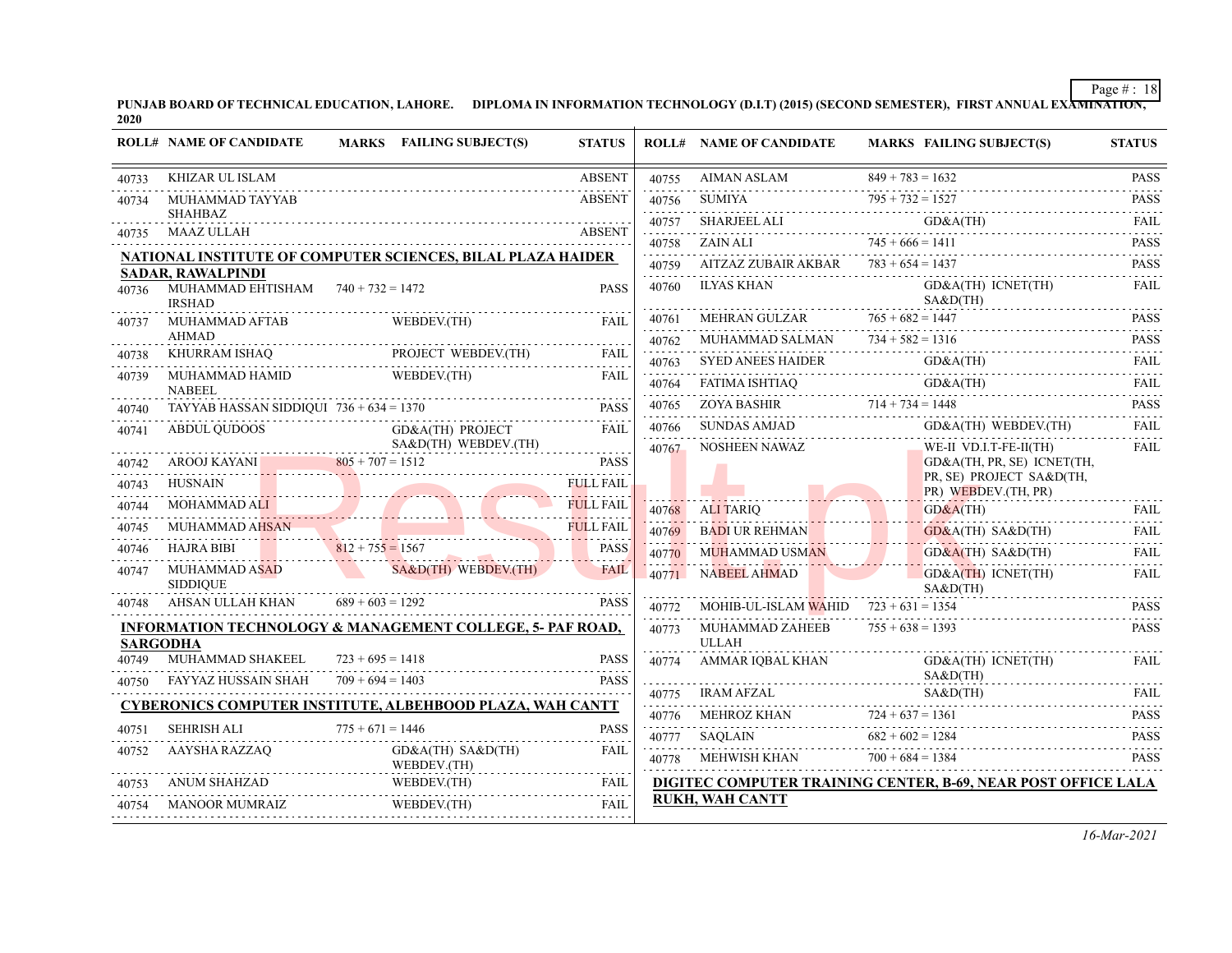PUNJAB BOARD OF TECHNICAL EDUCATION, LAHORE. DIPLOMA IN INFORMATION TECHNOLOGY (D.I.T) (2015) (SECOND SEMESTER), FIRST ANNUAL EXA<del>MINATION,</del><br>2020

|                | <b>ROLL# NAME OF CANDIDATE</b>                                                                                                                                                                                                                                                                                                                                                                                                                                                           |                    | <b>MARKS</b> FAILING SUBJECT(S) | <b>STATUS</b>    |            | <b>ROLL# NAME OF CANDIDATE</b>                                                                                                                                                                                                                                                                                                                                                                                                               | <b>MARKS FAILING SUBJECT(S)</b> | <b>STATUS</b>                                  |
|----------------|------------------------------------------------------------------------------------------------------------------------------------------------------------------------------------------------------------------------------------------------------------------------------------------------------------------------------------------------------------------------------------------------------------------------------------------------------------------------------------------|--------------------|---------------------------------|------------------|------------|----------------------------------------------------------------------------------------------------------------------------------------------------------------------------------------------------------------------------------------------------------------------------------------------------------------------------------------------------------------------------------------------------------------------------------------------|---------------------------------|------------------------------------------------|
|                |                                                                                                                                                                                                                                                                                                                                                                                                                                                                                          |                    |                                 |                  | 40807      | <b>ADAM KHAN</b>                                                                                                                                                                                                                                                                                                                                                                                                                             |                                 | Fail In First Semester + 692 RL FIRST SEMESTER |
| 40780          | $\texttt{SADIA BASHIR} \texttt{BASHAR} \texttt{B} \texttt{S4} + 766 = 1624 \texttt{PASS} \texttt{S4} + 766 = 1624 \texttt{PASS} \texttt{S4} + 766 = 1624 \texttt{PASS} \texttt{S4} + 766 = 1624 \texttt{PASS} \texttt{S4} + 766 = 1624 \texttt{PASS} \texttt{S4} + 766 = 1624 \texttt{PASS} \texttt{S4} + 766 = 1624 \texttt{PASS} \texttt{S4} + 766 = 1624 \text$                                                                                                                       |                    |                                 |                  | 40808      | SHEIKH HANZLAH AKHTAR $763 + 725 = 1488$                                                                                                                                                                                                                                                                                                                                                                                                     |                                 |                                                |
| 40781          | $\begin{tabular}{ll} MUHAMMAD HAMAS & \multicolumn{3}{l} \textbf{GD&A(TH) SABD(TH)} & \multicolumn{3}{l} \textbf{FAIL} \\ \multicolumn{3}{l}{\textbf{PQ}} & \multicolumn{3}{l}{\textbf{FAL}} \\ \multicolumn{3}{l}{\textbf{PQ}} & \multicolumn{3}{l}{\textbf{FAL}} \\ \multicolumn{3}{l}{\textbf{PQ}} & \multicolumn{3}{l}{\textbf{PQ}} \\ \multicolumn{3}{l}{\textbf{PQ}} & \multicolumn{3}{l}{\textbf{FAL}} \\ \multicolumn{3}{l}{\textbf{PQ}} & \multicolumn{3$                       |                    |                                 |                  | 40809<br>. | $\begin{tabular}{llllll} \multicolumn{2}{l} \textbf{MEHMAZ BIBI} & \multicolumn{2}{l} \textbf{GO&A(TH)} & \multicolumn{2}{l} \textbf{FAIL} \\ \multicolumn{2}{l} \textbf{UMAIR YAQOOB} & \multicolumn{2}{l} \textbf{743 + 728 = 1471} & \multicolumn{2}{l} \textbf{PASS} \\ \multicolumn{2}{l} \textbf{RABBIA SHAFIQUE} & \multicolumn{2}{l} \textbf{783 + 753 = 1536} & \multicolumn{2}{l} \textbf{PASS} \\ \multicolumn{2}{l} \textbf{RAB$ |                                 |                                                |
| 40782          | TAYYABA BIBI $833 + 761 = 1594$ PASS                                                                                                                                                                                                                                                                                                                                                                                                                                                     |                    |                                 |                  | 40810<br>. |                                                                                                                                                                                                                                                                                                                                                                                                                                              |                                 |                                                |
| 40783          | SYED FAHEEM HUSSAIN GD&A(TH) SA&D(TH)                                                                                                                                                                                                                                                                                                                                                                                                                                                    |                    |                                 | FAIL             | 40811<br>. |                                                                                                                                                                                                                                                                                                                                                                                                                                              |                                 |                                                |
|                | <b>SHAH</b>                                                                                                                                                                                                                                                                                                                                                                                                                                                                              |                    |                                 |                  | 40812      | HASSAAN AHMED                                                                                                                                                                                                                                                                                                                                                                                                                                |                                 | ABSENT                                         |
| 40784          | ANITA KANWAL $878 + 836 = 1714$ PASS                                                                                                                                                                                                                                                                                                                                                                                                                                                     |                    |                                 | FAIL             | 40813      | MUQADDAS SYED $796 + 761 = 1557$                                                                                                                                                                                                                                                                                                                                                                                                             |                                 | <b>PASS</b><br>$796 + 761 = 1557$ PASS         |
| 40785<br>40786 | MARYAM FATIMA GD&A(TH) FAIL GD.                                                                                                                                                                                                                                                                                                                                                                                                                                                          |                    |                                 |                  | 40814      | MUHAMMAD NOMAN $744 + 731 = 1475$                                                                                                                                                                                                                                                                                                                                                                                                            |                                 | <b>PASS</b>                                    |
| 40787          | MADIHA SHAH 746 + 716 = 1462 PASS                                                                                                                                                                                                                                                                                                                                                                                                                                                        |                    |                                 |                  |            | <b>BASHIR</b>                                                                                                                                                                                                                                                                                                                                                                                                                                |                                 |                                                |
| 40788          | HAMZA MALIK SA&D(TH) FAIL SARAGES                                                                                                                                                                                                                                                                                                                                                                                                                                                        |                    |                                 |                  | .          | 40815 DANIAL FARAZ $766 + 774 = 1540$ PASS                                                                                                                                                                                                                                                                                                                                                                                                   |                                 |                                                |
| 40789          | $\begin{tabular}{ll} \multicolumn{2}{c}{GHAZIA ZINAB} & & 827 + 776 = 1603 & \multicolumn{2}{c}{PASS} \\ \multicolumn{2}{c}{EIAZ AHMED ABBASI} & & SA&D(TH) & \multicolumn{2}{c}{FAIL} \\ \multicolumn{2}{c}{HIAL} & & & \\ \multicolumn{2}{c}{PAZI} & & & \\ \multicolumn{2}{c}{PAIL} & & & \\ \multicolumn{2}{c}{PAIL} & & & \\ \multicolumn{2}{c}{PAIL} & & & \\ \multicolumn{2}{c}{PAIL} & & & \\ \multicolumn{2}{c}{PAIL} & & & \\ \multicolumn{2}{c$                               |                    |                                 |                  |            | 40816 MUHAMMAD ZARYAB ABSENT<br>40817 BILALAKBAR SA&D(TH)                                                                                                                                                                                                                                                                                                                                                                                    |                                 | FAIL                                           |
| 40790          |                                                                                                                                                                                                                                                                                                                                                                                                                                                                                          |                    |                                 |                  |            | POF WELFARE COMPUTER CENTER, IST FLOOR ALBAHBOOD PALZA                                                                                                                                                                                                                                                                                                                                                                                       |                                 |                                                |
| 40791          | AMBREEN FATIMA<br>AROOJ IFTIKHAR 859 + 757 = 1616 PASS<br>HAFZA RANI 825 + 733 = 1558 PASS                                                                                                                                                                                                                                                                                                                                                                                               |                    |                                 |                  |            | THE MALL, WAH CANTT                                                                                                                                                                                                                                                                                                                                                                                                                          |                                 |                                                |
| 40792          |                                                                                                                                                                                                                                                                                                                                                                                                                                                                                          |                    |                                 |                  |            | 40818 USAMA IQBAL                                                                                                                                                                                                                                                                                                                                                                                                                            | GD&A(TH) SA&D(TH)               | GD&A(TH) SA&D(TH) FAIL                         |
| 40793          |                                                                                                                                                                                                                                                                                                                                                                                                                                                                                          |                    |                                 |                  |            | 40819 ABDUL MOIZ 828 + 776 = 1604 PASS                                                                                                                                                                                                                                                                                                                                                                                                       |                                 |                                                |
| 40794          | NAQEEB KHAN $766 + 739 = 1505$ PASS<br>MEMOONA ISHTIAQ $821 + 802 = 1623$ PASS                                                                                                                                                                                                                                                                                                                                                                                                           |                    |                                 |                  |            | 40820 SARDAR AHAD MAQSOOD GD&A(TH) SA&D(TH) FAIL                                                                                                                                                                                                                                                                                                                                                                                             |                                 |                                                |
| 40795          | GDRA (TH)                                                                                                                                                                                                                                                                                                                                                                                                                                                                                |                    |                                 | FAIL             | 40821      | <b>ASMA BIBI</b><br>ASMA BIBI $801 + 767 = 1568$                                                                                                                                                                                                                                                                                                                                                                                             |                                 | <b>PASS</b>                                    |
| 40796          |                                                                                                                                                                                                                                                                                                                                                                                                                                                                                          |                    |                                 | <b>FAIL</b>      |            | 40822 SAIF UR REHMAN WE-II SA&D(TH) FAIL                                                                                                                                                                                                                                                                                                                                                                                                     |                                 |                                                |
|                | KIRAN ALI GD&A(TH) ICNET(TH) FAIL SA&D(TH) FAISAL NIAZ 782 + 735 = 1517 PASS                                                                                                                                                                                                                                                                                                                                                                                                             |                    |                                 |                  |            | 40823 SIDRA NAZ 840 + 824 = 1664 PASS                                                                                                                                                                                                                                                                                                                                                                                                        |                                 |                                                |
| 40797          |                                                                                                                                                                                                                                                                                                                                                                                                                                                                                          |                    | NIAZ $782 + 735 = 1517$ PASS    |                  |            | $\begin{tabular}{c c c} \hline 40824 & NOOR ULAMIN & \multicolumn{2}{c}{WE-II} VD.I.T-FE-II(TH) & \multicolumn{2}{c}{FAIL} \\ \hline & SA&D(TH) & \\ \hline 40825 & BAKHTAWER RAZZAQ & 854 + 784 = 1638 & \multicolumn{2}{c}{PASS} \\ \hline & 40826 & SHAISTA MEHMOOD & 870 + 816 = 1686 & \multicolumn{2}{c}{PASS} \\ \hline \end{tabular}$                                                                                                |                                 |                                                |
| 40798          | MUHAMMAD MUDDASAR<br><b>KHALIL</b>                                                                                                                                                                                                                                                                                                                                                                                                                                                       |                    |                                 | <b>FULL FAIL</b> |            |                                                                                                                                                                                                                                                                                                                                                                                                                                              |                                 |                                                |
| 40799          | <b>NABEEL</b>                                                                                                                                                                                                                                                                                                                                                                                                                                                                            |                    |                                 |                  |            |                                                                                                                                                                                                                                                                                                                                                                                                                                              |                                 |                                                |
| 40800          | $\begin{tabular}{ll} \multicolumn{2}{c}{\textbf{NABEEL}} & \multicolumn{2}{c}{\textbf{GD&A(TH)}} & \multicolumn{2}{c}{\textbf{FAL}} \\ \multicolumn{2}{c}{\textbf{NABEEL}} & \multicolumn{2}{c}{\textbf{GD&A(TH)}} & \multicolumn{2}{c}{\textbf{FAL}} \\ \multicolumn{2}{c}{\textbf{USMAN ABD}} & \multicolumn{2}{c}{\textbf{SAGD(TH)}} & \multicolumn{2}{c}{\textbf{FAL}} \\ \multicolumn{2}{c}{\textbf{SMAN ABID}} & \multicolumn{2}{c}{\textbf{SAL}} \\ \multic$<br><b>USMAN ABID</b> |                    |                                 |                  | 40827      | AMANAT ALI                                                                                                                                                                                                                                                                                                                                                                                                                                   | WE-II VD.I.T-FE-II(TH)          | <b>FAIL</b>                                    |
| 40801          | SYED IBRAR HUSSAIN SHAHFail In First Semester + 720 RL FIRST SEMESTER                                                                                                                                                                                                                                                                                                                                                                                                                    |                    |                                 |                  |            |                                                                                                                                                                                                                                                                                                                                                                                                                                              | GD&A(TH) ICNET(TH)              |                                                |
| 40802          | TARIQ AZIZ $766 + 729 = 1495$ PASS                                                                                                                                                                                                                                                                                                                                                                                                                                                       |                    |                                 | PASS             |            |                                                                                                                                                                                                                                                                                                                                                                                                                                              |                                 |                                                |
| 40803          | THE TRAIL (No Chance) WEBDEV. THE TRAIL (No Chance)                                                                                                                                                                                                                                                                                                                                                                                                                                      |                    |                                 |                  |            |                                                                                                                                                                                                                                                                                                                                                                                                                                              |                                 |                                                |
| 40804          | ABDUL JABBAR KHAN $719 + 715 = 1434$                                                                                                                                                                                                                                                                                                                                                                                                                                                     |                    |                                 | <b>PASS</b>      |            | $\begin{tabular}{c c c c c} \hline 40829 & HINA RIAZ & 824 + 758 = 1582 & \text{PASS} \\ \hline 40830 & UMAIR SAEED ABBASI & 821 + 773 = 1594 & \text{PASS} \\ \hline \end{tabular}$                                                                                                                                                                                                                                                         |                                 |                                                |
| 40805          | MUHAMMAD ALI JAVAID 755 + 695 = 1450 PASS                                                                                                                                                                                                                                                                                                                                                                                                                                                |                    |                                 |                  | 40831      | RIMSHA BIBI                                                                                                                                                                                                                                                                                                                                                                                                                                  | WE-II GD&A(TH) ICNET(TH)        | <b>FAIL</b>                                    |
| 40806          | UMER TANVEER 768 + 749 = 1517 PASS<br><b>UMER TANVEER</b>                                                                                                                                                                                                                                                                                                                                                                                                                                | $768 + 749 = 1517$ |                                 | <b>PASS</b>      |            |                                                                                                                                                                                                                                                                                                                                                                                                                                              | SAB(TH)                         |                                                |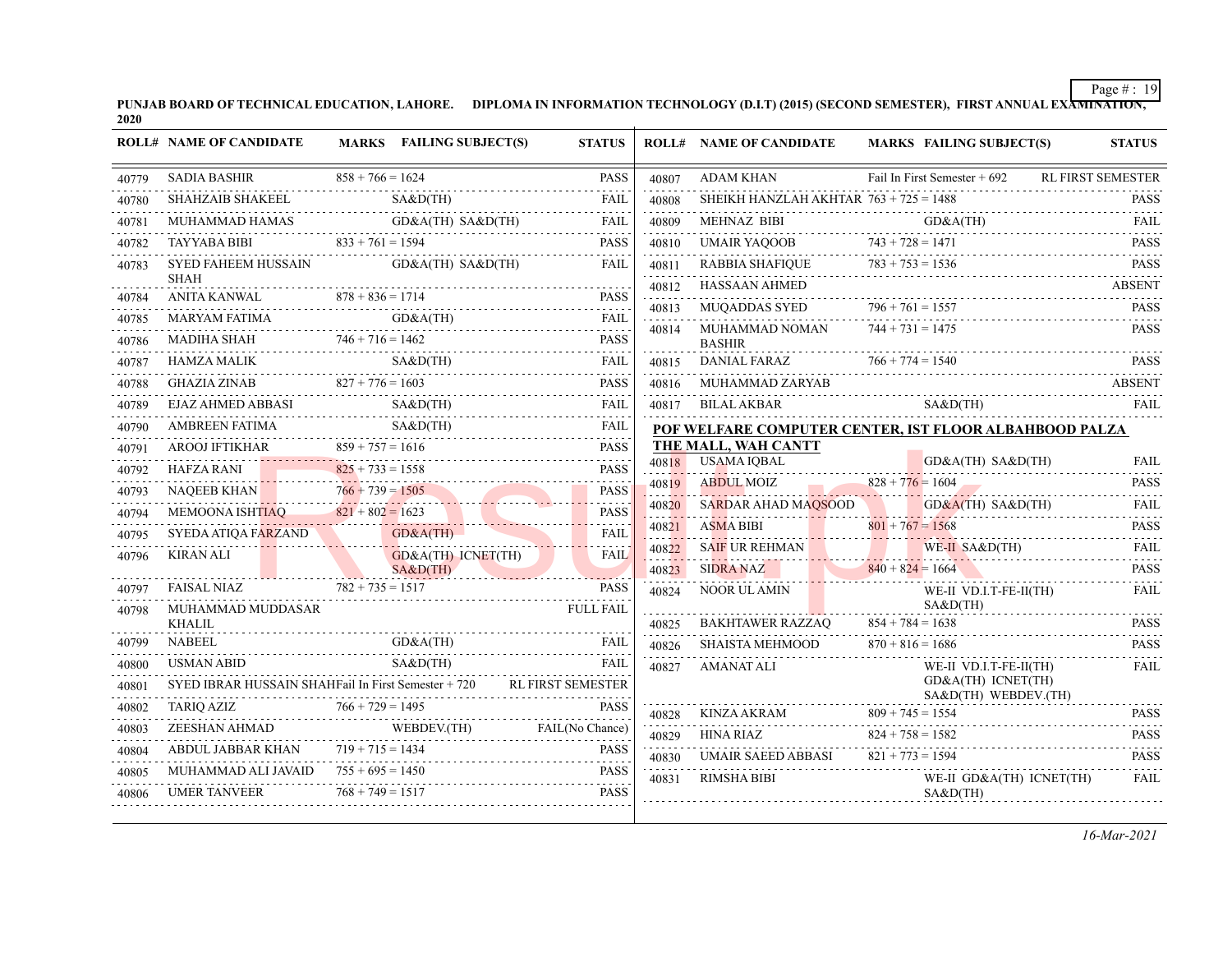PUNJAB BOARD OF TECHNICAL EDUCATION, LAHORE. DIPLOMA IN INFORMATION TECHNOLOGY (D.I.T) (2015) (SECOND SEMESTER), FIRST ANNUAL EXA<del>MINATION,</del><br>2020

|                | <b>ROLL# NAME OF CANDIDATE</b> |                         | MARKS FAILING SUBJECT(S)                                             | <b>STATUS</b>                                                                                                                                                       |            | <b>ROLL# NAME OF CANDIDATE</b>                        |                    | <b>MARKS FAILING SUBJECT(S)</b>                                   | <b>STATUS</b>                                                                                                                                                       |
|----------------|--------------------------------|-------------------------|----------------------------------------------------------------------|---------------------------------------------------------------------------------------------------------------------------------------------------------------------|------------|-------------------------------------------------------|--------------------|-------------------------------------------------------------------|---------------------------------------------------------------------------------------------------------------------------------------------------------------------|
| 40832          | AHSAN SHABBIR AWAN             |                         | VD.I.T-FE-II(TH) GD&A(TH)                                            | <b>FAIL</b>                                                                                                                                                         | 40858      | <b>RIYASAT MEHMOOD</b>                                | $835 + 796 = 1631$ |                                                                   | <b>PASS</b>                                                                                                                                                         |
| 40833          | NAYAB IQBAL                    | $767 + 748 = 1515$      | ICNET(TH) SA&D(TH)                                                   | <b>PASS</b>                                                                                                                                                         | .<br>40859 | MUHAMMAD NOMAN                                        | $838 + 777 = 1615$ |                                                                   | .<br><b>PASS</b><br>.                                                                                                                                               |
| 40834          | TOOBA AHMAD                    | $806 + 749 = 1555$      |                                                                      | <b>PASS</b>                                                                                                                                                         | 40860      | MUHAMMAD USMAN MAJID                                  |                    | WEBDEV.(TH)                                                       | <b>FAIL</b>                                                                                                                                                         |
| 40835          | AROOJ AFZAAL                   | $843 + 766 = 1609$      |                                                                      | .<br><b>PASS</b>                                                                                                                                                    | 40861<br>. | <b>ALI ASGHAR</b>                                     |                    | WEBDEV.(TH)<br><b>K</b><br>WEBDEV.(TH)                            | <b>FAIL</b><br>.                                                                                                                                                    |
| 40836          | <b>IMMARA NAVEED</b>           | $857 + 798 = 1655$      |                                                                      | $\frac{1}{2} \left( \frac{1}{2} \right) \left( \frac{1}{2} \right) \left( \frac{1}{2} \right) \left( \frac{1}{2} \right) \left( \frac{1}{2} \right)$<br><b>PASS</b> | 40862      | MUHAMMAD ATIF SHAHZAD                                 |                    | WEBDEV.(TH)                                                       | FAIL<br>$\omega$ is a set of                                                                                                                                        |
| 40837          | <b>MUNIBA SAFDAR</b>           | .<br>$833 + 777 = 1610$ |                                                                      | <b>PASS</b>                                                                                                                                                         | 40863      |                                                       |                    | MUNAZZA MOEEN $832 + 747 = 1579$                                  | <b>PASS</b>                                                                                                                                                         |
| 40838          | <b>KOMAL SHAHEEN</b>           | $845 + 738 = 1583$      |                                                                      | .<br><b>PASS</b>                                                                                                                                                    | 40864      | <b>TAIMOOR ALAM</b>                                   |                    | WEBDEV.(TH)                                                       | <b>FAIL</b><br>$\frac{1}{2} \left( \frac{1}{2} \right) \left( \frac{1}{2} \right) \left( \frac{1}{2} \right) \left( \frac{1}{2} \right) \left( \frac{1}{2} \right)$ |
| 40839          | <b>MADEEHA SHAHEEN</b>         | .<br>$827 + 778 = 1605$ |                                                                      | <b>PASS</b>                                                                                                                                                         | 40865      | AHSAN ALI                                             |                    | $GD&A(TH)$ $SA&D(TH)$<br>WEBDEV.(TH)                              | <b>FAIL</b>                                                                                                                                                         |
| 40840          | <b>IORA AHMED</b>              | $862 + 795 = 1657$      |                                                                      | <b>PASS</b>                                                                                                                                                         | 40866      | SYEDA SHABEENA HASSAN $774 + 723 = 1497$              |                    |                                                                   | <b>PASS</b>                                                                                                                                                         |
| 40841          | TALHA MAHBOOB KHAN             |                         | GD&A(TH) ICNET(TH)                                                   | <b>FAIL</b>                                                                                                                                                         | 40867      | SYED WAHEEB GARDAZI                                   |                    | $S A \& D(TH)$ WEBDEV.(TH)<br>the contract of the contract of the | .<br><b>FAIL</b>                                                                                                                                                    |
| 40842          | <b>AMEENA ELLAHI</b>           |                         | SA&D(TH) WEBDEV.(TH)<br>$GD&A(TH)$ $SA&D(TH)$                        | <b>FAIL</b>                                                                                                                                                         | 40868      | AHMED RAZA                                            |                    | $GD&A(TH)$ $SA&D(TH)$<br>WEBDEV.(TH)                              | <b>FAIL</b>                                                                                                                                                         |
| 40843          | HAMZA MAHBOOB KHAN             |                         | $GD&A(TH)$ $ICNET(TH)$                                               | FAIL                                                                                                                                                                | 40869      | EYMAN JAMIL $869 + 804 = 1673$                        |                    |                                                                   | <b>PASS</b>                                                                                                                                                         |
|                | ALI ZAQA                       |                         | S A & D (TH)<br>$S A \& D(TH)$                                       | FAIL                                                                                                                                                                | 40870      | KINZA SIDDIQUE                                        |                    | WE-II WEBDEV.(TH)                                                 | <b>FAIL</b>                                                                                                                                                         |
| 40844<br>40845 | <b>SHOAIB TAHIR</b>            |                         | $GD&A(TH)$ $SA&D(TH)$                                                | FAIL                                                                                                                                                                | 40871      | <b>NIDA RAFIQUE</b>                                   |                    | WEBDEV.(TH)                                                       | .<br><b>FAIL</b>                                                                                                                                                    |
|                |                                |                         | WEBDEV.(TH)                                                          |                                                                                                                                                                     | 40872      | <b>MUHAMMAD JABBAR</b>                                |                    | $GD&A(TH)$ WEBDEV.(TH)                                            | FAIL                                                                                                                                                                |
| 40846          | SHEHLA ASGHAR                  | $833 + 784 = 1617$      |                                                                      | <b>PASS</b>                                                                                                                                                         | 40873      | <b>FRAZ BUTT</b>                                      |                    | WEBDEV.(TH)<br><u>. A William</u>                                 | <b>FAIL</b>                                                                                                                                                         |
| 40847          | MUHAMMAD AHMED                 |                         | $GD&A(TH)$ $SA&D(TH)$<br>WEBDEV.(TH)                                 | FAIL                                                                                                                                                                | 40874<br>. | MUHAMMAD ZUBAIR                                       | $825 + 764 = 1589$ |                                                                   | $\omega$ is a single<br><b>PASS</b>                                                                                                                                 |
| 40848          | EHSAN ELAHI                    |                         | GD&A(TH) WEBDEV.(TH)                                                 | <b>FAIL</b>                                                                                                                                                         | 40875      | MUHAMMAD IKRAM                                        |                    | WEBDEV.(TH)                                                       | <b>FAIL</b><br>.                                                                                                                                                    |
| 40849          | <b>MARIA BATOOL</b>            |                         | the contract of the contract of the contract of<br>GD&A(TH)          | <b>FAIL</b>                                                                                                                                                         | 40876      | FAIZAN-UL-ISLAM                                       | $818 + 754 = 1572$ |                                                                   | <b>PASS</b>                                                                                                                                                         |
| 40850          | TEHMINA                        |                         | GD&A(TH) WEBDEV.(TH)                                                 | FAIL                                                                                                                                                                | 40877      | SYED MUHAMMAD UMAIR $812 + 790 = 1602$<br><b>RAZA</b> |                    |                                                                   | <b>PASS</b>                                                                                                                                                         |
| 40851          | <b>AZAN SABIR</b>              | $861 + 799 = 1660$      |                                                                      | <b>PASS</b>                                                                                                                                                         | 40878      | MUHAMMAD UMER JAMIL                                   |                    | ICNET(TH) WEBDEV.(TH)                                             | FAIL                                                                                                                                                                |
| 40852          | MUHAMMAD WAQAS                 |                         | WEBDEV.(TH)<br>MUHAMMAD WAQAS WEBDEV.(TH)                            | FAIL<br>.                                                                                                                                                           | 40879      | MUHAMMAD NAUMAN<br><b>AHMED</b>                       |                    | WE-II ICNET(TH) SA&D(TH)<br>WEBDEV.(TH)                           | .<br><b>FAIL</b>                                                                                                                                                    |
| 40853          | NAHEED BIBI                    | $844 + 768 = 1612$      |                                                                      | <b>PASS</b>                                                                                                                                                         | 40880      | HASSAN AZIZ                                           | $817 + 773 = 1590$ |                                                                   | <b>PASS</b>                                                                                                                                                         |
| 40854          | ANDLEEB REHMAN                 | $877 + 859 = 1736$      |                                                                      | <b>PASS</b>                                                                                                                                                         | 40881      | <b>SHAHZAB REHMAN</b>                                 |                    | WE-II VD.I.T-FE-II(TH)                                            | <b>FAIL</b>                                                                                                                                                         |
| 40855          | <b>HAIDER ALI</b>              |                         | $GD&A(TH)$ $SA&D(TH)$<br>WEBDEV.(TH)                                 | <b>FAIL</b>                                                                                                                                                         |            |                                                       |                    | GD&A(TH) ICNET(TH)<br>SA&D(TH) WEBDEV.(TH)                        |                                                                                                                                                                     |
| 40856          | <b>RIBCA ARIF</b>              |                         | WE-II VD.I.T-FE-II(TH)<br>GD&A(TH) ICNET(TH)<br>SA&D(TH) WEBDEV.(TH) | FAIL                                                                                                                                                                | 40882      | MUHAMMAD JAWAD KHAN                                   |                    | GD&A(TH) ICNET(TH)<br>SA&D(TH) WEBDEV.(TH)                        | <b>FAIL</b>                                                                                                                                                         |
| 40857          | JAVERIA MEHBOOB                | $858 + 797 = 1655$      |                                                                      | <b>PASS</b>                                                                                                                                                         | 40883      | AROOJ ZAHRA                                           |                    | GD&A(TH) WEBDEV.(TH)                                              | <b>FAIL</b>                                                                                                                                                         |